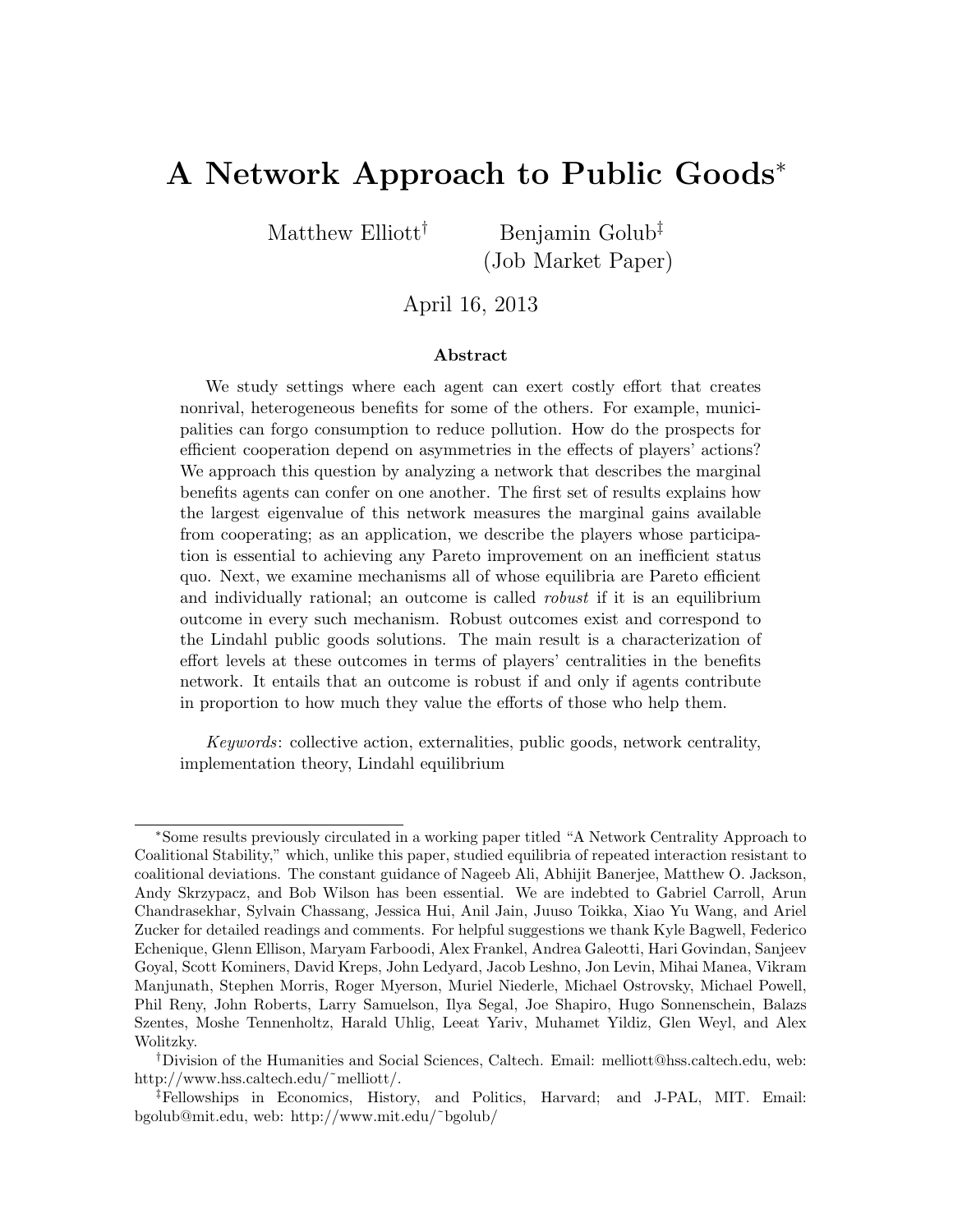# 1 Introduction

An economy can be thought of as a network in which the nodes are agents and links among them represent heterogeneous opportunities for exchange or cooperation. This paper argues that studying properties of such a network – how dense it is, how "central" various agents are in it – yields insights about issues such as the efficiency and fragility of an economic system, as well as its market outcomes.

We develop this conceptual point in a model of a public goods economy: one in which each agent can incur a private cost to take an action  $-$  e.g., reducing pollution – that creates nonrival but heterogeneous benefits for others. To fix ideas and demonstrate the network we will focus on, suppose there are three towns: X, Y and Z, located as shown in Figure 1a, each generating air and water pollution during production. The air pollution of a town affects only those east of it due to the prevailing wind. A river flows westward, so Z's water pollution affects X but not Y, which is located away from the river. Each town, i, can forgo  $a_i \geq 0$  units of production at a net cost of a dollar per unit,<sup>1</sup> reducing its pollution and creating positive externalities for others affected by that pollution. Let  $u_i(a_X, a_Y, a_Z)$  denote i's payoff.



Figure 1: Town  $i$  benefits from  $j$ 's pollution reduction when wind or water carries pollution from j to i; let  $B_{ij} = \partial u_i / \partial a_j$  be the marginal benefit to i from j's reduction; these numbers may vary with the action profile,  $(a_X, a_Y, a_Z)$ .

Suppose that the status quo at which everyone chooses  $a_i = 0$  is not Pareto efficient (as will typically be the case when externalities are not internalized). To obtain a Pareto improvement, each town is willing to commit to an institution – a mechanism – in which it reduces pollution and others reciprocate.<sup>2</sup> Whose participation is essential to achieving a Pareto improvement on the status quo? Is the system fragile, in that the exclusion of one or a few agents destroys the potential for cooperation? Of the many Pareto efficient outcomes, can we consider some especially robust? If so, how do the robust solutions depend on the economic environment? We argue that insight into these questions can be gained by studying a benefits network, in which the links represent the marginal benefits players can confer on one another (Figure 1b).

<sup>&</sup>lt;sup>1</sup>That is, the value of forgone production outweighs private environmental benefits. The net marginal cost is normalized to 1 in this example for convenience.

<sup>2</sup>We focus on favor-trading through the provision of public goods and abstract from side transfers of private goods. This keeps the modeling clean and is relevant for many practical negotiations.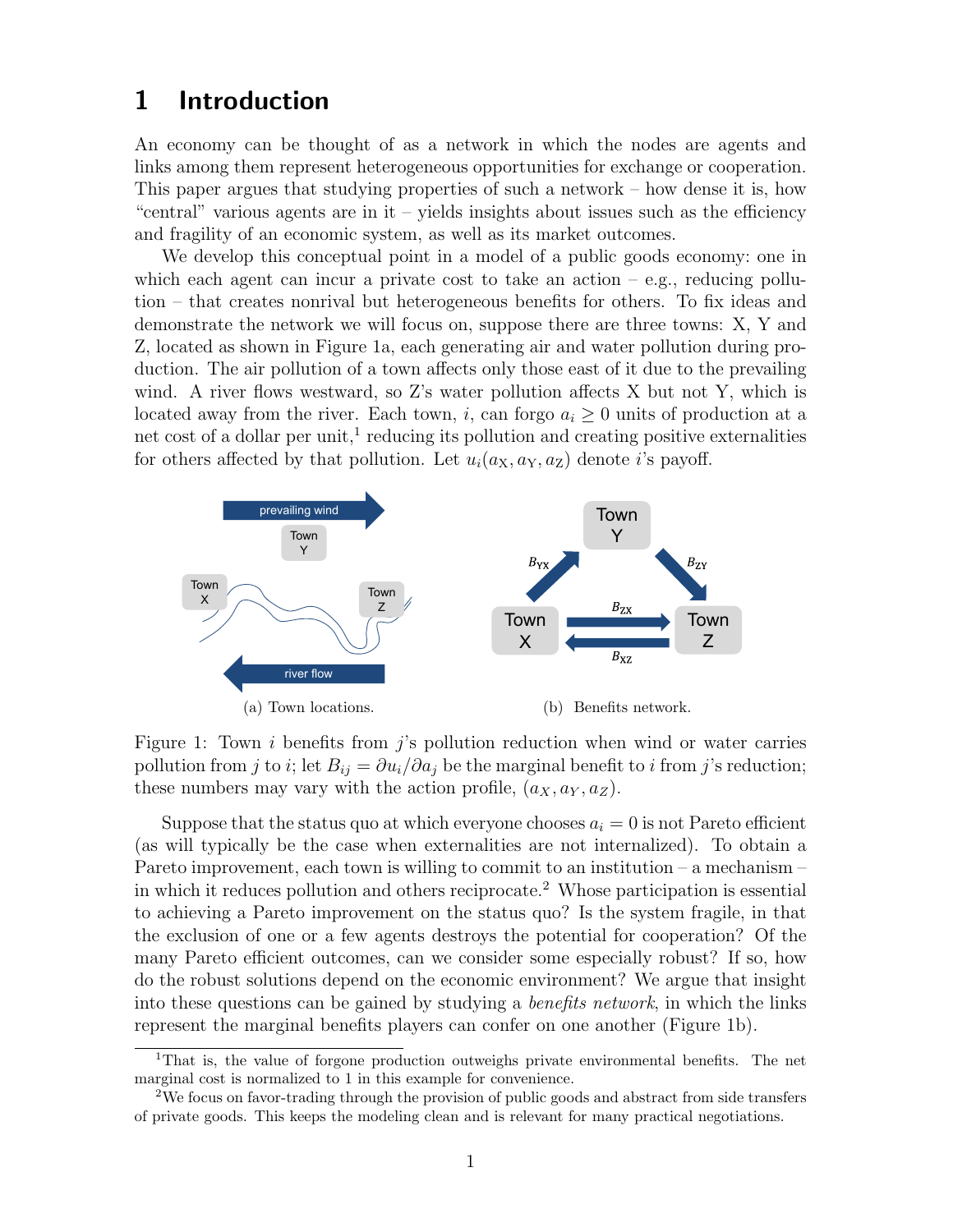Our first set of results focuses on a new measure of the marginal return to concerted investment in public goods: the largest eigenvalue of the benefits network.<sup>3</sup> These results have some immediate implications. First, cycles in the benefits network (e.g., X can help Y, who can help Z, who can help X) are critical to finding a Pareto improvement on a given outcome. The network's largest eigenvalue quantifies the marginal returns available from exploiting such cycles. For instance, agents can achieve a Pareto improvement on the status quo of zero effort if and only if the benefits matrix evaluated at that status quo has a largest eigenvalue exceeding 1. Second, there is a simple algorithm to find the players who are essential to a negotiation  $$ in the sense that without their participation, there is no Pareto improvement on the status quo. They are the ones whose removal causes a sufficiently large disruption of cycles in the benefits network, as measured by the decrease in its largest eigenvalue.

When Pareto improvements on the status quo do exist, there is a question of how to implement them. We thus turn to the problem faced by a designer of a mechanism that the towns will use to address their collective action problem.<sup>4</sup> The designer wants a *reliable* mechanism for determining levels of effort – one such that, under whatever preferences the agents might later have, all Nash equilibria in the mechanism will be Pareto efficient and unanimously preferred to the status quo. We focus on the (nonempty) class of robust effort profiles: ones that are equilibrium outcomes of every reliable mechanism. These turn out to be precisely the Lindahl outcomes, which are analogues of Walrasian market allocations under individualized pricing of public goods.<sup>5</sup> There is an alternative way to look at these outcomes: if the designer wants to minimize the equilibrium selection problem and find a reliable mechanism with as few equilibria as possible (e.g., with a unique one if possible), she must choose a mechanism that yields precisely the Lindahl outcomes in equilibrium.<sup>6</sup>

The main result characterizes the Lindahl outcomes in terms of the benefits network. It states that a nonzero action profile is a Lindahl outcome if and only if, for all players i,

$$
a_i = \sum_{j \neq i} B_{ij} \ a_j,\tag{1}
$$

where  $B_{ij}$  measures the marginal value to i of j's effort at the outcome **a**. Thus, players contribute in proportion to how much they value the efforts of those who help them. We will deduce two main practical consequences from this characterization. First, it is the benefits an agent receives, rather than those he can confer, that determine his level of effort at a robust outcome. Second, the players contributing the most are those who are most "central" in the benefits network, in the sense that they receive strong direct and indirect benefit flows from others.

<sup>3</sup>That is, the largest eigenvalue of the matrix with entries  $B_{ij}$  for  $i \neq j$  and zeros on the diagonal.

<sup>4</sup>This designer could represent the towns themselves at an ex ante stage where they make the rules for their future interactions.

<sup>&</sup>lt;sup>5</sup>Imagine that each agent must pay a personalized tax on each unit provided of public goods that he values; the tax is specific both to the good and to the agent. He also receives the taxes others pay for the public good he supplies. A Lindahl outcome is a profile of public goods provision that is optimal for each agent subject to budget balance at the given tax schedule. A formal definition appears in Section 4.2.

<sup>6</sup>Details appear in Section 4. For the formal results, we impose a continuity requirement on the reliable mechanisms and some conditions on the space of possible preferences.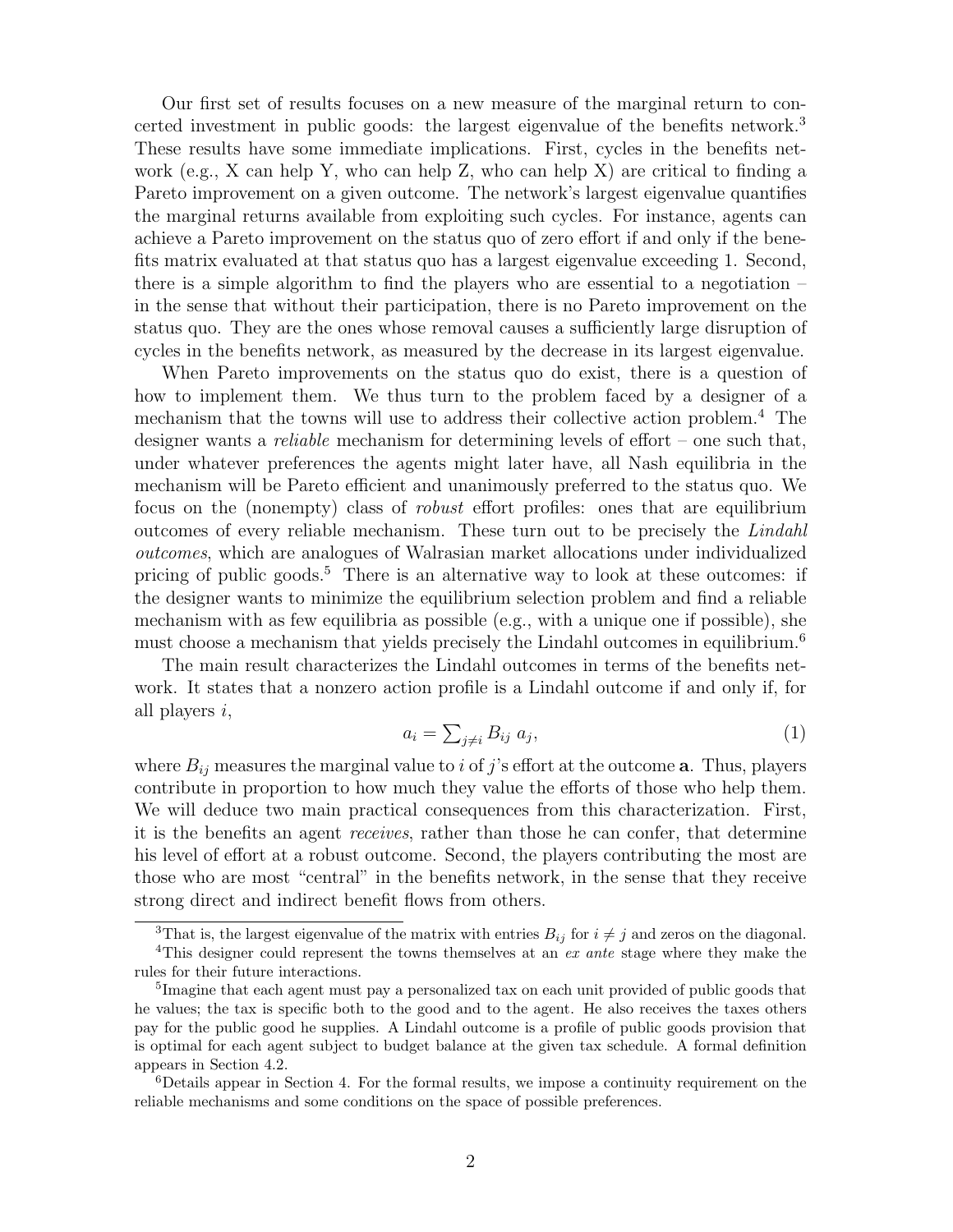The remainder of the introduction describes the key concepts and results in more detail, and also discusses connections to prior work.

**The Benefits Network** Assume that  $\frac{\partial u_i}{\partial a_i}(\mathbf{a}) < 0$  for all action profiles **a** and all agents  $i^{\mathsf{T}}$  For  $i \neq j$ , define

$$
B_{ij} = \frac{\partial u_i / \partial a_j}{-\partial u_i / \partial a_i}.
$$

This quantity (which depends on the action profile) is  $i$ 's marginal rate of substitution between decreasing own effort and receiving help from  $j$ . In other words, it is how much  $i$  values the help of  $j$ , measured in the number of units of effort that  $i$  would be willing to put forth in order to receive one unit of j's effort. Let  $B_{ii} = 0$  for all i. We write  $B(a)$  for the matrix with these entries evaluated at **a**. This matrix can also be represented as a directed, weighted graph, where the towns are the nodes and the links correspond to strictly positive entries of the matrix. For instance, the link directed to Y from X has weight  $B_{YX}(a)$ , which measures the marginal benefit that accrues to Y when X increases its action at a profile a. The network corresponding to our example is depicted in Figure 1b; links are drawn only for nonzero weights. There is a link to town i from town j if pollutants flow in that direction, allowing j to provide benefits to i by reducing pollution.

**Pareto Efficient Outcomes and the Magnitude of Inefficiency** We begin with basic results on diagnosing and measuring inefficiency; these results do not depend on a selection of a particular Pareto improvement on the status quo, and do not involve Lindahl outcomes.

Proposition 1 in Section 3.1 shows that an interior action profile **a** is Pareto efficient if and only if 1 is a largest eigenvalue of  $B(a)$ . The reason for this is as follows. The matrix  $B(a)$  is a linear system describing how investments translate into returns at the margin. Consider a particular sequence of investments: in Figure 1b, Y can increase his action slightly and provide a marginal benefit to Z. Then Z, in turn, can "pass forward" some of the resulting increase in his utility, investing effort to help X. Finally, X can similarly create benefits for Y, completing a cycle. If they can all receive back more than they invest in such an adjustment, then the starting point is not Pareto efficient. It is precisely in such cases that the linear system  $B(a)$ is "expansive": there is scope for everyone to get out more than they put in. And expansive systems are characterized by having a largest eigenvalue exceeding 1. If the largest eigenvalue of  $B(a)$  is less than 1, then everyone can be made better off by reducing investment. As a result, the interior Pareto efficient outcomes have a benefits matrix with a largest eigenvalue exactly equal to 1. Moreover, a Pareto improvement on the status quo outcome of  $a = 0$  exists if and only if  $B(0)$  has a largest eigenvalue exceeding 1. Section 3.1 derives these results. Section 3.4.2 formalizes the idea that cycles in the benefits network are crucial to Pareto improvements.

<sup>&</sup>lt;sup>7</sup>That is, each agent has (more than) exhausted the net benefits available by unilaterally increasing his own action. This restricts the analysis to the interesting regime where there is a collective action problem.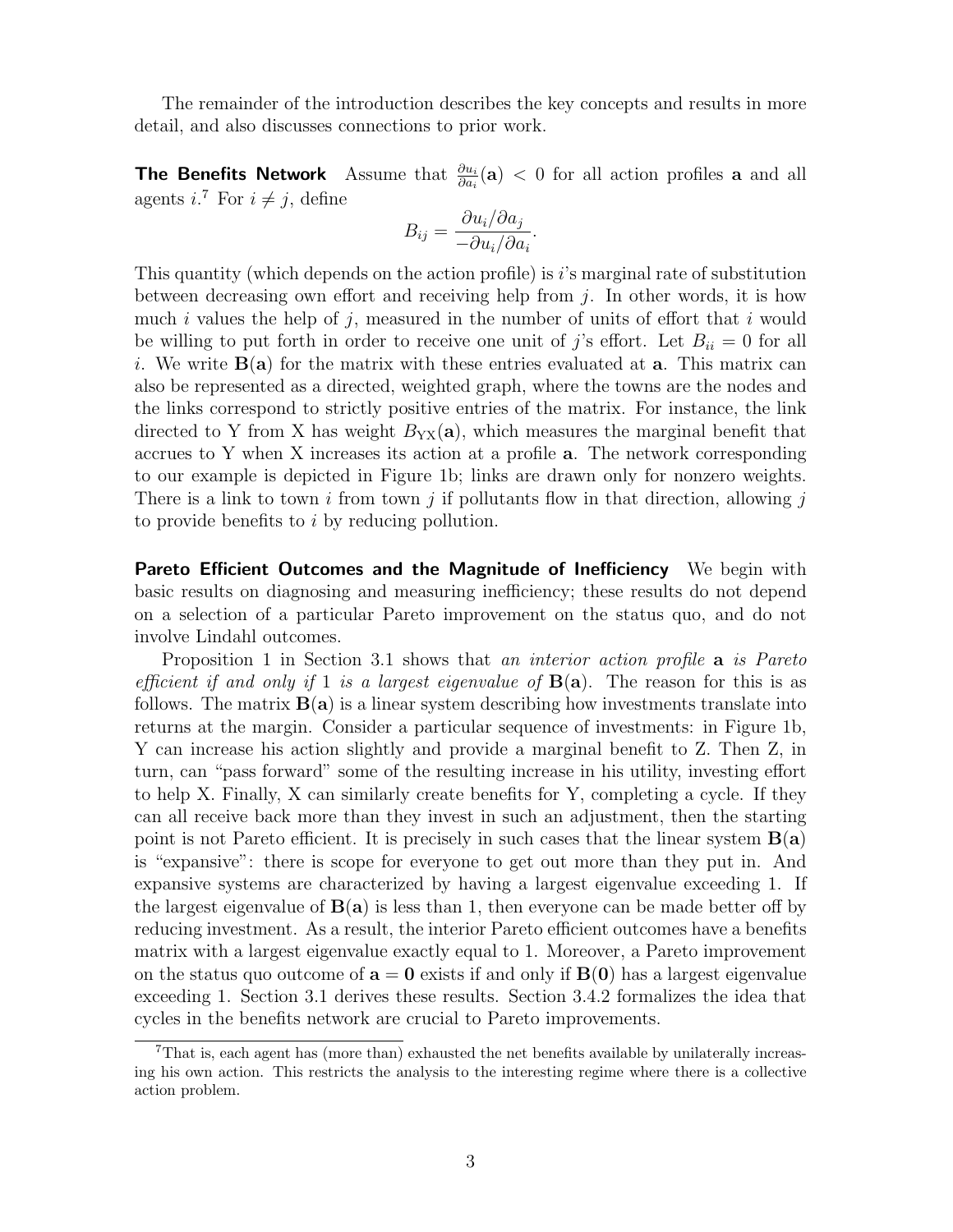A substantive implication of this result is that it allows us to analyze, in terms of the benefits network, which agents are essential to successful negotiations and to give a simple matrix criterion for finding them (Sections 3.4.4 and 3.4.5). These crucial agents are ones whose removal breaks important cycles in the benefits network, dropping the spectral radius of  $B(a)$  from above 1 to below 1. Section 8.1 applies these results in analyzing the temptation to free-ride.

Beyond characterizing Pareto efficiency, we would like to quantify the magnitude of inefficiency at the margin – defined loosely as the return on investment in public goods per unit of cost. If agents' utilities are denominated in a transferable numeraire (say, dollars), then it is easy to quantify this: just find the small change in contribution levels that maximizes the ratio ( $\rho$ ) of overall marginal benefits to overall marginal costs in dollars. According to Coasian logic, all players agree that such an adjustment is the best one. There is an second way of looking at this measure of inefficiency via a hypothetical friction: suppose that to sacrifice \$1 for the sake of pollution reduction, a town must also waste an additional  $t$  (e.g. due to polluting industries' lobbying). That makes the real cost per unit of effective contribution equal to  $\tau = 1 + t$ . If the collective return to a unit of effort,  $\rho$ , were equal to the coefficient  $\tau$  then – given the frictions – the players' actions would be Pareto efficient.<sup>8</sup> Thus, we can equivalently define the returns on on investment  $\rho$  at an outcome as the tax coefficient  $\tau$  that would be necessary to render that outcome Pareto efficient.

If agents' preferences are not quasilinear in any numeraire, utility is no longer transferable and the first approach to quantifying inefficiency no longer makes sense. We show, however, that the second way – the one based on a hypothetical friction – is portable easily to a world without such a numeraire (or without the possibility of transfers at all). Indeed, Section 3.2 derives that the measure of inefficiency defined via  $\tau$  is equal to the largest eigenvalue of the benefits matrix. Therefore, that invariant is useful not only for diagnosing inefficiency but also for rigorously quantifying its magnitude. Section 3.3 gives another sense in which the largest eigenvalue of the benefits matrix measures inefficiency – one based on marginal improvements yielding the same returns on investment for everyone. Section 3.4.6 discusses implications when exact values of marginal costs and benefits are not known, but bounds are available.

Characterizing the Lindahl Outcomes through Network Centrality Theorem 1 in Section 4 formally establishes an equivalence between robust outcomes as defined in our discussion above and the Lindahl public goods solution. The main result of the paper characterizes the Lindahl outcomes in terms of eigenvector centrality in the benefits network. We now outline this result.

What is Eigenvector Centrality? In general, suppose we are given a network, represented by a matrix **M**, where the nonnegative number  $M_{ij}$  captures the strength of the link  $ij$  (and is zero if that link is absent); this may differ from the strength of the

<sup>8</sup> In other words, whatever friction is inducing the inefficiency in the initial economy is comparable to a tax rate of t on contributions.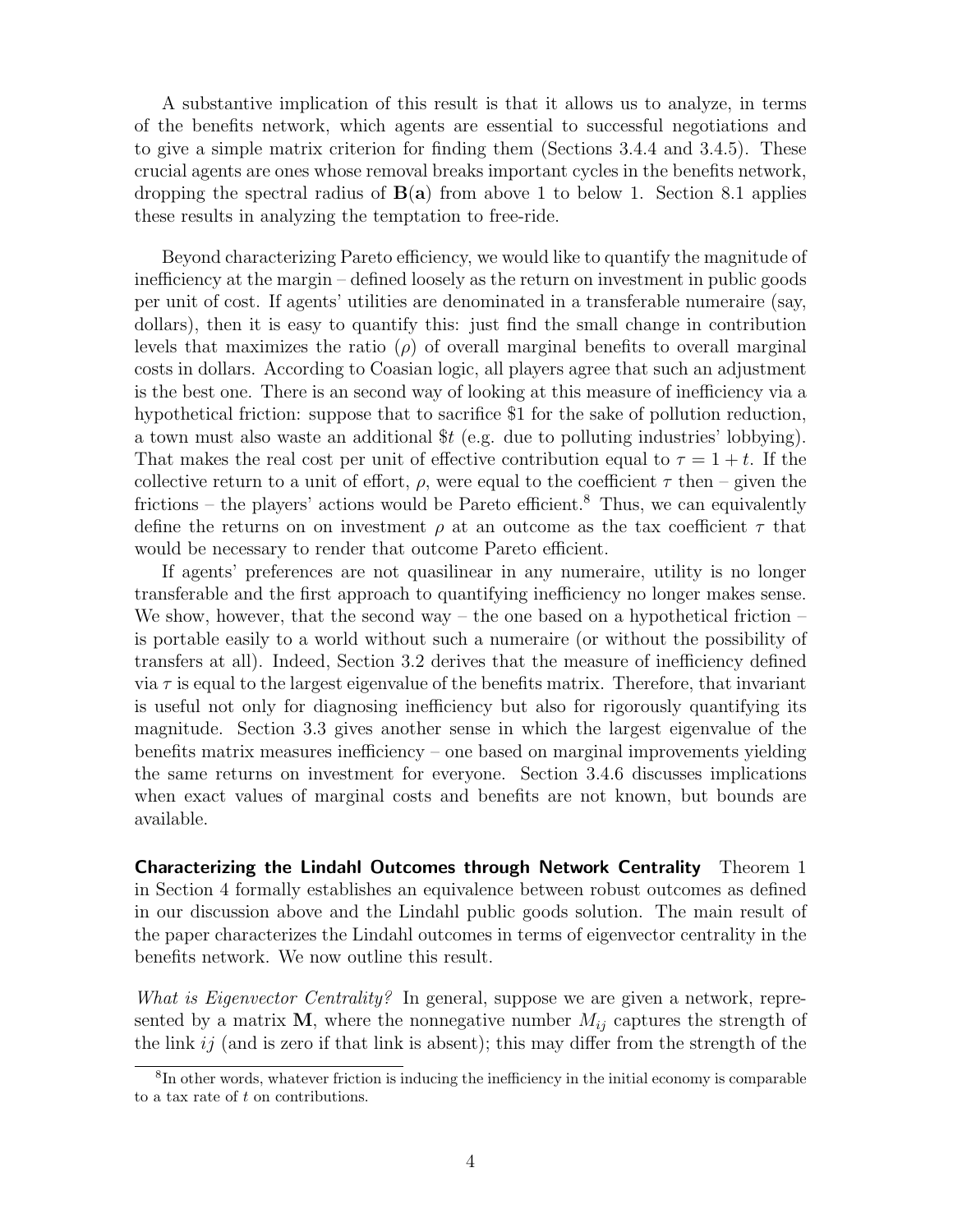link ji. A centrality measure is an assignment of a number to each node measuring how important that node is based on the connections in the network.<sup>9</sup>

A widely studied measure is one that takes as a starting point the notion that an important node is one that is connected to other important nodes. A (right-hand) eigenvector centrality of the network  $M$  is simply a nonnegative, nonzero vector  $e$ with the property that for each  $i$ ,

$$
e_i = \gamma \sum_j M_{ij} e_j \tag{2}
$$

for some proportionality constant  $\gamma > 0^{10}$ . The equation says that the centrality of agent i is proportional to a weighted sum of the centralities of others, where  $e_j$  is weighted by  $M_{ij}$  – the strength of the connection ij. It can be shown that the most central agents are the ones with many paths leading to them in the network M (see Section 5.5 for a precise statement of this).

Perhaps the most famous application of this idea is the PageRank measure introduced as a part of Google's early algorithms to rank search results (Brin and Page, 1998). In that context, the nodes are web pages and  $M_{ij}$  is the number of hyperlinks that go to page  $i$  from page  $j$ , normalized by the total number of hyperlinks on page *j*. Then equation (2) says that a page is important if it is linked to by other important pages. Other applications include identifying those sectors in the macroeconomy that contribute the most to aggregate volatility via a network of intersectoral linkages (Acemoglu et al., 2012); the measurement of intellectual influence (Palacios-Huerta and Volij, 2004); and many others. We discuss the prior economic applications most closely related to our work – by Ballester, Calv $\acute{o}$ -Amengol, and Zenou (2006) and by Bramoullé, Kranton, and d'Amours  $(?)$  – in the section on related literature below.

Centrality measures are intuitive and have useful mathematical properties, so it is worth knowing when they can be useful in economic analysis. In all prior work we are aware of, conditions such as (2) are obtained in economic models by positing a setting with particular parametric structure (linear-quadratic, Cobb-Douglas, etc.) on preferences or production. We find a nonparamteric connection between network centrality and an economic solution concept.

The Characterization Result. In our main result, we give a full characterization of the Lindahl outcomes in terms of eigenvector centrality.

An *eigenvector centrality action profile* is defined by the property that

$$
a_i = \sum_j B_{ij}(\mathbf{a}) a_j.
$$
 (3)

for every i: player i's action is the weighted sum of actions of other players j, where

<sup>9</sup>There are very many ways to define such a measure, depending on the interpretation of the network and the notion of importance that are relevant in a given context. A survey of many measures with references is provided by Jackson (2008, Section 2.2.4).

 $10$ Under mild conditions on the matrix, such a vector is uniquely determined up to scaling all the entries by the same vector (see Section 2.4 for details). If we need to choose a normalization, we posit  $\sum_i e_i = 1$ .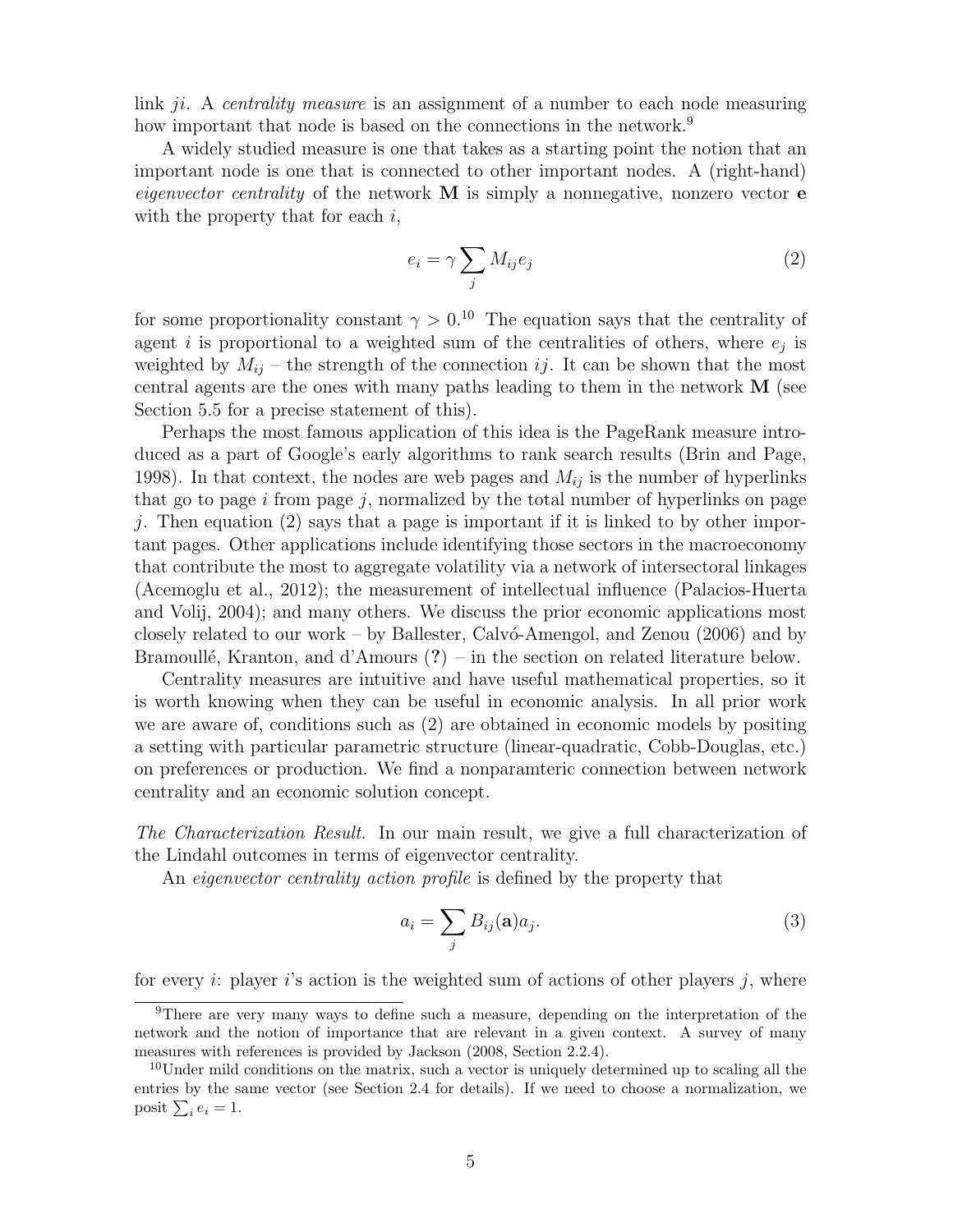the weight on  $a_i$  captures how much i cares about the effort of j at the margin. This condition states that the action profile itself is a right-hand eigenvector of the marginal benefits matrix with eigenvalue<sup>11</sup> equal to  $1$  – and this is intimately related to the efficiency characterization discussed above.

The main result of the paper, Theorem 2 in Section 5.2, asserts that an action profile is a Lindahl outcome if and only if it is an eigenvector centrality action profile. Intuitively, this means that the Lindahl outcomes are characterized by the condition that the agents contributing a lot to the public goods are the ones who are benefiting a lot, at the margin, from the efforts of others who are contributing.

Applications and Consequences. The conceptual import of the characterization result is that it provides a general connection between efficient, robust outcomes of public goods problems and the theory of network centrality. We now discuss some more concrete consequences.

The first application of the main theorem is solving for the Lindahl outcome in an environment with global public goods, where each agent's benefits depend only on the sum of others' actions (Section 5.3). Here we find a very simple characterization of Lindahl outcomes: an agent contributes a fraction of the overall public good quantity equal to his marginal rate of substitution between the public good and private consumption.

Because the condition (3) involves  $B(a)$ , which varies as a changes, we also build intuition by considering (in Section 6) special cases where the fixed point defined by (3) can be expressed explicitly in terms of an exogenous network that does not depend on a. Substantively, the theme of these results is that it is the intensity of benefits that an agent receives, and not of those he generates, that determine his effort level. However, it is not just is *own* links in the benefits network that matter: chains of benefits of the form "k helps j who helps i" are crucial to determining i's centrality in the benefits network, and thus i's effort level at Lindahl outcomes. Proposition 5 in Section 5.5 relates such chains to Lindahl outcomes generally.

In studying these special cases, we also provide price-theoretic foundations for three of the most important centrality measures that have been studied in the networks literature.

**Related Work** This paper is at the intersection of the theory of public goods provision and the theory of economic networks. A recent literature has studied Nash equilibria of one-shot games in networks when best responses are linear in others' actions and has related those equilibria to eigenvalue and centrality conditions. Key papers include Ballester, Calv´o-Amengol, and Zenou (2006) on skill investment with externalities, and Bramoullé, Kranton, and d'Amours (?) on local public goods; they offer more comprehensive surveys of the literature.<sup>12</sup> A fundamental contrast is that our work focuses on institutions that implement Pareto efficient public goods

<sup>&</sup>lt;sup>11</sup>In terms of equation (2), this definition of an eigenvector centrality action profile requires  $\gamma = 1$ .

 $12$ Most recently, Allouch (2012) has studied a network version of the setting introduced in the seminal paper of Bergstrom, Blume, and Varian (1986) on the voluntary (static Nash) private provision of public goods. Generalizing results of Bramoull´e, Kranton, and d'Amours (?), he derives comparative statics of public goods provision using network centrality tools.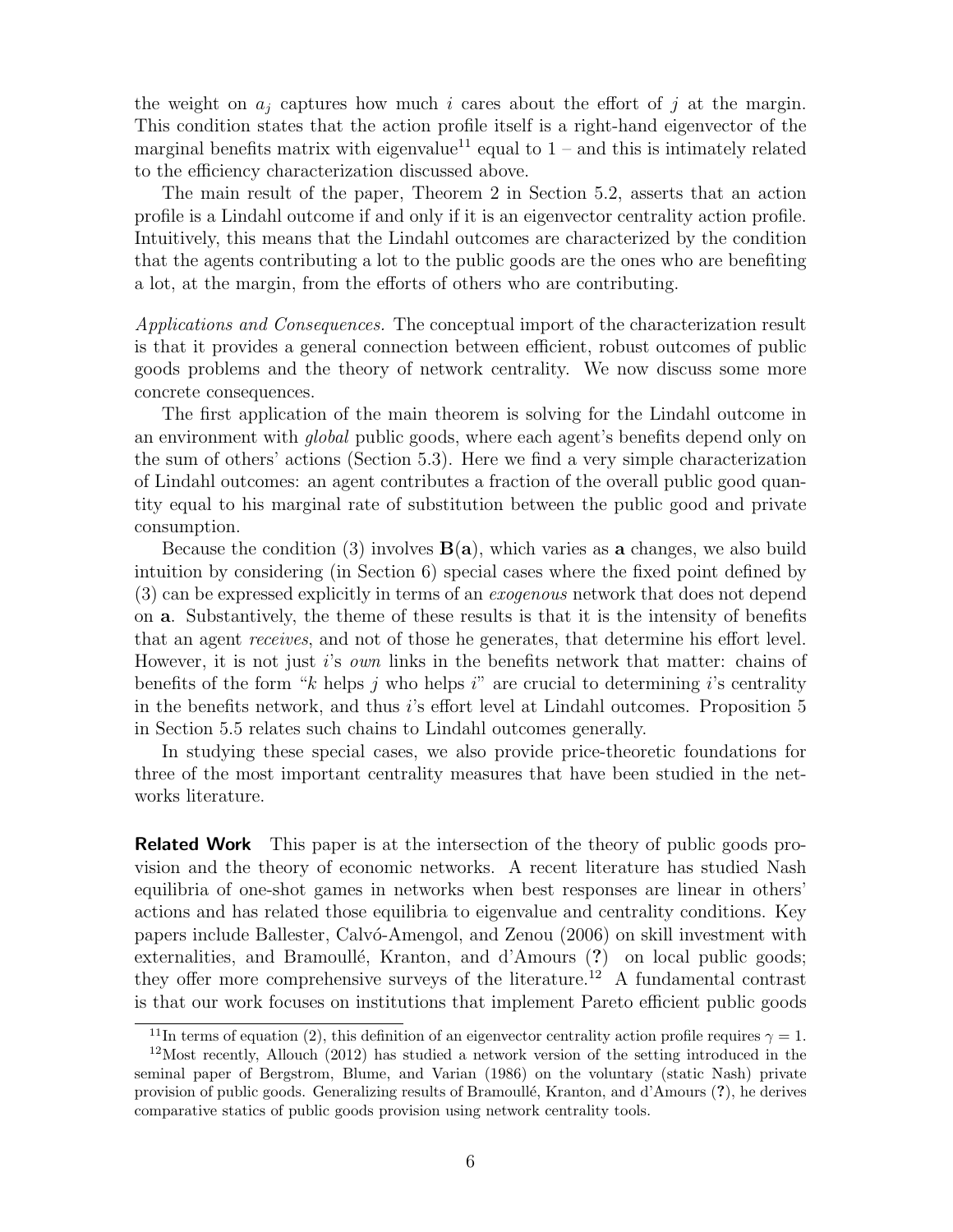outcomes, rather than on Nash behavior in the basic game without additional structure. From a technical perspective, these prior papers can be seen as addressing the question: "In which economic settings are eigenvalue and network centrality methods useful?" We provide new insights on this that are complementary to the prior work. Since the Lindahl solution is an analogue of a Walrasian equilibrium, the main theorem of the present paper can be seen as making a general link between network centrality and price equilibria.<sup>13</sup> A final contrast is that our main characterization result does not impose functional form assumptions on preferences.

There is a large literature in implementation theory on game forms that yield Walrasian and Lindahl outcomes. Samuelson (1954) doubted that the price-theoretic public goods solutions first contemplated by Wicksell (1896) and Lindahl (1919) could be implemented despite agents' incentives to manipulate a social institution. This inspired the early literature on implementation theory and mechanism design, with Groves and Ledyard (1977) showing that a game could be designed yielding Pareto efficient public goods provision in every Nash equilibrium. Key papers in the subsequent literature on implementing Walrasian and Lindahl outcomes include Hurwicz (1979a), Hurwicz (1979b), and Hurwicz, Maskin, and Postlewaite (1995). A broad survey is presented by Jackson (2001). The paper most important to us in this line of work is Hurwicz (1979a) who first suggested strategic foundations for Lindahl outcomes based on more primitive criteria – Pareto efficiency and individual rationality. We rely on the insights of this paper to establish what makes Lindahl outcomes special in our world.<sup>14</sup>

Complementary foundations for Lindahl outcomes based on equilibria of bargaining games are offered by Dávila, Eeckhout, and Martinelli  $(2009)$  and Penta  $(2011)$ ; these works are part of a broader literature on Walrasian bargaining – see Yildiz  $(2003)$  and Dávila and Eeckhout  $(2008)$ .

**The Plan of the Paper** Section 2 lays out the basic assumptions and notation. Section 3 collects all results on efficiency and on measuring inefficiency. Section 4 formally presents the implementation theory framework; defines the Lindahl solution; and states the theorem on its unique robustness. Section 5 presents the main theorem, characterizing the Lindahl outcomes as the eigenvector centrality action profiles. Section 6 considers special cases of the characterization to show how network structure affects robust outcomes; this also yields new economic foundations for three important network centrality measures. Section 7 ties up the theory; its main purpose is to explain the proof of the characterization result. Finally, Section 8 discusses limitations and extensions.

 $^{13}$ Du, Lehrer, and Pauzner (2012) connect market outcomes to a network centrality condition by showing that locations on an unweighted graph can be ranked using the equilibrium prices of an associated exchange economy in which agents have Cobb-Douglas utility functions.

<sup>&</sup>lt;sup>14</sup>For technical reasons we must provide our own proofs; e.g., Hurwicz  $(1979a)$  assumes positive endowments of all private goods, an assumption that does not have a reasonable analogue in our setting.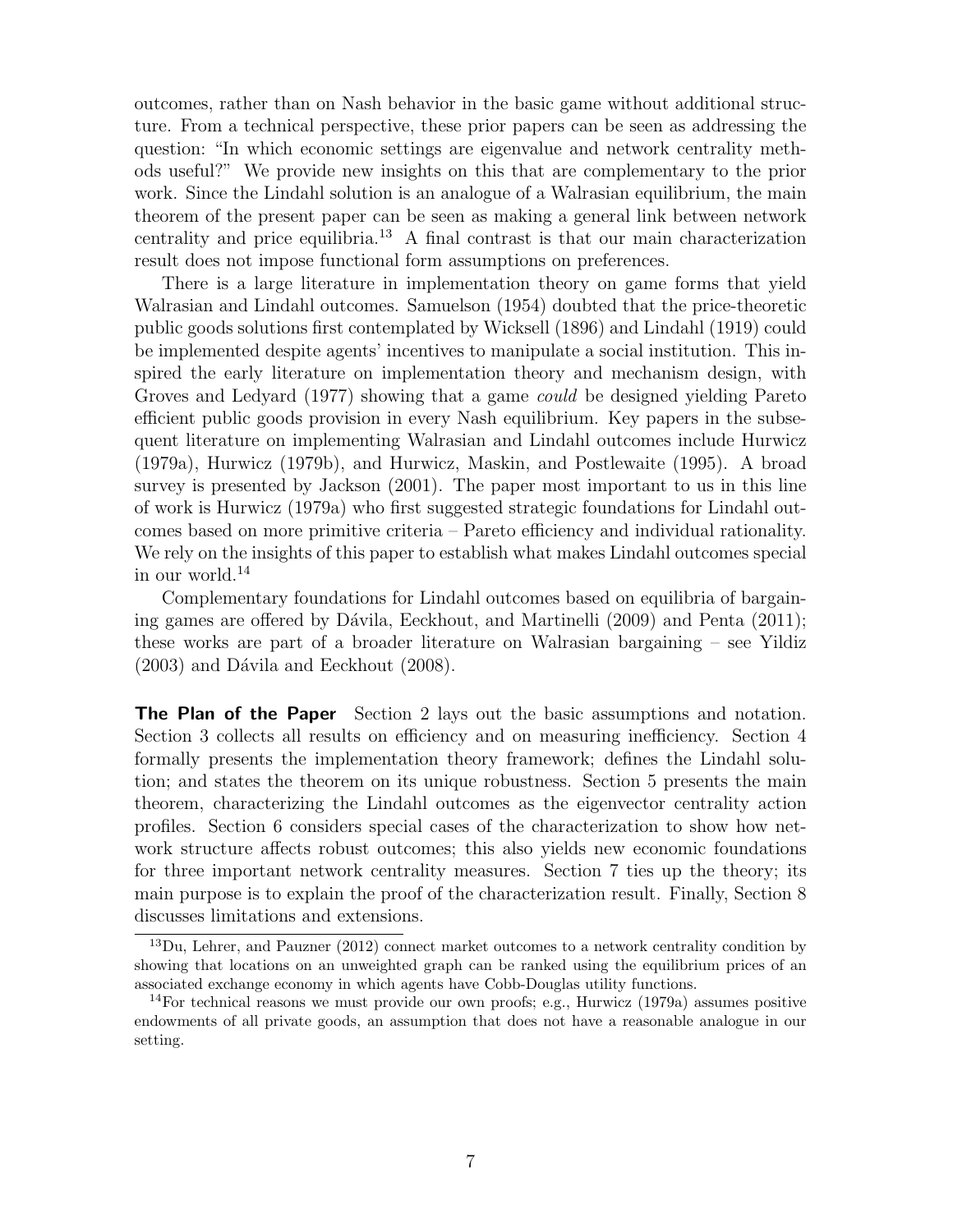# 2 Framework

#### 2.1 The Environment

Each member i of a set  $N = \{1, 2, ..., n\}$  of players (or agents) simultaneously chooses an effort level, or action<sup>15</sup>,  $a_i \in \mathbb{R}_+$ . Taking a higher action should be interpreted as doing more of something that helps the other agents – for instance, mitigating pollution. Each player has a utility function  $u_i : \mathbb{R}^n_+ \to \mathbb{R}$ ; player i's payoff when the action profile **a** is played is  $u_i(\mathbf{a})$ .

#### 2.2 Main Assumptions

Unless otherwise noted, the following assumptions are maintained throughout the paper.

Each  $u_i: \mathbb{R}^n_+ \to \mathbb{R}$  is concave and continuously differentiable. The main substantive assumptions about the payoffs are:

Assumption 1 (Costly Actions). Each player finds it costly to invest effort, holding others' actions fixed:  $\frac{\partial u_i}{\partial a_i}(\mathbf{a}) < 0$  for any  $\mathbf{a} \in \mathbb{R}_+^n$  and  $i \in N$ .

Assumption 2 (Positive Externalities). Increasing any player's action level weakly benefits all other players:  $\frac{\partial u_i}{\partial a_j}(\mathbf{a}) \geq 0$  for any  $\mathbf{a} \in \mathbb{R}_+^n$  whenever  $j \neq i$ .

Because the externalities are positive and nonrival, this is a public goods environment. Together, the two assumptions above make the setting a potential tragedy of the commons. The unique Nash equilibrium of a game in which players choose their actions  $a_i$  entails that everyone contributes nothing –  $a_i = 0$  for each  $i$  – even though other outcomes may Pareto dominate this one.

Two additional technical assumptions are useful:

**Assumption 3** (Connectedness of Benefits). For all  $\mathbf{a} \in \mathbb{R}_+^n$ , if M is a nonempty proper subset of N, then there exist  $i \in M$  and  $j \notin M$  (which may depend on a) such that  $\frac{\partial u_i}{\partial a_j}(\mathbf{a}) > 0$ .

This posits that it is not possible to find an outcome and partition society into two nonempty groups such that, at that outcome, one group does not care about the effort of the other at the margin.<sup>16</sup>

Finally, we assume that the set of points where everybody wants to scale up all effort levels is bounded. To state this, we introduce a few definitions. Under a preference profile **u**, action profile  $\mathbf{a}' \in \mathbb{R}^n_+$  *Pareto dominates* another profile  $\mathbf{a} \in \mathbb{R}^n_+$ if  $u_i(\mathbf{a}') \geq u_i(\mathbf{a})$  for all  $i \in N$ , and the inequality is strict for some *i*. We say  $\mathbf{a}'$  strictly Pareto dominates **a** if  $u_i(\mathbf{a}') > u_i(\mathbf{a})$  for all  $i \in N$ . Finally, **a** is Pareto efficient if no other action profile Pareto dominates it.

<sup>&</sup>lt;sup>15</sup>We use  $\mathbb{R}_+$  (respectively,  $\mathbb{R}_{++}$ ) to denote to the set of nonnegative (respectively, positive) real numbers. We write  $\mathbb{R}^n_+$  (respectively,  $\mathbb{R}^n_{++}$ ) for the set of vectors **v** with *n* entries such that each entry  $v_i$  is in  $\mathbb{R}_+$  (respectively,  $\mathbb{R}_{++}$ ). When we write an inequality between vectors, e.g.  $\mathbf{v} > \mathbf{w}$ , that means the inequality holds coordinate by coordinate, i.e.  $v_i > w_i$  for each  $i \in N$ .

<sup>16</sup>See Section 8.4 for a discussion of extending the analysis when this assumption does not hold.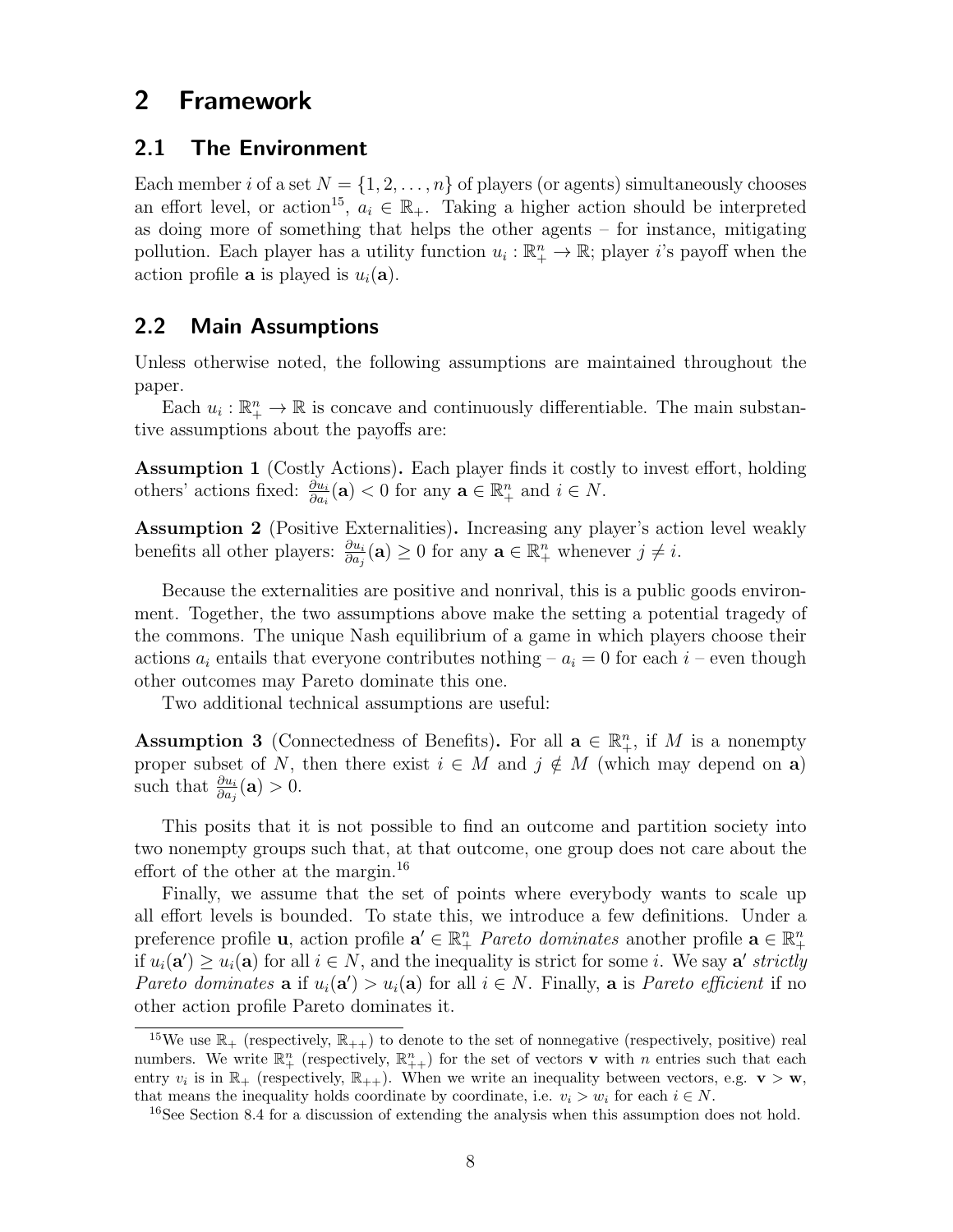Assumption 4 (Bounded Improvements). The set

 $\{a \in \mathbb{R}_+^n : \text{there is an } s > 1 \text{ so that } s\mathbf{a} \text{ strictly Pareto dominates } \mathbf{a}\}\$ 

is bounded.<sup>17</sup>

This assumption is necessary to keep the problem well-behaved and ensure the existence of Lindahl equilibrium outcomes; see Section 7.1.

#### 2.3 Key Notions

**The Jacobian** We write  $\mathbf{u} = (u_1, u_2, \dots, u_n)$  for a profile of utility functions. To keep track of the marginal costs and benefits of actions, we define the Jacobian,  $J(a; u)$ , to be the *n*-by-*n* matrix whose  $(i, j)$  entry is

$$
J_{ij}(\mathbf{a};\mathbf{u}) = \frac{\partial u_i}{\partial a_j}(\mathbf{a}).
$$

**The Benefits Matrix** A close relative of the Jacobian turns out to be useful. The benefits matrix  $B(\mathbf{a}; \mathbf{u})$  is defined as follows:

$$
B_{ij}(\mathbf{a};\mathbf{u}) = \begin{cases} \frac{J_{ij}(\mathbf{a};\mathbf{u})}{-J_{ii}(\mathbf{a};\mathbf{u})} & \text{if } i \neq j \\ 0 & \text{otherwise.} \end{cases}
$$

As discussed in the introduction, when  $i \neq j$ , the quantity  $B_{ij}(\mathbf{a}; \mathbf{u})$  is i's marginal rate of substitution between decreasing own effort and receiving help from j. In other words, it is how much i values the help of j, measured in the number of units of effort that i would be willing to put forth in order to receive one unit of  $j$ 's effort.

Suppose **u** satisfies the assumptions of Section 2.2. Since  $J_{ii}(\mathbf{a}; \mathbf{u}) < 0$  by Assumption 1, this matrix is well-defined. By Assumption 2, it is entrywise nonnegative. Assumption 3 is equivalent to the statement that this matrix is irreducible<sup>18</sup> at every a.

In discussing both the Jacobian and the benefits matrix, when there is no ambiguity about what u is, we suppress it.

The Spectral Radius (Largest Eigenvalue) For any nonnegative matrix M, we define  $r(\mathbf{M})$  as the magnitude of a largest eigenvalue of  $\mathbf{M}$ , also called the *spectral* radius. That is,

 $r(\mathbf{M}) = \max\{|\lambda| : \lambda \text{ is an eigenvalue of } \mathbf{M}\},\$ 

where  $|\lambda|$  denotes the absolute value of the complex number  $\lambda$ . By the Perron-Frobenius Theorem (see Section 2.4 below for a formal statement), any such matrix has a real, positive eigenvalue equal to the maximum of all eigenvalues' magnitudes.

<sup>&</sup>lt;sup>17</sup>This condition is substantially weaker than assuming that the set of Pareto efficient outcomes is bounded, which fails to be true in many reasonable environments.

<sup>&</sup>lt;sup>18</sup>A matrix **M** is *irreducible* if it is not possible to find a nonempty subset S of indices so that  $M_{ij} = 0$  for every  $i \in S$  and  $j \notin S$ .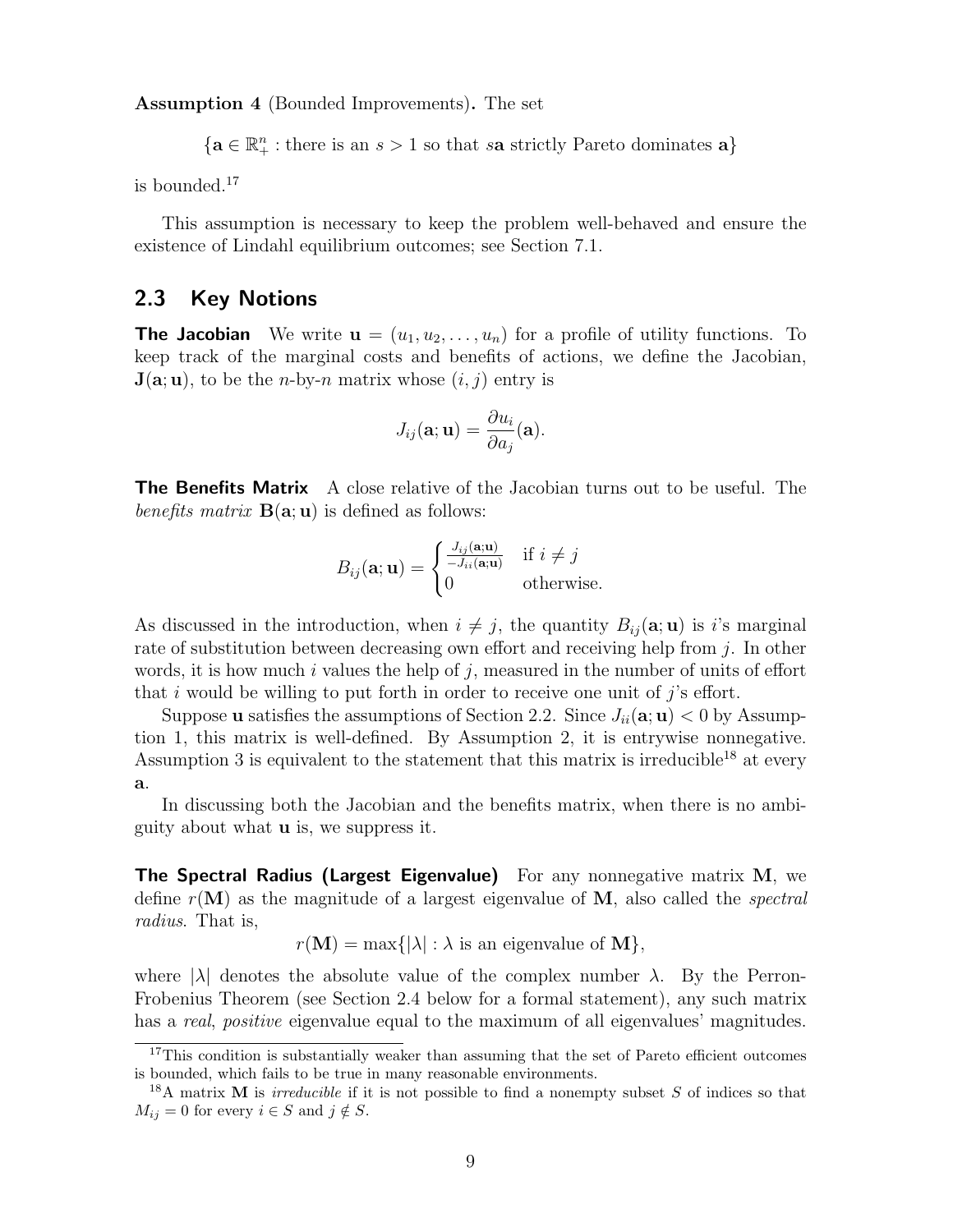Thus, we may equivalently think of  $r(M)$  as the largest eigenvalue of M on the real line.

This quantity can be thought of as a single measure of how expansive a matrix is as a linear operator – how much it can scale up vectors that it acts on. When applied to the matrix B, it will quantify, in a sense we will make precise, the marginal gains that can be generated by cooperating.

## 2.4 The Perron-Frobenius Theorem

The key mathematical tool we use is the Perron-Frobenius Theorem, a fundamental result about nonnegative matrices which will be applied to analyze the benefits matrix  $B(a)$ . The facts stated in this section are necessary only for proofs, and skipping this section (or any of the proofs in the paper) will not interrupt the flow. Nevertheless, since this powerful theorem underlies so much of the analysis, we state it here for easy reference.

**Theorem** (Perron-Frobenius<sup>19</sup>). Let M be an irreducible square matrix with no negative entries and spectral radius  $r(M)$ . Then:

- (i) The real number  $r(M)$  is an eigenvalue of M.
- (ii) There is a vector p (called a Perron vector) with only positive entries such that  $Mp = r(M)p$ .
- (iii) If **v** is a nonzero vector with nonnegative entries such that  $M\mathbf{v} = q\mathbf{v}$  for some  $q \in \mathbb{R}$ , then **v** is a positive scalar multiple of **p**, and  $q = r(M)$ .

Statement (i) says that there is always a real, positive eigenvalue of the matrix M that is at least as large as any other eigenvalue. Statement (ii) says that this eigenvalue,  $r(\mathbf{M})$ , is associated with a strictly positive eigenvector, the Perron vector. Statement (iii) says that *any* nonnegative eigenvector of the matrix  $M$  is a scalar multiple of the Perron vector, and is associated with the special eigenvalue  $r(\mathbf{M})$ .

Remark 1. Note that because a matrix has exactly the same eigenvalues as its transpose, all the same statements are true, with the same eigenvalue  $r(M) = r(M^{\mathsf{T}})$ , when we replace M by its transpose  $M<sup>T</sup>$ . This observation yields a *left*-hand Perron eigenvector of M, i.e. a row vector **w** such that  $wM = r(M)w$ , which enjoys the analogue of property (iii) in the theorem.

# 3 Efficiency and the Spectral Radius

The thesis of this paper is that we can gain insight about the economics of the public goods problem by constructing, for any outcome a under consideration, a network in

 $19$ Meyer (2000, Section 8.3) has a comprehensive exposition of this theorem, its proof, and related results. Conventions vary regarding whether the Perron-Frobenius Theorem encompasses all these statements or just (i), but we will use the name as an umbrella term for all these facts; which one is relevant will be clear from context.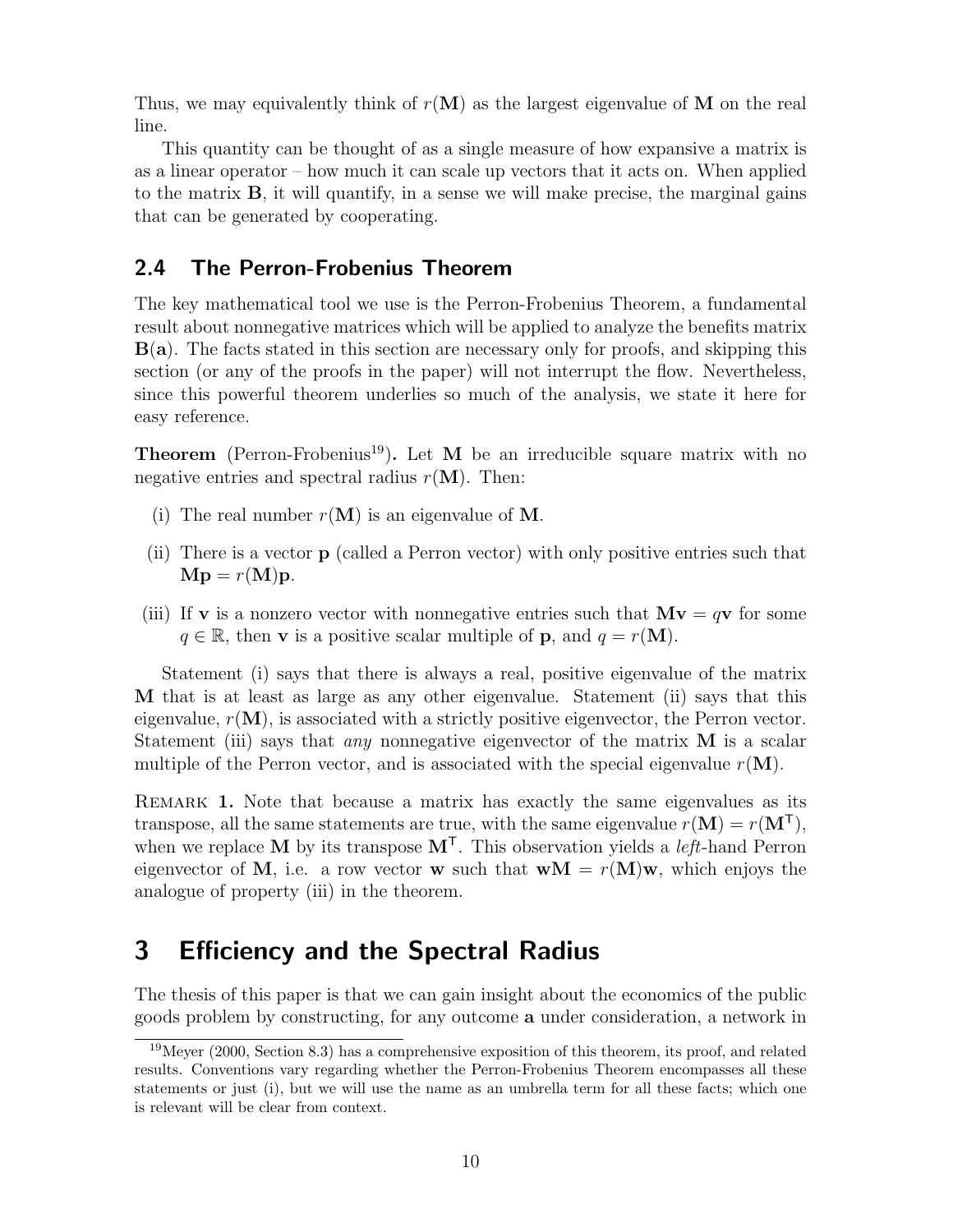which the agents are nodes and the weighted links among them measure the marginal benefits available by increasing actions. The matrix corresponding to this network is B(a), defined in Section 2.3 above. (Throughout this section, we fix a profile u of utility functions and suppress it in the notation for the Jacobian and benefits matrix.)

This section offers support for our thesis by showing that an important statistic of this network – the size of the largest eigenvalue – can be used to diagnose whether an outcome is Pareto efficient (Section 3.1), and if not, used to measure the magnitude of the inefficiency. This measurement can be done in two ways: via a hypothetical friction (Section 3.2) or by considering egalitarian marginal improvements (Section 3.3). After presenting these general results, we discuss interpretations (especially in terms of cycles) and applications in Section 3.4.

#### 3.1 A Characterization of Pareto Efficiency

Proposition 1. Under the assumptions in Section 2.2, an interior action profile  $\mathbf{a} \in \mathbb{R}_{++}^n$  is Pareto efficient if and only if the spectral radius of  $\mathbf{B}(\mathbf{a})$  is 1.

**Proof of Proposition 1:** For any nonzero  $\theta \in \mathbb{R}^n_+$ , define  $\mathcal{P}(\theta)$ , the Pareto problem with weights  $\boldsymbol{\theta}$  as:

maximize 
$$
\sum_{i \in N} \theta_i u_i(\mathbf{a})
$$
 subject to  $\mathbf{a} \in \mathbb{R}_+^n$ .

It is well-known that concavity of all the  $u_i$  guarantees that the set of Pareto efficient points coincides with the set of solutions to this problem as  $\theta$  ranges over all the nonnegative vectors not equal to 0.

Suppose that an interior action vector  $a^*$  is Pareto efficient, and therefore solves  $\mathcal{P}(\theta)$  for a vector  $\theta$ . Since  $\mathbf{a}^*$  is interior, that solution satisfies the system of firstorder conditions  $\boldsymbol{\theta} \mathbf{J}(\mathbf{a}^*) = \mathbf{0}$ . Let  $\mathbf{D}(\mathbf{a})$  be a matrix with  $D_{ii}(\mathbf{a}) = -J_{ii}(\mathbf{a})$  and zeros off the diagonal. The diagonal entries of this matrix are positive at all  $\mathbf{a} \in \mathbb{R}^n_+$  by Assumption 1. By definition,  $B(a) = D(a)^{-1}J(a) + I$ , where I is the *n*-by-*n* identity matrix. Define  $\gamma = \theta D(a^*)$  and note that the following statements are equivalent:

$$
\begin{aligned} \theta\mathbf{J}(\mathbf{a}^*) = 0 \\ [\theta\mathbf{D}(\mathbf{a}^*)][\mathbf{D}(\mathbf{a}^*)^{-1}\mathbf{J}(\mathbf{a}^*)] = 0 \\ \gamma[\mathbf{D}(\mathbf{a}^*)^{-1}\mathbf{J}(\mathbf{a}^*) + \mathbf{I}] = \gamma \\ \gamma\mathbf{B}(\mathbf{a}^*) = \gamma. \end{aligned}
$$

Thus  $B(a^*)$  has an eigenvalue of 1 with corresponding nonnegative left-hand eigenvector  $\gamma$ . Since  $B(a^*)$  is irreducible by Assumption 3 and has only nonnegative entries, the Perron-Frobenius Theorem applies to this matrix. That theorem (part (iii) of the statement in Section 2.4) says that the only eigenvalue of  $B(a^*)$  that is associated with a nonnegative eigenvector is the spectral radius itself. Thus, the spectral radius of  $B(a^*)$  must be 1.

Conversely, if  $B(a^*)$  has a largest eigenvalue of 1, the Perron-Frobenius Theorem guarantees the existence of a nonnegative left-hand eigenvector  $\gamma$  such that  $\gamma B(a^*) =$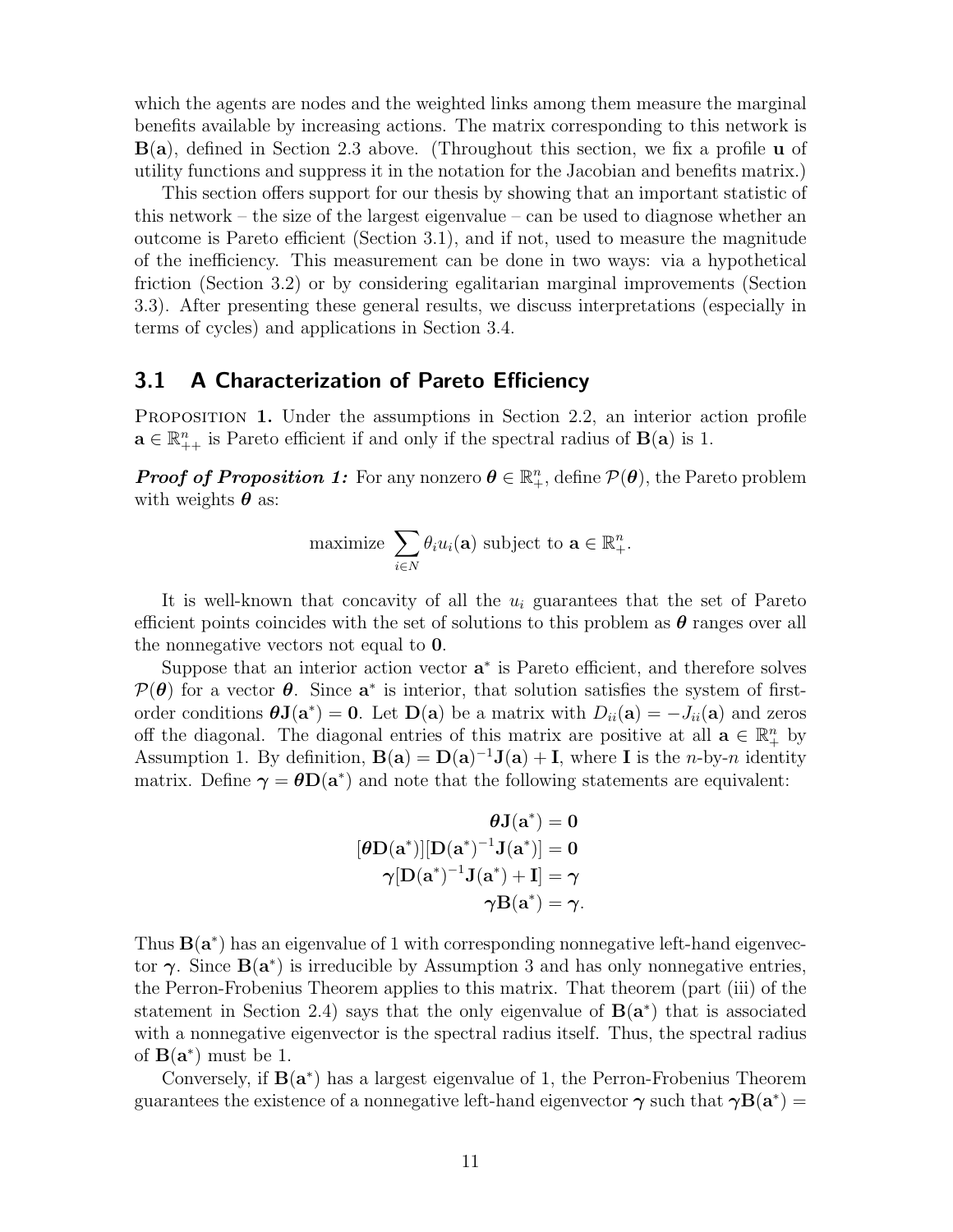$\gamma$ . Consequently, the first-order conditions of the Pareto problem are satisfied for weights  $\theta = \gamma D(a^*)^{-1}$  by the calculation above. By the assumption of concave utilities, it follows that  $a^*$  solves the Pareto problem for weights  $\theta$  (i.e., the firstorder conditions are sufficient for optimality).

An intuition for the result based on passing marginal benefits around a cycle and thinking of B(a) an expansive linear system was presented in the introduction.

REMARK 2. The condition that the spectral radius of  $B(a)$  is 1 is independent of how different players' cardinal utilities are measured – as, of course, it must be, since Pareto efficiency is an ordinal notion. To see how the benefits matrix changes under reparameterizations of cardinal utility, suppose we define, for each  $i \in N$ , new utility functions  $\hat{u}_i(\mathbf{a}) = f_i(u_i(\mathbf{a}))$  for some differentiable, strictly increasing functions  $f_i$ . If we let **B** be the benefits matrix obtained from these new utility functions, then  $B(a) = \widehat{B}(a)$ ; this follows by applying the chain rule to the numerator and denominator in the definition of the benefits matrix.

Proposition 1 focuses on interior outcomes. One particular boundary outcome – the profile  $a = 0$  in which nobody contributes – is particularly important. The following proposition characterizes when it is Pareto efficient. A proof appears in Section A.2.<sup>20</sup>

PROPOSITION 2. Under Assumptions 1 and 2, the outcome 0 is Pareto efficient if and only if  $r(\mathbf{B}(0)) \leq 1$ .

## 3.2 Quantifying Inefficiency: The Frictions Approach

The spectral radius of the benefits matrix does not merely diagnose inefficiency, but also measures its magnitude. In particular, we will show that to eliminate all Pareto improvements at a profile a, effort must be taxed at a rate equal to the spectral radius of  $B(a)$  minus one.

To formalize this, this subsection focuses on a setting where costs and benefits are separable.<sup>21</sup> Suppose that for each i,

$$
u_i(\mathbf{a}) = v_i(\mathbf{a}_{-i}) - c_i(a_i),
$$

where  $\mathbf{a}_{-i}$  is the vector of actions of players excluding *i*. Suppose also that the resulting utility function satisfies the assumptions Section 2.2. Here  $v_i$  is a function mapping others' contributions to  $i$ 's benefits, and  $c_i$  is a cost function taking as an argument i's own effort. Construct a related economy in which frictions (e.g., due to political economy issues internal to each agent) make it more costly to contribute to public goods. More precisely, we posit that the cost function of each agent is

<sup>&</sup>lt;sup>20</sup>Note that this proposition does not require the assumption that  $B(a)$  is irreducible.

<sup>&</sup>lt;sup>21</sup>This is not essential to the result, but without separability, the counterfactual economy with taxes becomes more complicated to define in ways that do not contribute insight; details are available from the authors upon request.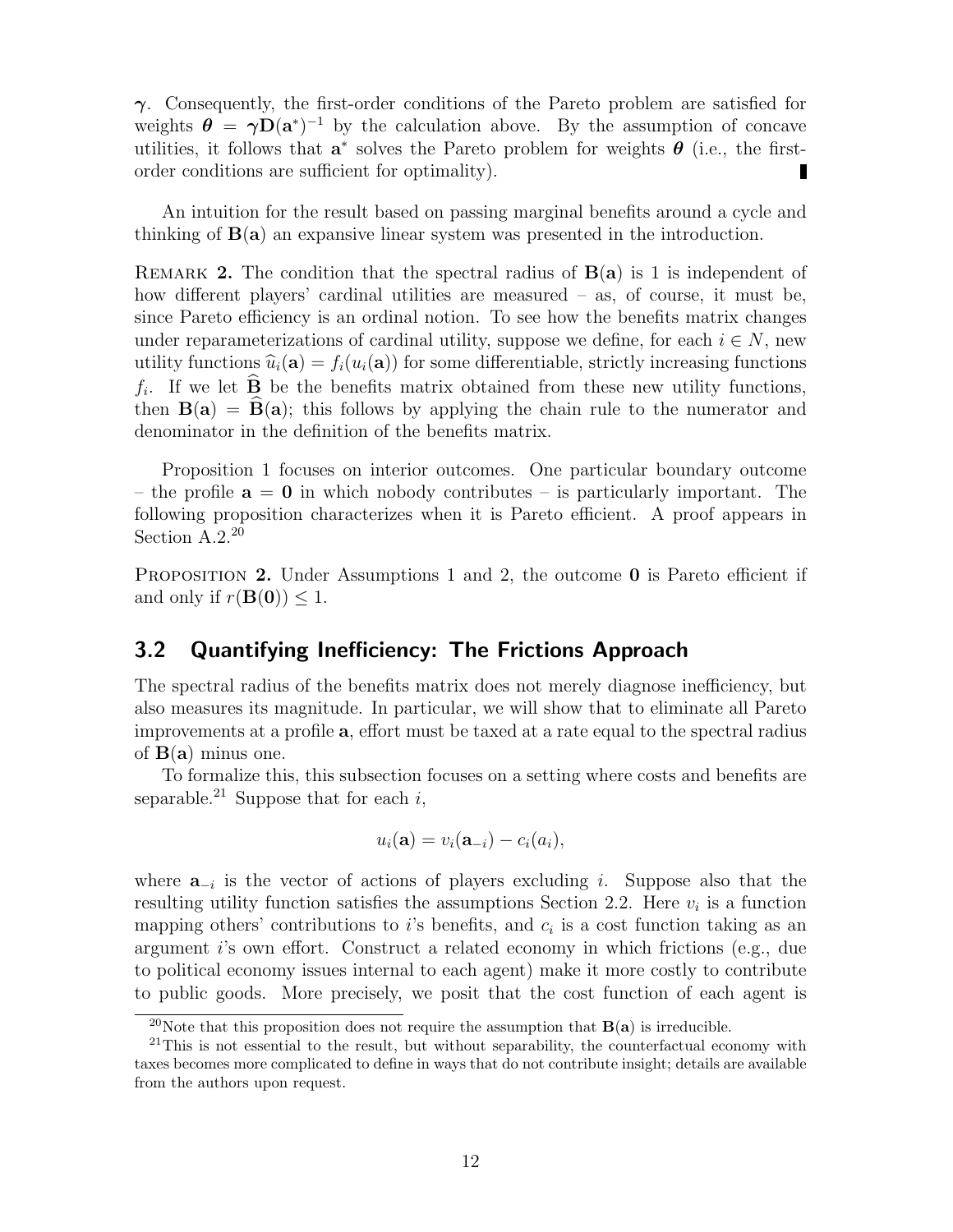multiplied by  $\tau$ , for some  $\tau \geq 0$ . The utility functions under this assumption are given, for each  $i$ , by

$$
u_i^{(\tau)}(\mathbf{a}) = v_i(\mathbf{a}_{-i}) - \tau c_i(a_i).
$$

The quantity  $t = \tau - 1$  may be thought of as a tax rate on effort.<sup>22</sup> Then we have the following corollary of Proposition 1.

COROLLARY 1. Fix a positive real number  $\tau$ . The interior action profile **a** is a Pareto efficient outcome under  $\mathbf{u}^{(\tau)}$  if and only if  $\tau$  is the spectral radius of  $\mathbf{B}(\mathbf{a};\mathbf{u})$ .

**Proof** This follows from Proposition 1 by observing that, for all  $\mathbf{a} \in \mathbb{R}^n_+$ , it holds that  $B(\mathbf{a}; \mathbf{u}^{(\tau)}) = \tau^{-1}B(\mathbf{a}; \mathbf{u}).$ 

Thus, to rationalize an outcome **a** as being Pareto efficient, a tax rate of  $t =$  $r(\mathbf{B}(\mathbf{a})) - 1$  on effort is required; effort must be taxed at a rate equal to the spectral radius of  $B(a)$  minus one. Correspondingly, if  $r(B(a)) < 1$ , then effort must be subsidized at the margin to render the outcome a efficient. This is a sense in which the size of the spectral radius of  $B(a)$  is a quantitative measure of inefficiency.

REMARK 3. The spectral radius is a continuous function of the matrix entries (see, e.g., Wilkinson, 1965). It is reassuring that our measure of inefficiency varies continuously in the data of the problem.

# 3.3 Quantifying Inefficiency: The Value of Egalitarian Improvements

There is another way to think of the spectral radius of  $B(a)$  as measuring inefficiency. In brief: there is a way in which actions can be changed at a to yield marginal benefits per unit of marginal cost equal to the spectral radius of  $B(a)$  for all agents simultaneously.

Let  $\Delta_n$  denote the simplex in  $\mathbb{R}^n_+$  defined by  $\Delta_n = {\mathbf{a} \in \mathbb{R}^n_+ : \sum_i a_i = 1}.$ 

DEFINITION 1. The bang for the buck vector  $b(a, d)$  at an action profile a along a direction  $\mathbf{d} \in \Delta_n$  is defined by

$$
b_i(\mathbf{a},\mathbf{d})=\frac{\sum_{j:j\neq i}J_{ij}(\mathbf{a})d_j}{-J_{ii}(\mathbf{a})d_i}.
$$

The thought experiment behind this definition is as follows: suppose that we start at point **a** and consider increasing each agent i's effort by  $\epsilon d_i$ , for some small  $\epsilon > 0$ . Then  $b_i(\mathbf{a}, \mathbf{d})$  measures how much agent i receives in benefits (from others' increases in effort) per unit of cost incurred in increasing his own action<sup>23</sup>. In other words, it

<sup>&</sup>lt;sup>22</sup>Formally, since  $\tau$  can be between 0 and 1, the setup also allows for effort being subsidized by an outside benefactor; in that case,  $t < 0$ .

<sup>&</sup>lt;sup>23</sup>Formally, is cost is defined as the difference in is payoff between (i) leaving his own action unchanged at  $a_i$  (ii) increasing his own action by  $\epsilon d_i$  (with  $a_j$  unchanged for every  $j \neq i$ ). Similarly, is benefit is defined as the difference in his payoff between (iii) all other j increasing actions by  $\epsilon d_i$ while i holds his own action fixed at  $a_i$  and (iv) nobody increasing actions.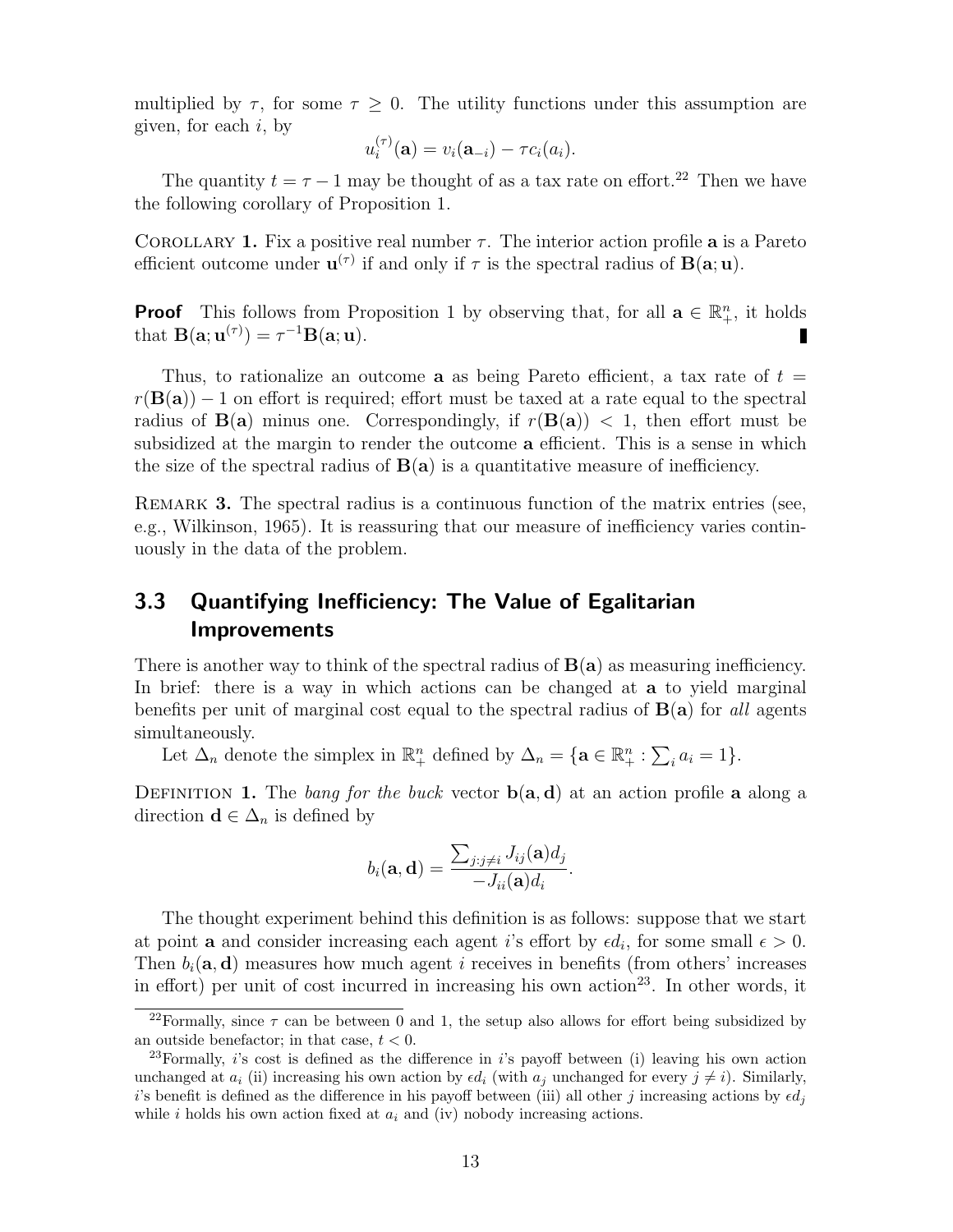is equal to the ratio

$$
\frac{i \text{'s marginal benefit}}{i \text{'s marginal cost}}
$$

evaluated at a with respect to this hypothetical deviation from a. An agent gains from everyone's changing actions in the direction d when this ratio exceeds 1, and loses when this ratio is less than 1.

We say a direction  $\mathbf{d} \in \Delta_n$  is *egalitarian* if every entry of  $b_i(\mathbf{a}, \mathbf{d})$  is the same. That is, any agent's cost of increasing his action (relative to free-riding on this marginal improvement by leaving his own effort unchanged) converts into benefits (received by that agent) at the same rate. This can also be viewed as a Rawlsian direction: it maximizes the minimum return any agent obtains from increasing effort.<sup>24</sup>

PROPOSITION 3. At any  $a$ , there is a unique egalitarian direction  $d^{eg}(a)$ . Every entry of  $b(a, d^{eg}(a))$  is equal to the spectral radius of  $G(a)$ .

**Proof of Proposition 3:** Fix a and denote by r the spectral radius of  $B(a)$ . Since B(a) is nonnegative and irreducible, the Perron-Frobenius Theorem guarantees that it has a right-hand eigenvector d such that

$$
\mathbf{B}(\mathbf{a})\mathbf{d} = r\mathbf{d}.\tag{4}
$$

This is equivalent to  $b(a, d) = r1$ , where 1 is the column vector of all ones. Therefore, there is an egalitarian direction that generates a bang-for-the-buck of r (the spectral radius of  $B(a)$  for everyone.

Now suppose  $\widetilde{\mathbf{d}} \in \Delta_n$  is any egalitarian direction, i.e. for some b we have

$$
\mathbf{b}(\mathbf{a},\widetilde{\mathbf{d}})=b\mathbf{1}.
$$

This implies

$$
\mathbf{B}(\mathbf{a})\widetilde{\mathbf{d}} = b\widetilde{\mathbf{d}}.\tag{5}
$$

By the Perron-Frobenius Theorem (statement  $(iii)$ ), the only real number b and vector  $\ddot{\mathbf{d}} \in \Delta_n$  satisfying (5) are  $b = r$  and  $\ddot{\mathbf{d}} = \mathbf{d}$ .

Thus,  $\mathbf{d}^{\text{eg}}(\mathbf{a}) = \mathbf{d}$  has all the properties claimed in the proposition's statement.

When the spectral radius of  $B(a)$  exceeds 1, then by increasing actions in the direction given by  $d^{eg}(a)$ , an egalitarian Pareto improvement can be achieved, and the benefit-to-cost ratio of that change is equal to  $r(\mathbf{B}(\mathbf{a}))$  for every agent. When the spectral radius of  $B(a)$  is less than 1, then by decreasing actions in the direction  $-d<sup>eg</sup>(a)$ , each agent foregoes  $r(B(a))$  units of benefit per unit of cost saved, and that yields a Pareto improvement as well.

If agents negotiate over small improvements and fairness or equality concerns are important, egalitarian directions may be a relevant benchmark because agents intrinsically care about them. However, and perhaps surprisingly, egalitarian directions also arise naturally in the context of solutions to public goods problems with more fundamental strategic foundations (see Remark 6 in Section 5.2).

 $^{24}$ For a proof, see Section A.1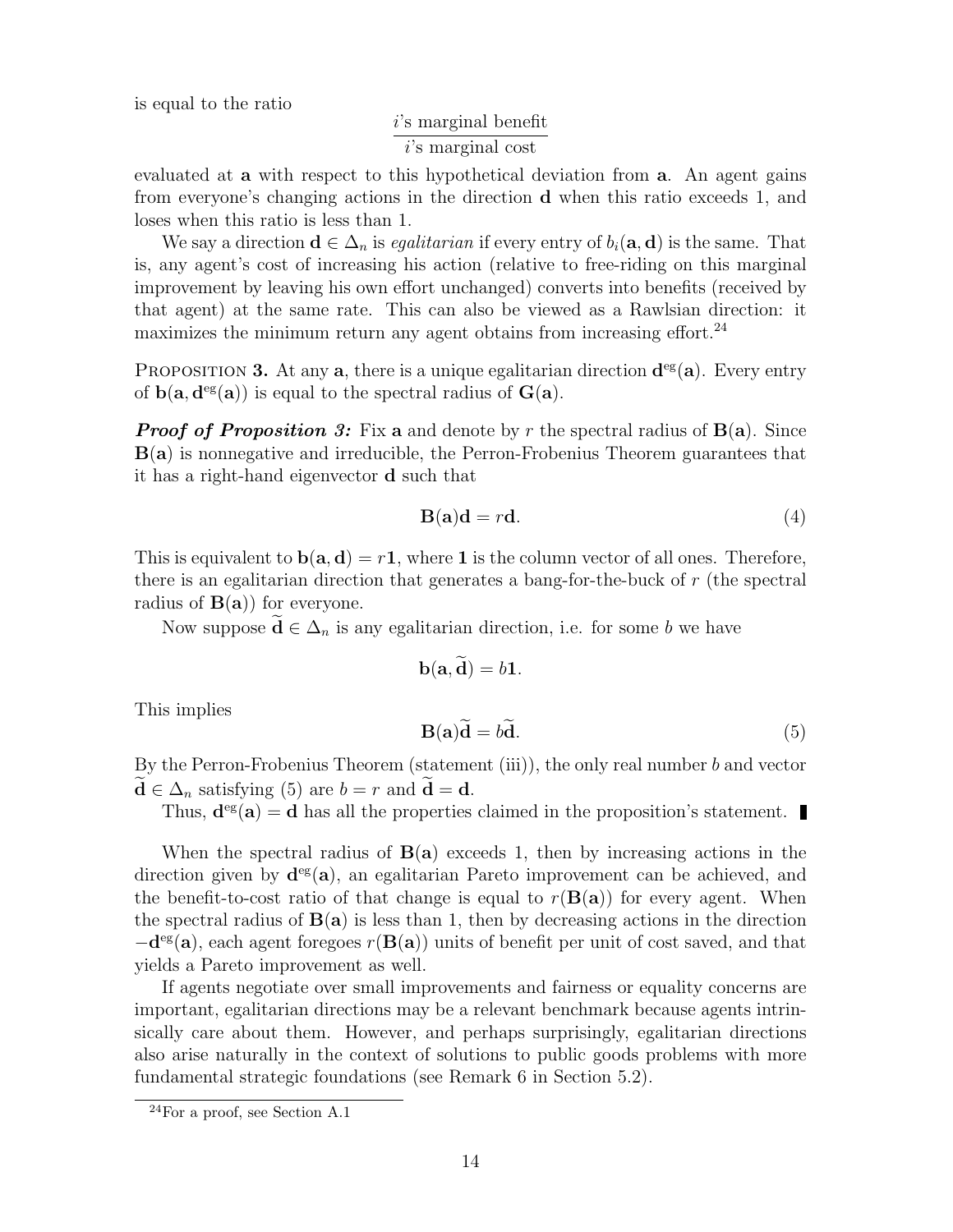## 3.4 Interpretations and Applications

While the spectral radius of the benefits matrix has the economic interpretations laid out in the previous subsections, it is useful to give some intuition about what this quantity measures in the structure of a network.

Section 3.4.1 gives a very simple example in which the benefits matrix is a cycle and the spectral radius measures the magnitude of the benefits that are generated along that cycle. Section 3.4.2 lays out the general facts about how cycles in the benefits network relate to its spectral radius, fleshing out the claims in the introduction about the importance of cycles to enabling Pareto improvements.

Section 3.4.3 shows a monotonicity result: when links in the benefits network get weaker or disappear, its spectral radius decreases. Sections 3.4.4 and 3.4.5 explore an important special case, discussing the decrease in a group's potential for cooperation when some of its members do not contribute. These sections focus particularly on the question of which agents are essential, in the sense that their absence eliminates the potential for any Pareto improvements on the status quo. Finally, Section 3.4.6 applies the monotonicity result to bounding the gains from cooperation under imperfect measurement of marginal costs and benefits.

#### 3.4.1 A Simple Example

Suppose  $N = \{1, 2, 3\}$  and

$$
\mathbf{B}(\mathbf{0}) = \left[ \begin{array}{ccc} 0 & 0 & 7 \\ 5 & 0 & 0 \\ 0 & 6 & 0 \end{array} \right].
$$

This network is depicted in Figure 2. It can be computed that  $r(\mathbf{B}(0)) = (5 \cdot 6 \cdot 7)^{1/3} \approx$ 5.94. Thus, there is substantial potential for cooperation in this network. The spectral radius of  $B(0)$  is the geometric mean of weights in the benefits network along the cycle – the product of these weights to the power  $1/\ell$ , where  $\ell$  is the cycle's length. We state without proof that this is always the case when there is just one cycle in the network. Facts 1 below is a general bound that builds on this observation.



Figure 2: The network of the example. An arrow from from  $i$  to  $j$  indicates that  $B_{ji} > 0$  (i.e. benefits flow from i to j) and the link is labeled by the weight  $B_{ji}$ .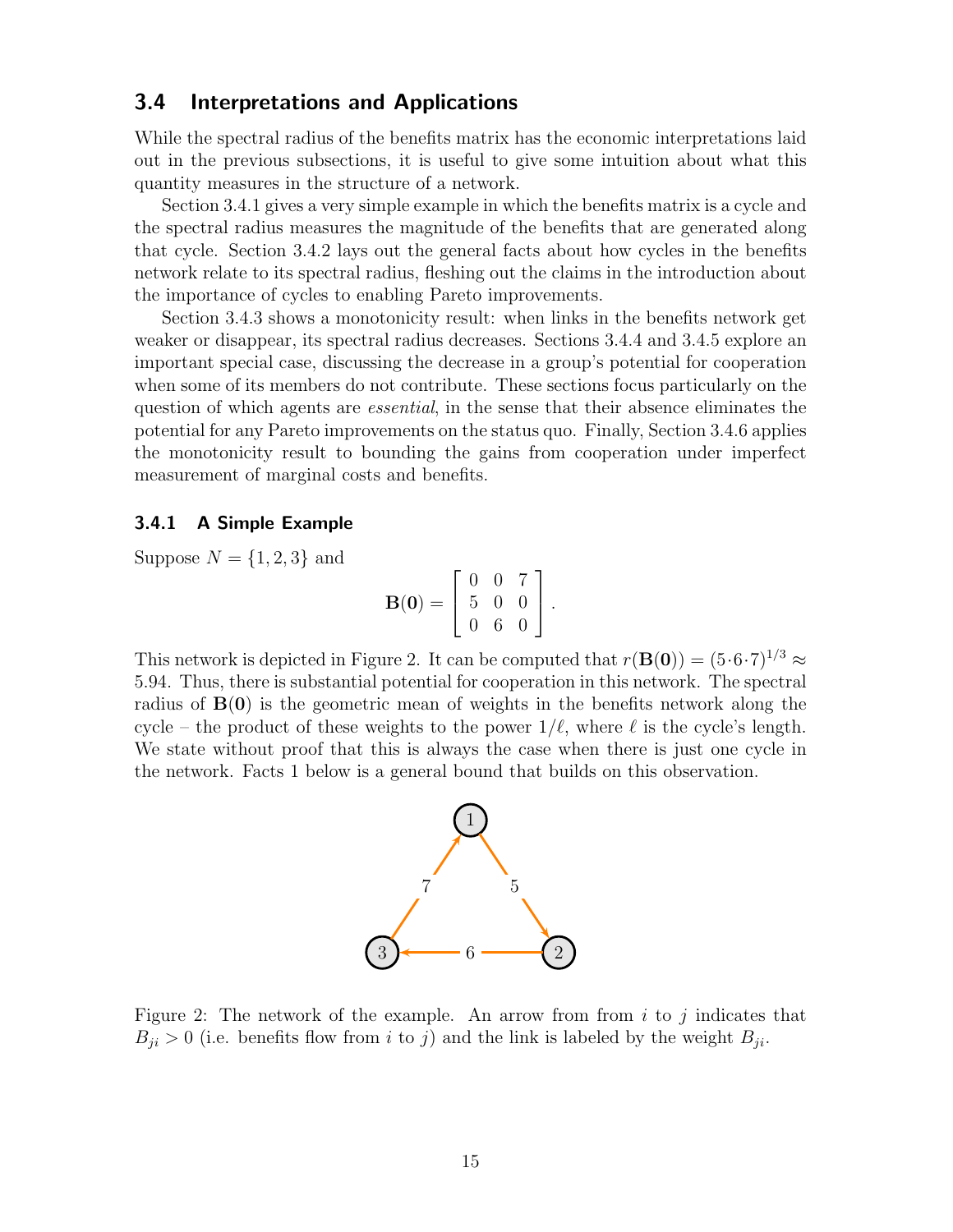#### 3.4.2 Interpreting the Spectral Radius: Cycles of Mutual Benefit

As noted in the introduction, if we can find a cycle of players such that each can help the next, then that creates scope for cooperation. The larger the benefits that can be passed along a cycle, the greater that scope. This section formalizes the idea that the spectral radius of a matrix can be interpreted generally as measuring the intensity of such cycles.

**Definitions** A (directed) cycle of length  $\ell$  in the matrix M is a sequence

$$
(c(1), c(2), \ldots, c(\ell))
$$

of elements of N (player indices), where  $c(1) = c(\ell) - i.e.,$  the cycle starts and ends at the same node – such that  $M_{c(t)c(t+1)} > 0$  for each  $t \in \{1, \ldots, \ell-1\}$ .<sup>25</sup> Let  $\mathcal{C}(\ell; \mathbf{M})$  be the set of all cycles of length  $\ell$  in matrix M. For any nonnegative matrix M, define the value of a cycle  $c \in \mathcal{C}(\ell; \mathbf{M})$  as

$$
v(c; \mathbf{M}) = \prod_{t=1}^{\ell-1} M_{c(t)c(t+1)}.
$$
\n(6)

This is the number obtained by taking the product of all weights along the cycle c in the weighted directed graph defined by M. Define

$$
V(\ell; \mathbf{M}) = \sum_{c \in \mathcal{C}(\ell; \mathbf{M})} v(c; \mathbf{M}).
$$

This is the sum of the values of all cycles of length  $\ell$  in matrix M.

Having made these definitions, we can show how the spectral radius of the benefits matrix is related to the total value of such cycles.

A Note on the Directions of Links and Cycles Before this, it is worth remarking on a potentially confusing wrinkle of the notation. Since the thing that is naturally thought of as traveling among players is the positive externalities they confer on each other, we think of the strength of the link directed from i to j (setting own marginal cost of effort to 1) as  $B_{ji} = \partial u_j / \partial a_i$  – i.e., how much i can help j (recall Figure 1 or Figure 2, for example). However, when a matrix **B** is represented as a weighted directed graph, the typical convention is to label an arrow from  $i$  to  $j$  by  $B_{ij}$ . These two conventions conflict. This problem goes away if we instead focus on  $B<sup>T</sup>$ , the transpose of **B**, when we draw the benefits network or discuss cycles in it. For example, if we consider the cycle  $c = (1, 2, 3)$ , then  $v(c; \mathbf{B}^T) = B_{21}B_{32}B_{13}$  multiplies three factors: how much 1 helps 2, how much 2 helps 3, and how much 3 helps 1.

 $25$ Any node in this sequence may be repeated arbitrarily many times. The convention on length – that the cycle i, j, i is said to be of length 3 even though it involves only two "steps" – is slightly awkward but useful for consistency with the discussion in Section 5.5.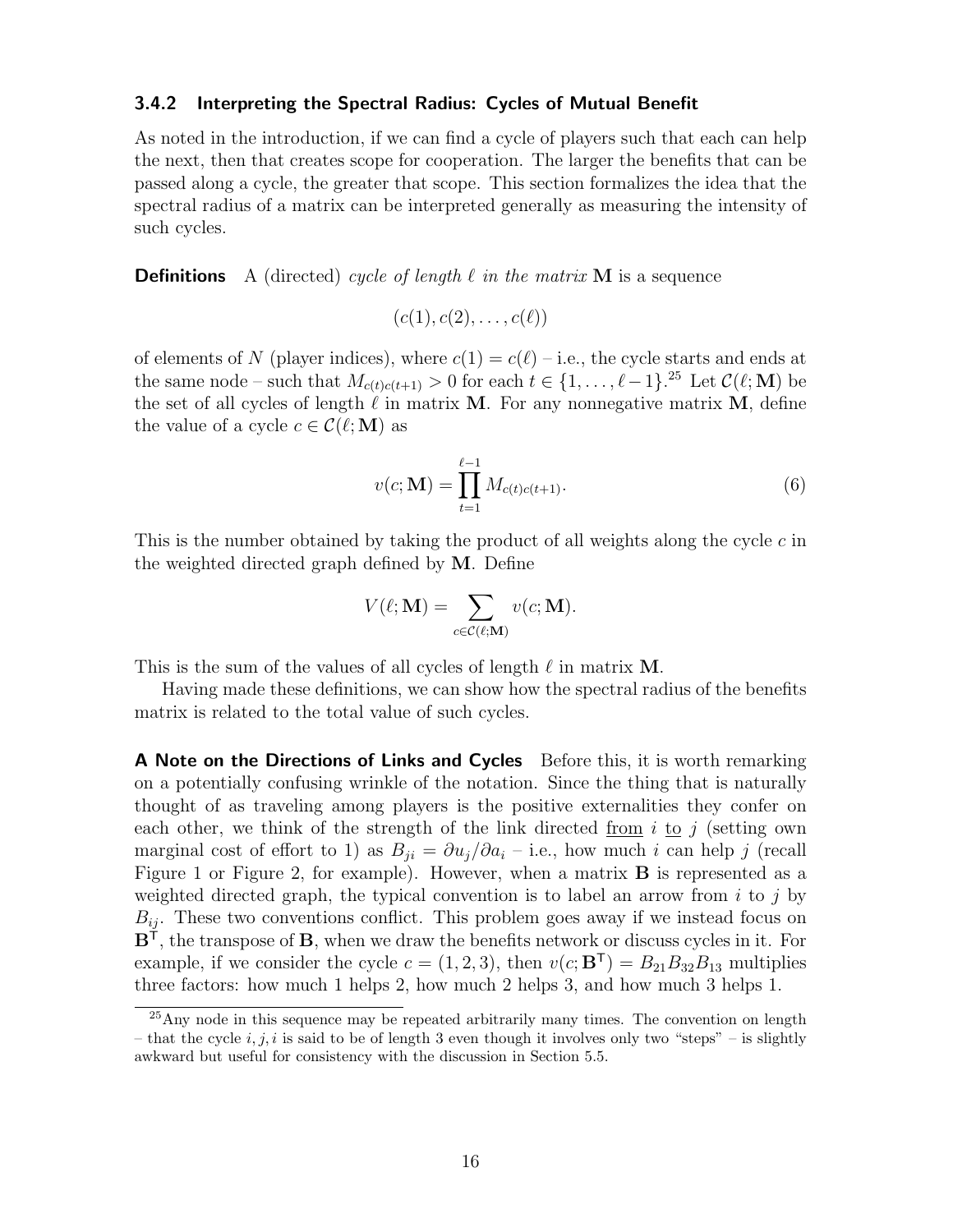**The Results** First, any cycle provides a simple lower bound on the spectral radius of a matrix. A proof of this fact is in Section A.9.

FACT 1. For any nonnegative matrix M and any cycle c of length  $\ell$  in M,

$$
r(\mathbf{M}) \ge v(c; \mathbf{M})^{1/\ell}.
$$

Moreover, the total value of long cycles provides an asymptotically exact estimate to the spectral radius in the following sense:

FACT 2. For any nonnegative matrix  $M$ ,

$$
r(\mathbf{M}) = \limsup_{\ell \to \infty} V(\ell; \mathbf{M})^{1/\ell}.
$$

**Proof of Fact 2:** Note that  $V(\ell; \mathbf{M}) = \text{trace}(\mathbf{M}^{\ell})$ . With this replacement, the fact is standard – see, e.g. Milnor  $(2001)$ .

From these formulas we can conclude that  $V(\ell; \mathbf{B}(\mathbf{a})^{\mathsf{T}})$ , the total magnitude of benefit cycles<sup>26</sup> at action profile **a**, grows roughly as  $e^{\ell \cdot \log r(\mathbf{B}(\mathbf{a}))}$  the sense that  $V(\ell; \mathbf{B}(\mathbf{a})^{\mathsf{T}})$ gets that high infinitely often (and never gets higher). Thus, the logarithm of the spectral radius of the benefits matrix can be thought of as the growth rate of the cycle values as we increase the cycles' length.

Intuitively, benefit networks with an imbalanced structure, in which it is rare for the beneficiaries of one agent's effort to be able to directly or indirectly "give back", will have a lower spectral radius and, in the senses we have articulated earlier in this section, less scope for cooperation. Section 3.4.5 gives a concrete example where this insight is key to determining which agents are essential.

#### 3.4.3 Comparing Marginal Returns

We recall a standard fact from linear algebra (see, e.g., Debreu and Hernstein 1953, Theorem I\*).

FACT 3. If **B** and  $\widehat{\mathbf{B}}$  are two nonnegative matrices such that  $\mathbf{B} \geq \widehat{\mathbf{B}}$ , then  $r(\mathbf{B}) \geq$  $r(\mathbf{B})$ .

A key economic consequence of this is a version of diminishing marginal returns: the spectral radius of the benefits matrix decreases as actions increase.

PROPOSITION 4. If  $\mathbf{a}' \geq \mathbf{a}$ , then  $r(\mathbf{B}(\mathbf{a}')) \leq r(\mathbf{B}(\mathbf{a}))$ .

<sup>&</sup>lt;sup>26</sup>Here we use that the spectral radius does not change if we take the transpose. Of course, it is perfectly legitimate to think of directed cycles in B, without transposing; this way of looking at things simply leads to a different interpretation. In that case, the cycle  $(1, 2, 3)$  is a cycle of dependence  $-1$  depends on the help of 2, who depends on the help of 3.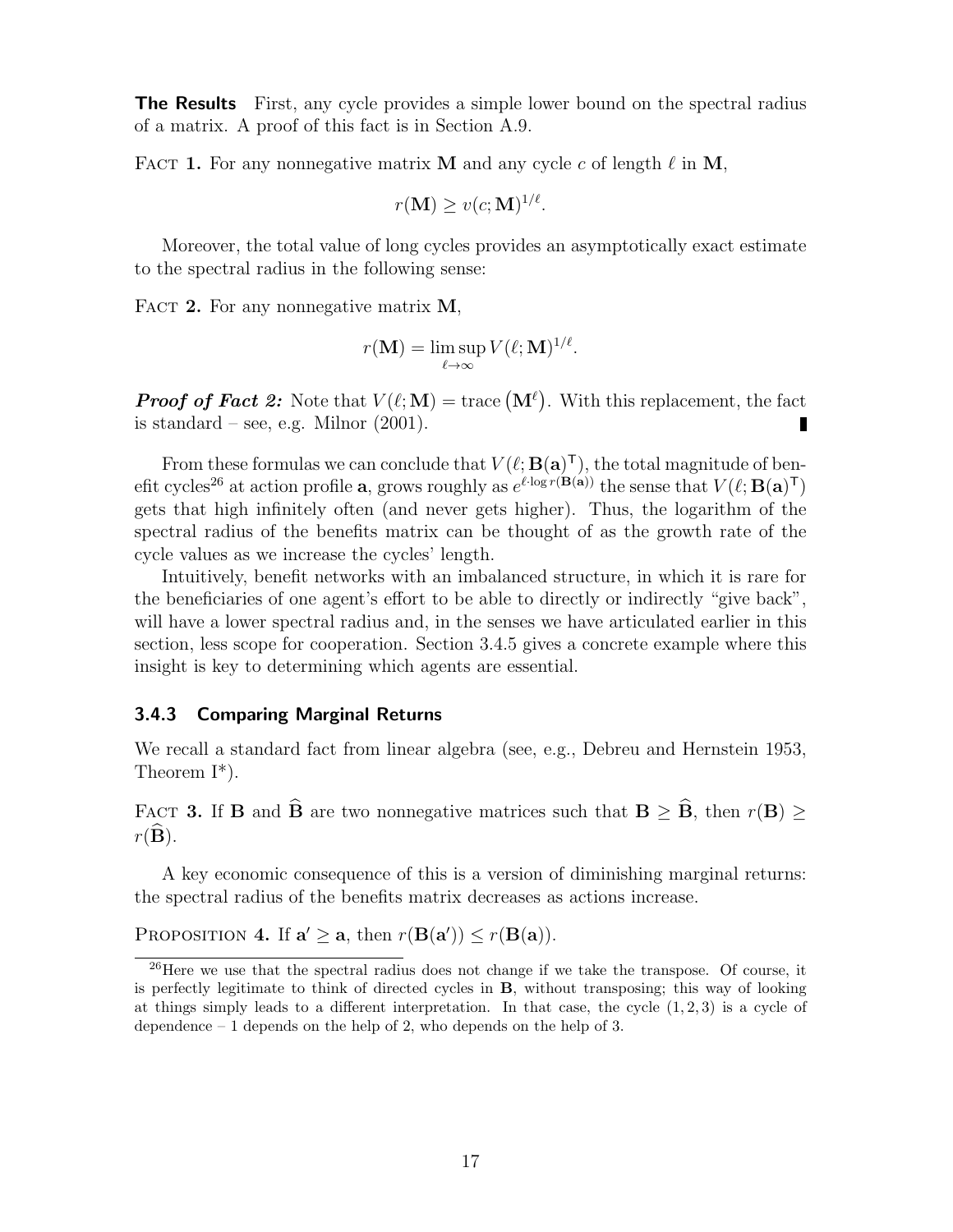**Proof of Proposition 4:** By the concavity of the  $u_i$ , the inequality  $B(a') \leq B(a)$ holds (where the inequality between matrices means entrywise inequality).<sup>27</sup> Then the fact above implies the result.

To formalize the interpretation of this as diminishing marginal returns, recall that according to Section 3.3, the spectral radius measures the returns to egalitarian investments at the margin.

#### 3.4.4 How Essential is a Player?

The efficiency results provide a simple way of quantifying how essential any given player is to the negotiations. Suppose for a moment that a given player exogenously may or may not be able to participate in an institution to negotiate an outcome that Pareto dominates the status quo. If he is not able, then his action is set to the status quo level of  $a_i = 0$ . How much does such an exclusion hurt the prospects for cooperation by the rest of the society?

Without player i, the benefits matrix at the status quo of  $\bf{0}$  is equal to the original  $B(0)$  without row and column *i*; equivalently, each entry in that row and column may be set to 0. Call a matrix constructed that way  $\mathbf{B}^{[-i]}(0)$ . By Proposition 3, the spectral radius of  $B^{[-i]}(0)$  is smaller than that of  $B(0)$ . The most dramatic case is one in which the spectral radius of  $B(0)$  exceeds 1, but the spectral radius of  $B^{[-i]}(0)$  is less than 1. Then by Proposition 3 on egalitarian improvements, a Pareto improvement on  $\mathbf 0$  exists when i is present. But by Proposition 2, none exists when 0 is absent.

This argument shows that *player i's participation is essential to achieving any* Pareto improvement on the status quo precisely when his removal changes the spectral radius of the benefits matrix at the status quo from being greater than 1 to being less than 1.

More generally, the difference  $r(\mathbf{B}(0)) - r(\mathbf{B}^{[-i]}(0))$  measures how much the potential for cooperation at the margin is damaged when player i does not participate. The strategic implications of this are discussed in Section 8.1.

#### 3.4.5 A More Elaborate Example: Who is Essential?

We now build on the example of Section 3.4.1 to illustrate what it means for a player to be essential. Suppose  $N = \{1, 2, 3, 4\}$  and

$$
\mathbf{B}(\mathbf{0}) = \begin{bmatrix} 0 & 0 & 7 & 0.5 \\ 5 & 0 & 6 & 0.5 \\ 0 & 0 & 0 & 0.5 \\ 0.5 & 0.5 & 0.5 & 0 \end{bmatrix}.
$$
 (7)

<sup>&</sup>lt;sup>27</sup>This is established as follows. Fix any *i*. Concavity of  $u_i$  implies that the Hessian of  $u_i$  in a is negative semidefinite. Therefore, each diagonal entry of this Hessian is nonpositive, and the principal minor of the Hessian corresponding to leaving only two indices  $i$  and  $j$  is nonpositive. Then it follows that  $-J_{ii}(\mathbf{a})$  is increasing in  $a_i$  and  $J_{ii}(\mathbf{a})$  is decreasing in  $a_j$ . But i and j were arbitrary, and we can get from **a** to **a**' by increasing actions one by one. That implies the needed inequality.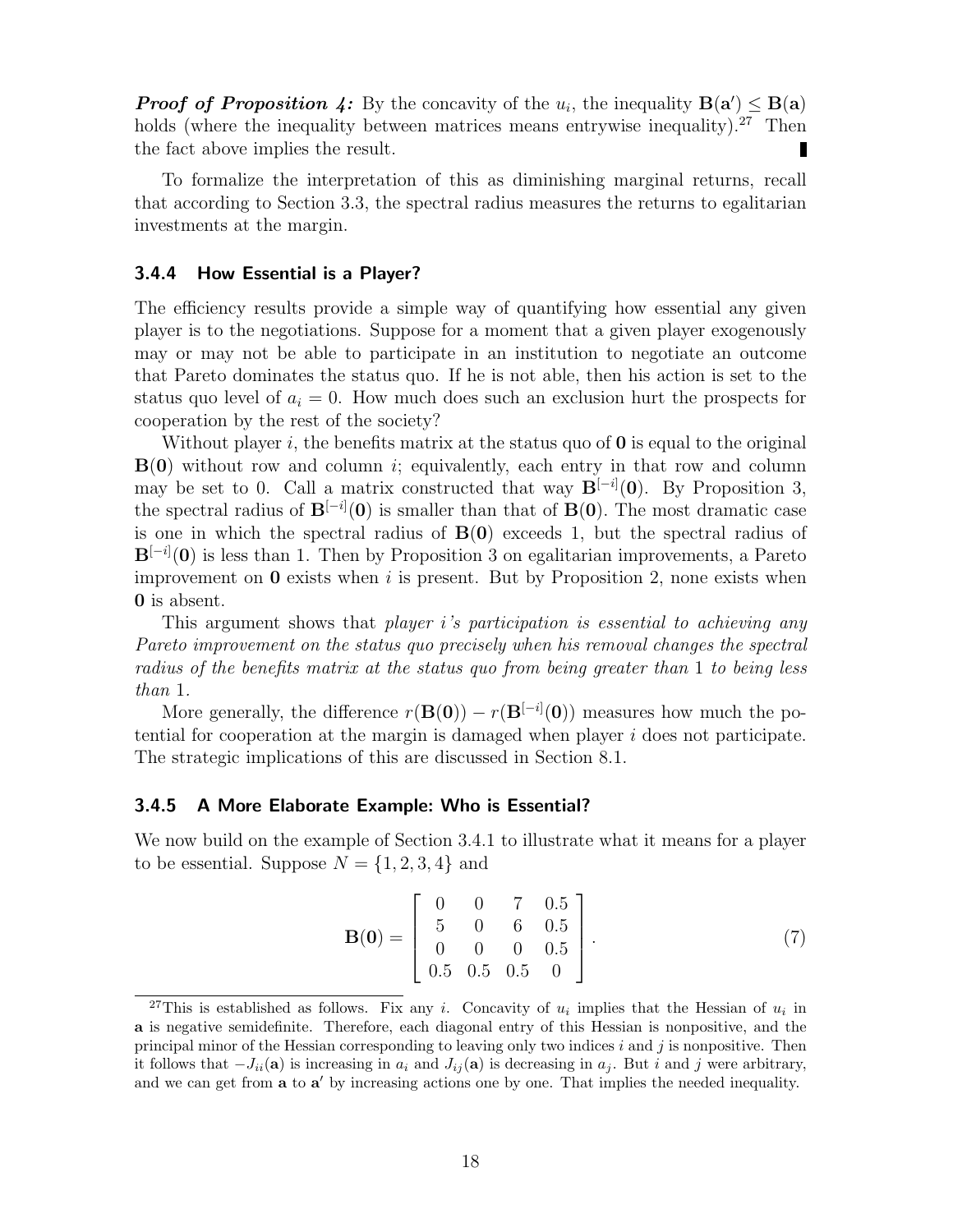See Figure 3 for a graphical depiction of this benefits matrix (panel b) and a comparison with the example of Section 3.4.1.



Figure 3: The benefit flows in (b) differ from those of (a) in two ways. First, the arrow from 2 to 3 has been flipped, destroying the directed cycle  $1 \rightarrow 2 \rightarrow 3$ . Second, a new player  $(\#4)$  has been added, with bilateral links of weight 0.5 in the benefits matrix to all other players.

The import of the example is that player  $#4$ , even though he confers and receives the smallest benefits, is the only essential player. Without him, there are no cycles at all and the spectral radius of the corresponding benefits matrix  $B^{[-4]}(0)$  is 0 (by Fact 2). On the other hand, when he is present but any one other player  $i \neq 4$  is absent, then there is always a cycle whose edges multiply to more than 1, and the spectral radius of  $\mathbf{B}^{[-i]}(0)$  exceeds 1 (by Fact 1). Thus, the participation of a seemingly "small" player in negotiations can make an essential difference to the ability to improve on the status quo when that player completes cycles in the benefits network.

#### 3.4.6 Bounding the Marginal Gains from Cooperation

In practical situations, the entries of the matrix  $B(a)$  may be known imperfectly, and some of them may not be known at all. Can an analyst give useful advice about how inefficient an outcome is in this circumstance?

We now explain the sense in which such advice under imperfect information is possible. If we can find an estimator  $\widehat{\mathbf{B}}(\mathbf{a})$  such that  $\widehat{B}_{ij}(\mathbf{a}) \leq B_{ij}(\mathbf{a})$ , then  $r(\widehat{\mathbf{B}}(\mathbf{a}))$ provides a lower bound on  $r(\mathbf{B}(\mathbf{a}))$  by the monotonicity of the spectral radius (recall Section 3.4.3 above). In particular, if we have good theoretical reasons to believe that externalities are nonnegative for all pairs of players  $i$  and  $j$  but have no way to estimate some of the marginal benefits, then we can simply set  $\widehat{B}_{ij} = 0$  for those pairs.

By the results of Sections 3.2 and 3.3, a lower bound on  $r(\mathbf{B}(\mathbf{a}))$  has practical meaning: if we have such an estimate  $\hat{r}$  that exceeds 1, then we know that a tax on contributions of at least  $\hat{r} - 1$  is required to rationalize that outcome as Pareto efficient. We know that there is an egalitarian vector that yields a bang for the buck of at least  $\hat{r}$  at the current action profile. Thus, even partial knowledge of the network of benefit flows can be useful. However, the results in Section 3.4.2 do tell us that for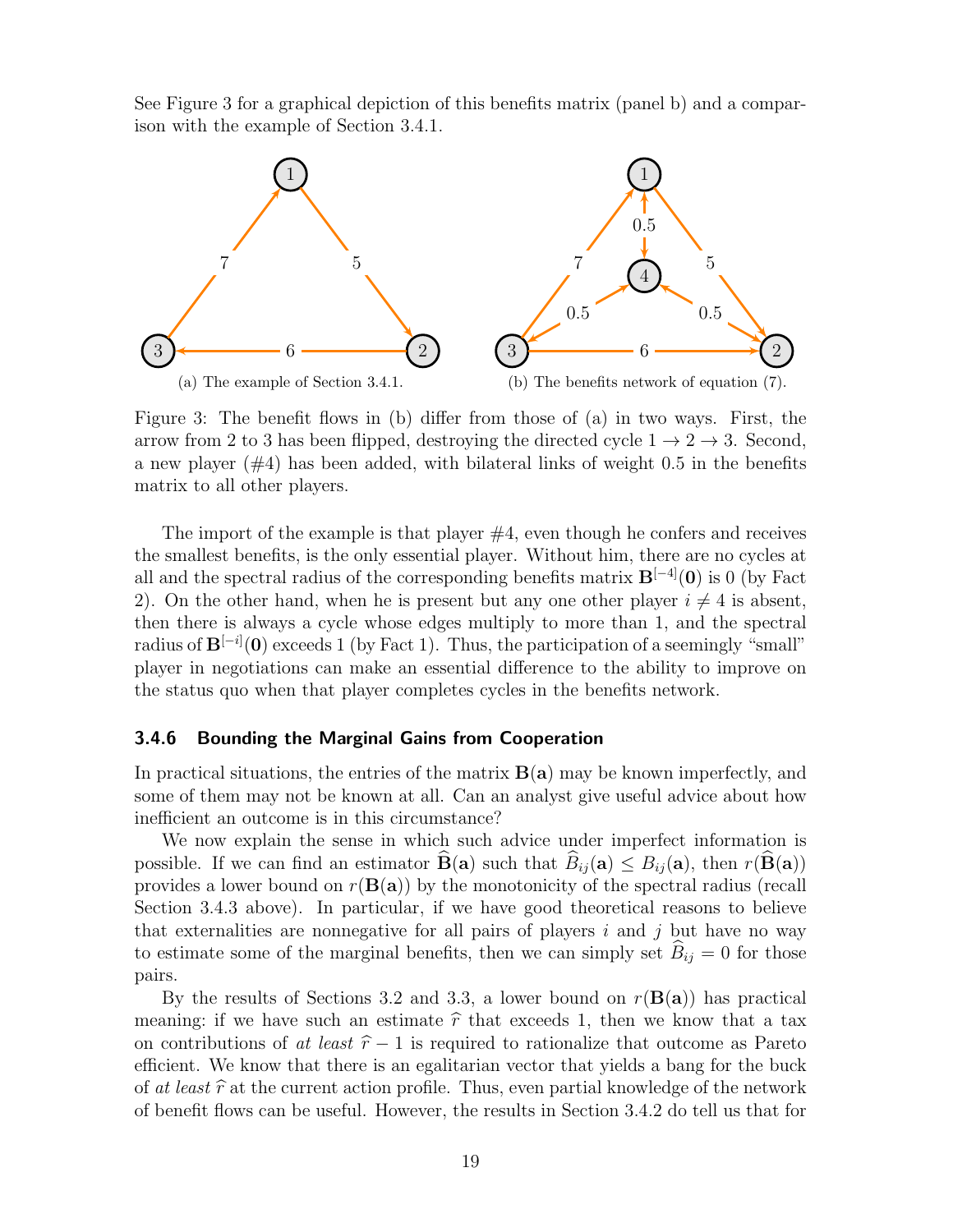these estimates to yield a conclusion that the status quo is inefficient, there must be some cycles in the estimated benefits matrix.

Since in actual estimation,  $\vec{B}(a)$  is a random variable, there is a question of formulating a probabilistic version of the monotonicity result. This is a direction for future work.

# 4 Lindahl Outcomes: Foundations

This section briefly reviews the framework and notation of implementation theory (Section 4.1) and formally defines Lindahl outcomes (Section 4.2). The purpose of the section is to state Theorem 1 in Section 4.3, which characterizes the Lindahl outcomes as the robustly implementable ones, in the sense discussed in the introduction.

#### 4.1 The Implementation Theory Framework

We consider a designer of an institution who can leave future participants with a game to play. She does not know what preferences they will have. She believes they will play an equilibrium, but does not know which equilibrium. She would like to design the game so that all its equilibria have some desirable properties. What can she do? Which outcomes can she achieve?

Let  $\mathcal{U}_A$  be the set of all functions  $u : \mathbb{R}^n_+ \to \mathbb{R}$ . We denote by  $\succeq_u$  and  $\succ_u$  the weak and strict preference orderings, respectively, induced by  $u \in \mathcal{U}_A$ . The domain of possible preference profiles<sup>28</sup> is a set  $\mathcal{U} \subseteq \mathcal{U}_A^n$ ; we will state specific assumptions on it in our results.

A game form is a tuple  $H = (\Sigma_1, \dots, \Sigma_n, g)$  where:

- $\Sigma_i$  is a set of *strategies* that agent *i* can play; we write  $\Sigma = \prod_{i \in N} \Sigma_i$ ;
- $g: \Sigma \to \mathbb{R}^n_+$  is the *outcome function* that maps strategy profiles to action profiles.

DEFINITION 2. In a game form  $H = (\Sigma_1, \ldots, \Sigma_n, g)$ , a strategy profile  $\sigma \in \Sigma$  is a Nash equilibrium for preference profile  $\mathbf{u} \in \mathcal{U}$  if for any  $i \in N$  and any  $\widetilde{\sigma}_i \in \Sigma_i$ , it holds that  $g(\mathbf{\pi}) \succ g(\widetilde{\mathbf{\pi}}, \mathbf{\pi})$ . We define  $\Sigma^{*(H, \mathbf{u})}$  to be the set of all such  $\mathbf{\pi}$ . holds that  $g(\sigma) \succeq_{u_i} g(\tilde{\sigma}_i, \sigma_{-i})$ . We define  $\Sigma^*(H, \mathbf{u})$  to be the set of all such  $\sigma$ .

A social choice correspondence  $F: \mathcal{U} \implies \mathbb{R}^n_+$  maps each preference profile to a nonempty set of outcomes. Any game form for which equilibrium existence is guaranteed<sup>29</sup> naturally induces a social choice correspondence: its Nash equilibrium outcome correspondence  $F_H(\mathbf{u}) = g(\Sigma^*(H, \mathbf{u}))$ . The set  $F_H(\mathbf{u})$  describes all the outcomes the participants with preferences  $\bf{u}$  can end up with if they are left with a game form H

 $28$ The standard approach (e.g. Maskin, 1999) is to work with preference relations. We use sets of utility functions to avoid carrying around two parallel notations.

<sup>&</sup>lt;sup>29</sup>Otherwise, we can still talk about the correspondence, but it will not be a social choice correspondence, which is required to be nonempty-valued.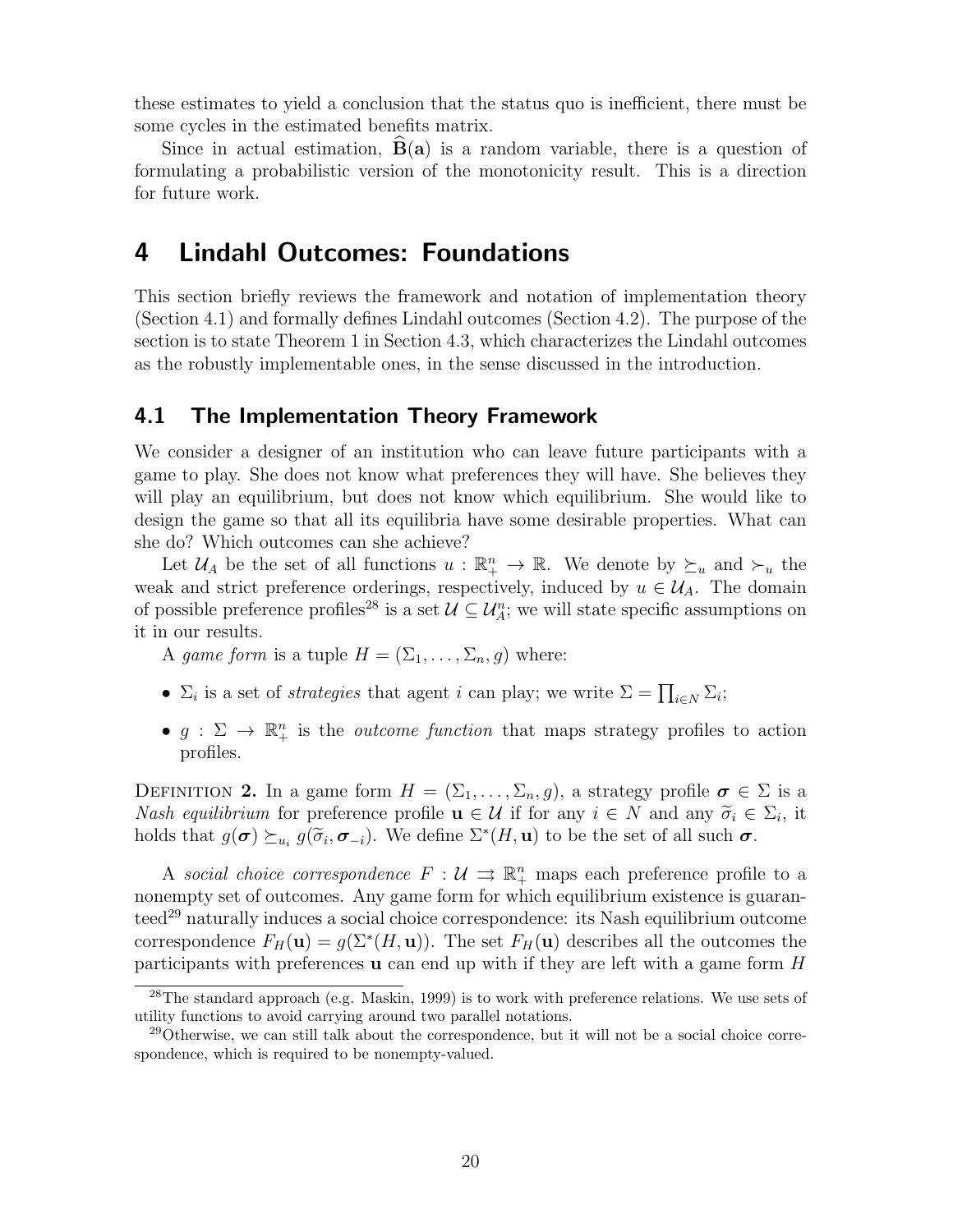and they play some Nash equilibrium. We say that  $F_H$  is the social choice correspondence that the game form  $H$  implements<sup>30</sup>. A social choice correspondence is said to be *implementable* if there is some game form  $H$  that implements it.

There are two basic normative criteria we impose on such correspondences.

DEFINITION 3. A social choice correspondence F is Pareto efficient if, for any  $\mathbf{u} \in \mathcal{U}$ and  $\mathbf{a} \in F(\mathbf{u})$ , the profile  $\mathbf{a}$  is Pareto efficient under **u**.

DEFINITION 4. A social choice correspondence  $F$  is *individually rational* if, for any  $\mathbf{u} \in \mathcal{U}$  and  $\mathbf{a} \in F(\mathbf{u})$ , it holds that  $\mathbf{a} \succeq_{u_i} \mathbf{0}$ .

An individually rational social choice correspondence is one that leaves every player no worse off than the status quo. For more on how to interpret this condition, see Section 8.1.

There is also a technical condition – upper hemicontinuity.

DEFINITION 5. A social choice correspondence  $F$  is upper hemicontinuous if, for any sequence  $(\mathbf{u}^{(k)})$  of preference profiles converging compactly<sup>31</sup> to **u**, and any sequence of outcomes  $(\mathbf{a}^{(k)})$  such that  $\mathbf{a}^{(k)} \in F(\mathbf{u}^{(k)})$  for every k and  $\mathbf{a}^{(k)} \to \mathbf{a}$ , we have  $\mathbf{a} \in F(\mathbf{u}).$ 

This condition has some normative appeal in that a social choice correspondence not satisfying upper hemicontinuity is sensitive to arbitrarily small changes in preferences that may be difficult for the agents themselves to detect.

## 4.2 Definition of Lindahl Outcomes

Informally, a Lindahl outcome is an analogue, in a public goods setting, of a Walrasian equilibrium allocation. Instead of standard prices for private goods, there are personalized taxes and subsidies: each player pays a tax for every public good he enjoys (in proportion to how much of that public good is produced), and receives a personalized subsidy (financed by others' taxes) per unit of effort he invests in the public good he provides. More formally:

DEFINITION 6. An action profile  $a^*$  is a *Lindahl outcome* for a preference profile **u** if there is an *n*-by-*n* matrix **P** so that the following conditions hold for every i:

(i) The inequality

$$
\sum_{j:j\neq i} P_{ij} a_j \le a_i \sum_{j:j\neq i} P_{ji} \tag{BBi(P))}
$$

is satisfied when  $\mathbf{a} = \mathbf{a}^*$ ;

(ii) for any **a** such that  $BB_i(P)$  is satisfied, we have  $\mathbf{a}^* \succeq_{u_i} \mathbf{a}$ .

<sup>30</sup>To be more precise, this is full Nash implementation. Since we only consider this kind of implementation, we drop the adjectives.

 $31$ That is, converging uniformly on every compact set.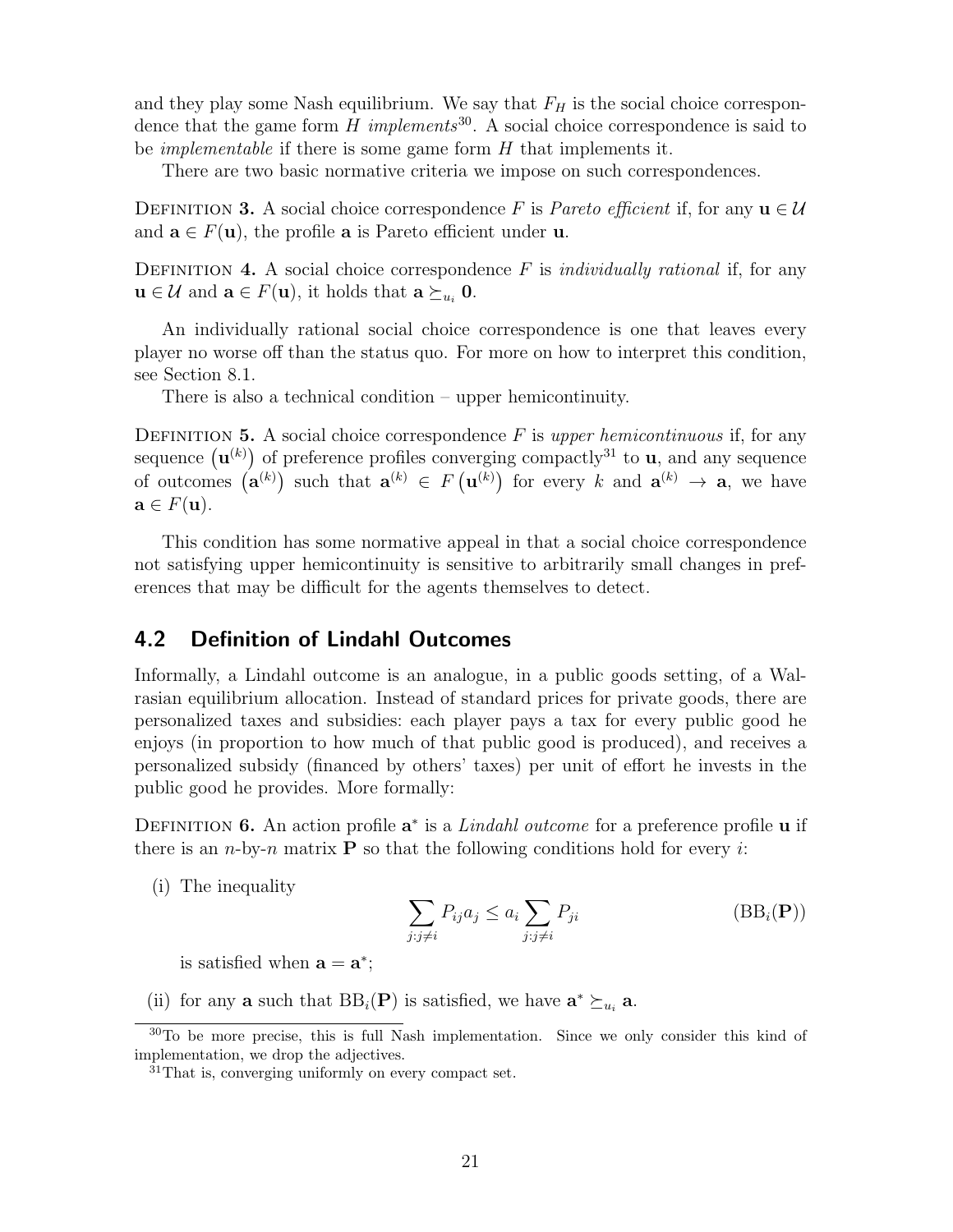Note that there need not be any transferrable private commodity in which these prices are denominated. We can think of each player having access to artificial tokens, facing prices for the public goods denominated in these tokens, and being able to choose any outcome subject to not using more tokens than he receives from others. If all agents are choosing optimally at the given prices subject to this constraint, then we are at a Lindahl outcome.

The Lindahl correspondence  $L: \mathcal{U} \rightrightarrows \mathbb{R}^n_+$  is defined by

 $L(\mathbf{u}) = \{\mathbf{a} \in \mathbb{R}_+^n : \mathbf{a} \text{ is a Lindahl outcome for } \mathbf{u}\}.$ 

In terms of interpretation,  $P_{ij}$  is the price i pays j for the effort of j, and  $\sum_{j:j\neq i} P_{ji}$ is the "wage" or subsidy player i receives per unit of effort. Thus,  $BB_i(P)$  is simply a budget balance condition: expenditures are no greater than income.

The definition says that an action profile is a Lindahl outcome if there are some prices so that the amounts of externalities produced and consumed are optimal for each player, subject to budget balance at those prices. For any u satisfying the assumptions of Section 2.2, the set  $L(\mathbf{u})$  is nonempty – see Section 7.1.

This definition, though simple, does not relate in an obvious way to realistic markets; Samuelson (1954) elaborates on this. It is the implementation-theoretic rationale that we are about to formally state that motivates our study of the Lindahl outcomes.

#### 4.3 The Hurwicz Rationale for Lindahl Outcomes

Fix U. Let F be the set of implementable social choice correspondences  $F: U \rightrightarrows \mathbb{R}^n_+$ that are Pareto efficient, individually rational, and upper hemicontinuous. For any  $u \in \mathcal{U}$ , define the set of outcomes prescribed at **u** by *every* such correspondence:

$$
R(\mathbf{u}) = \bigcap_{F \in \mathcal{F}} F(\mathbf{u}).
$$
\n(8)

This defines a correspondence  $R : U \implies \mathbb{R}^n_+$ . We call this the *robustly attainable* correspondence.

If the set of possible preferences is rich enough, then the robustly attainable correspondence is precisely the Lindahl correspondence.

THEOREM 1. Suppose  $\mathcal{U}$  is the set of all preference profiles satisfying the assumptions of Section 2.2, and the number of players  $n$  is at least 3. Then the robustly attainable correspondence is equal to the Lindahl correspondence:  $R = L$ .

As we note in Section 7.1 below,  $L$  is nonempty. Thus  $L$  is a minimal Pareto efficient, individually rational, upper hemicontinuous social choice correspondence: the outcomes it prescribes are a subset of those prescribed by any other social choice correspondence with these properties. In particular, if the designer wants a mechanism with a minimal set of equilibria (e.g., a unique equilibrium if possible), then she must choose a game form  $H$  such that its equilibrium outcomes are precisely the ones selected by the Lindahl solution.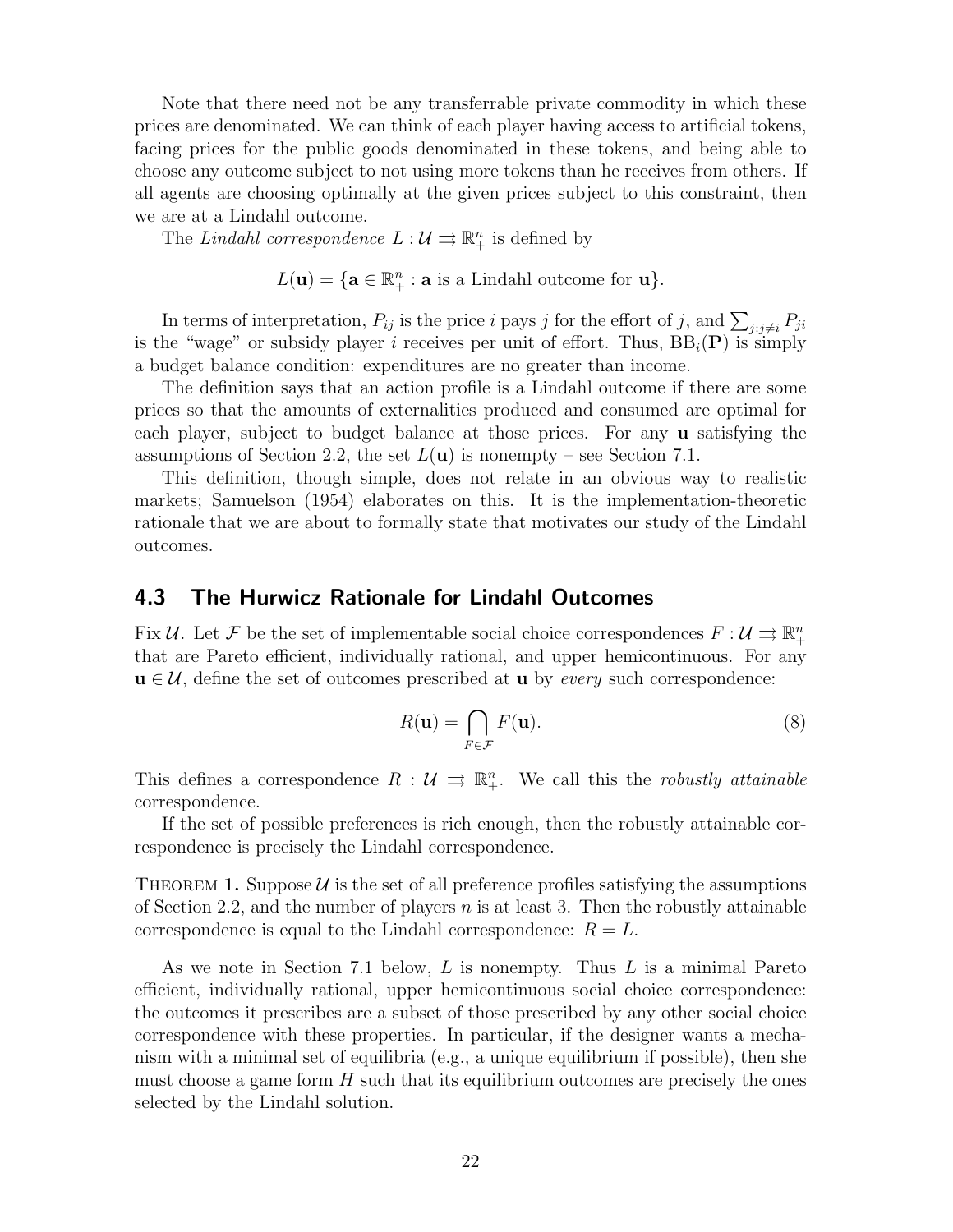A proof of Theorem 1 can be found in Section 7.2. As we discuss formally in Section A.4, it is not necessary to assume that  $U$ , the set of all preference profiles the designer considers possible, is equal to the set of all preference profiles satisfying the assumptions of Section 2.2. It suffices, for example, to assume that  $\mathcal U$  contains a neighborhood of every linear utility function. Actually,  $\mathcal U$  can be assumed to be even smaller than this.

The above theorem is an analogue of Theorem 3 of Hurwicz (1979a). Because the environment studied in that paper (with assumptions such as nonzero endowments of all private goods) is not readily adapted to ours, we prove the result separately, using Hurwicz's insights combined with Maskin's Theorem.

# 5 The Main Result: A Network Centrality Characterization of the Lindahl Outcomes

Having explained what makes Lindahl outcomes special from an implementation perspective, we present our main results on their characterization. Section 5.1 states two equivalent definitions of eigenvector centrality action profiles. Section 5.2 is devoted to Theorem 2, which asserts, in essence, that the Lindahl outcomes are the same as the eigenvector centrality action profiles. Section 5.3 gives a simple first application: characterizing the outcome when there is a global public good whose production is additive and symmetric in the players' effort levels. Section 5.4 derives a general inequality on contribution levels at Lindahl outcomes: agents who enjoy all public goods more at the margin also provide more themselves.

## 5.1 Eigenvector Centrality Action Profiles

#### 5.1.1 Definition

Fix a preference profile u throughout this subsection and the next. The main theorem characterizes Lindahl outcomes as ones satisfying a network centrality condition.

DEFINITION 7. An action profile  $\mathbf{a} \in \mathbb{R}^n_+$  is an *eigenvector centrality action profile* if  $\mathbf{a} \neq \mathbf{0}$  and  $\mathbf{B}(\mathbf{a})\mathbf{a} = \mathbf{a}$ .

The name comes from the fact that **a** is, according to the condition, a right-hand eigenvector of  $\mathbf{B}(\mathbf{a})$  with eigenvalue 1. In other words, for each  $i \in N$ ,

$$
a_i = \sum_j B_{ij} a_j. \tag{9}
$$

Equation (9) asserts that each player's contribution is a weighted sum of the other players' contributions, where the weight on  $a_j$  is proportional to the marginal benefits that  $i$  confers on  $i$ .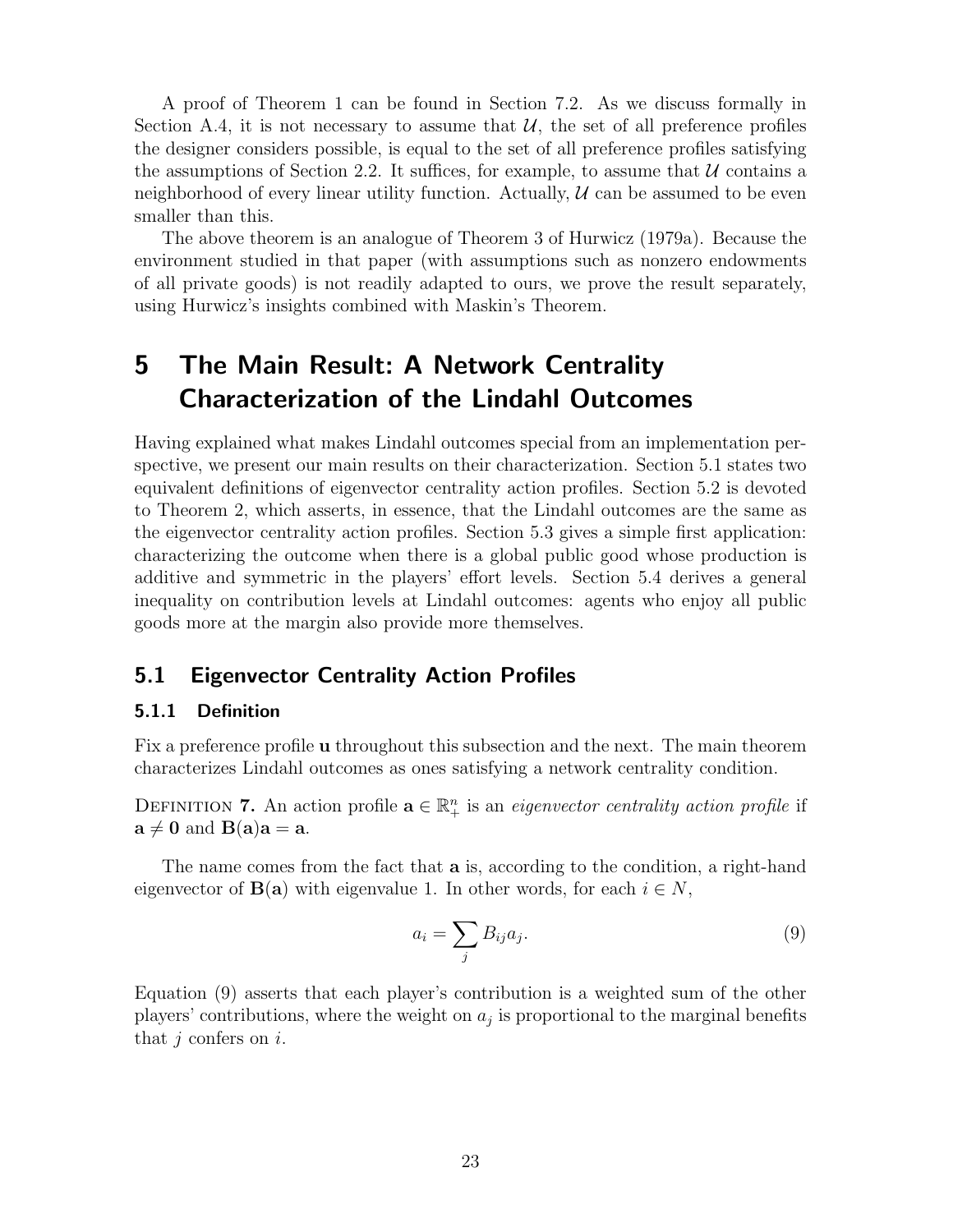#### 5.1.2 An Alternative Definition: Scaling-Indifference

An eigenvector centrality action profile is equivalently characterized by a convenient property called scaling-indifference, which we define and then explain.

DEFINITION 8. An action profile  $\mathbf{a} \in \mathbb{R}^n_+$  satisfies scaling-indifference (or is scaling*indifferent*) if  $a \neq 0$  and  $J(a)a = 0$ .

The vector  $J(a)v$  gives the derivatives of utilities in  $\epsilon$  when actions are changed from **a** to  $\mathbf{a} + \epsilon \mathbf{v}$  for some vector  $\mathbf{v} \in \mathbb{R}^n$ . That is, to a first-order approximation,  $u(a + \epsilon v) \approx u(a) + \epsilon J(a)v$ . Suppose now that actions are scaled by  $1 + \epsilon$ , for some small real number  $\epsilon$ ; this corresponds to setting  $\mathbf{v} = \mathbf{a}$ . If  $\mathbf{J}(\mathbf{a})\mathbf{a} = \mathbf{0}$ , then all players are indifferent, at the margin, to this small proportional perturbation in everyone's actions.

It is immediate to check that the vector a is an eigenvector centrality action profile if and only if it satisfies scaling-indifference.

#### 5.2 The Characterization

We now present our main theorem, characterizing Lindahl outcomes.

Theorem 2. Under the assumptions in Section 2.2, the following are equivalent for a nonzero  $\mathbf{a} \in \mathbb{R}_+^n$ :

- (i) a is a Lindahl outcome;
- (ii)  $J(a)a = 0$  i.e., a is scaling-indifferent;
- (iii)  $B(a)a = a i.e., a is an eigenvector centrality action profile.$

The key reasons behind this characterization are discussed in Section 7.3. The formal proof appears in Section A.5.

REMARK 4. The issue of when the profile 0 is a Lindahl outcome is treated in Proposition 8 in Section A.6; the most important fact is that  $\bf{0}$  is a Lindahl outcome if and only if it is a Pareto efficient outcome.

The main theorem implies some simple consequences, tying up loose ends from the earlier exposition.

REMARK 5. By Theorem 2, at any nonzero Lindahl outcome a, the matrix  $B(a)$  has a nonnegative right eigenvector a with eigenvalue 1, and therefore, by the Perron-Frobenius Theorem (part (iii)), a spectral radius of 1. Proposition 1 then implies the Pareto efficiency of **a** (we use Lemma 1 in Section A.3 to obtain that **a** is interior). Of course, the standard proof of the First Welfare Theorem also goes through: see, e.g., Foley (1970).

Remark 6. The scaling-indifference condition is equivalent to the assertion that  $\mathbf{d} = \mathbf{a}/\sum_i a_i$  is an egalitarian direction at **a** with corresponding bang for the buck  $b(\mathbf{a}, \mathbf{d}) = 1$  (recall Section 3.3). Therefore, we can alternatively characterize Lindahl outcomes as Pareto efficient ones under which moving in the direction given by a itself is egalitarian.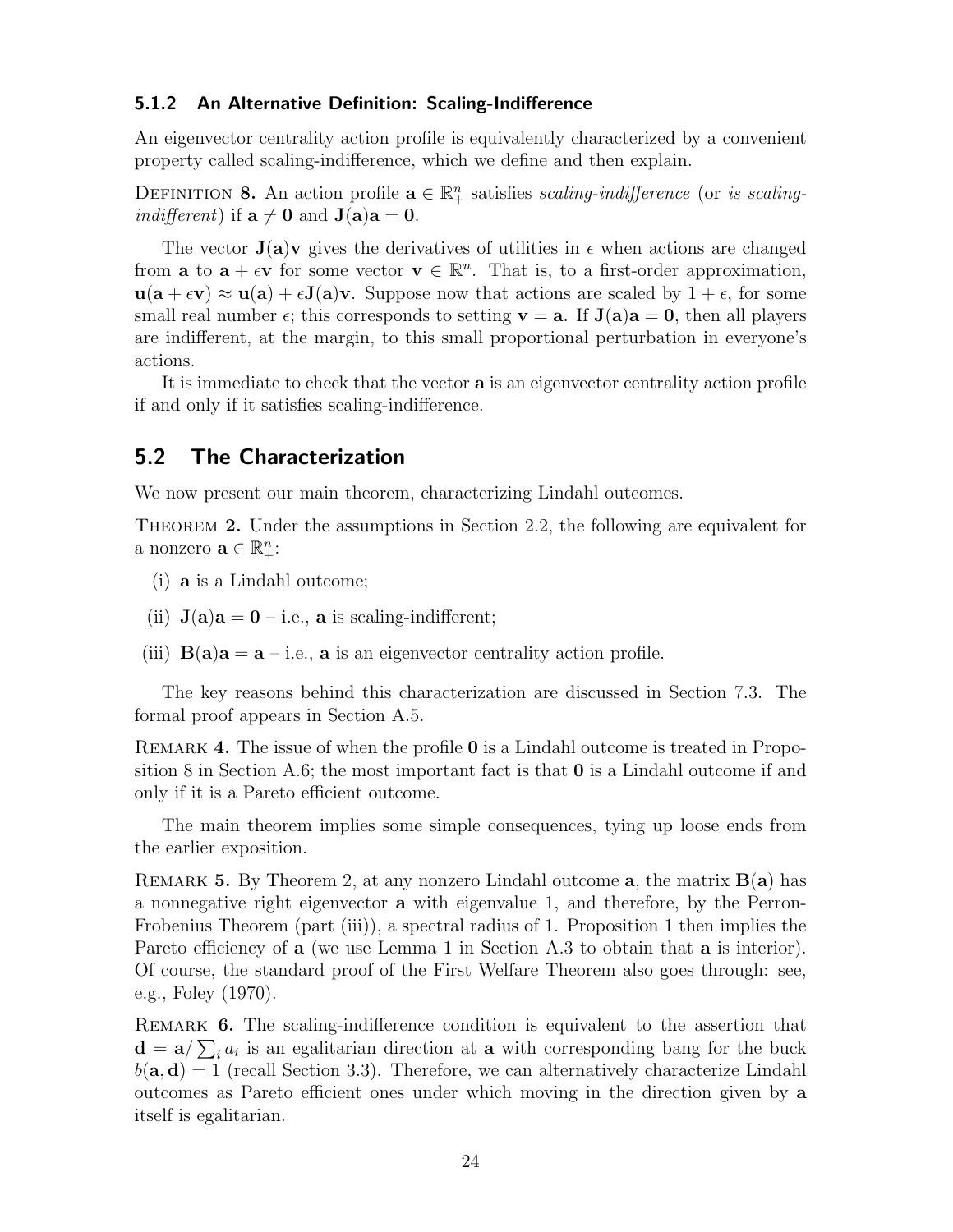REMARK 7. Note that the condition  $J(a)a = 0$  does not change if we form new utility functions according to the transformation discussed in Remark 2 in Section 3.1. The Jacobian of the "new" utilities  $\hat{u}$  is, by the chain rule, simply  $F(u(a))J(a)$ , where  $\mathbf{F}(\mathbf{u})$  is a diagonal matrix with  $F_{ii}(u_i) = f_i'(u_i)$ . Since  $\mathbf{F}(\mathbf{u}(\mathbf{a}))$  is nonsingular for the transformation being considered, it follows that  $J(a)a = 0$  if and only if  $\mathbf{F}(\mathbf{u}(\mathbf{a}))\mathbf{J}(\mathbf{a})\mathbf{a}=\mathbf{0}$ .

REMARK 8. The condition  $J(a)a = 0$  is a system of n equations in n unknowns (the coordinates of a). By a standard Sard's Theorem argument, this entails that for generic utility functions satisfying our assumptions, the set of solutions will be of dimension zero in  $\mathbb{R}^n_+$ . Therefore, the set of Lindahl outcomes is typically small, as is usually the case with sets of market equilibria.

## 5.3 Example: A Global Public Good

The purpose of the general theory is, of course, to study environments with arbitrary heterogeneity in marginal costs and benefits across pairs. But to get a feeling for the mechanics of the characterization, it is helpful to consider a simple special case in which the public good is global.

Suppose each player's preferences are separable in costs and benefits, and the benefits depend only on the sum of all effort levels:

$$
u_i(\mathbf{a}) = v_i\left(\sum_{j \in N} a_j\right) - c_i(a_i),
$$

where each  $v_i$  is continuously differentiable, increasing, and concave, while  $c_i$  is continuously differentiable, increasing, and convex. We assume that the maintained assumptions of Section 2.2 are satisfied. We can think of the  $v_i$  term as being the value of air quality and the  $c_i$  term as being the costs of foregone consumption.

To characterize the nonzero Lindahl outcomes, we use Theorem 2(ii). First, observe that:

$$
J_{ij}(\mathbf{a}) = \begin{cases} v'_i\left(\sum_{k \in N} a_k\right) & \text{if } i \neq j \\ v'_i\left(\sum_{k \in N} a_k\right) - c'_i(a_i) & \text{if } i = j. \end{cases}
$$

Then the condition  $J(a)a = 0$  can be rewritten:

$$
\frac{a_i}{\sum_{j \in N} a_j} = \frac{v'_i \left(\sum_{j \in N} a_j\right)}{c'_i (a_i) - v'_i \left(\sum_{k \in N} a_k\right)}.
$$
\n(10)

Thus, each agent contributes a share of the total public good provision equal to his marginal rate of substitution between receiving others' help and contributing himself.

## 5.4 A Simple Inequality

The formula of Theorem 2(iii) equates an agent's contribution at a Lindahl outcome to quantities involving the marginal value of incoming benefits. This can be used to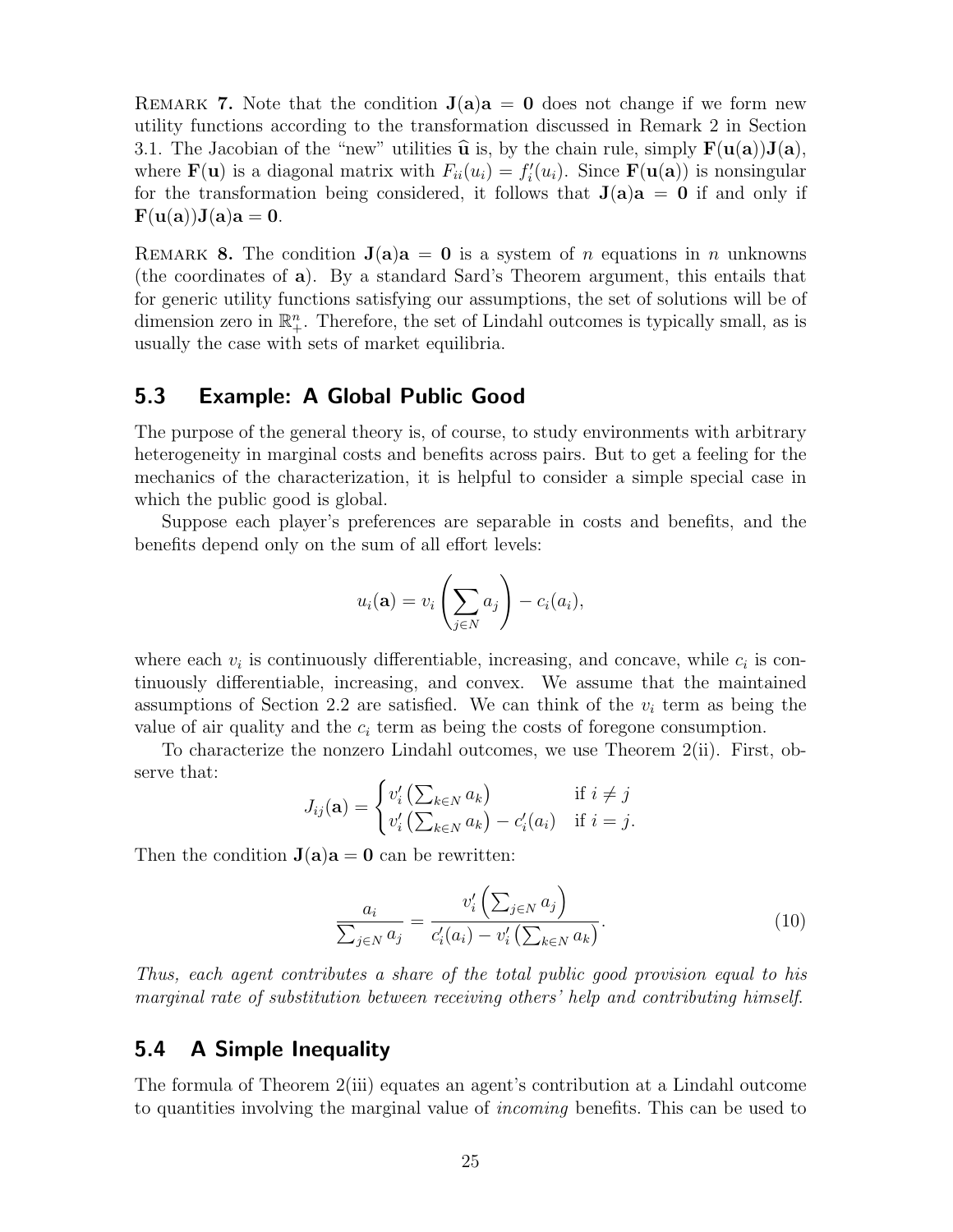derive a general result on relative contributions: if, at every outcome, agent i's values the help of any other agent  $k$  more than  $j$  does (in the sense of marginal rates of substitution: i.e.,  $B_{ik}(\mathbf{a}) \geq B_{jk}(\mathbf{a})$  for all  $\mathbf{a} \in \mathbb{R}^n_+$  and all k) then i always takes a weakly greater action than j at any Lindahl outcome  $\mathbf{a}^*$  – that is,  $a_i^* \geq a_j^*$ . This generalizes (10) above.

#### 5.5 An Interpretation of Eigenvector Centrality via Walks

In Section 3.4.2, we saw that the spectral radius of the benefits matrix could be interpreted through the values of long cycles. A related interpretation applies to eigenvector centrality action profiles. A walk of length  $\ell$  in the matrix M is a sequence  $(w(1), w(2), \ldots, w(\ell))$  of elements of N (player indices) such that  $M_{w(t)w(t+1)} > 0$  for each  $t \in \{1, 2, ..., \ell-1\}$ .<sup>32</sup> Let  $\mathcal{W}^{\downarrow}_i(\ell; \mathbf{M})$  be the set of all walks of length  $\ell$  in M such that  $w(\ell) = i$  – that is, the set of walks ending at i. For a matrix M, define the value of a walk w of length  $\ell$  as the product of all weights along the walk:

$$
v(w; \mathbf{M}) = \prod_{t=1}^{\ell-1} M_{w(t)w(t+1)}.
$$

Note that such walks can repeat nodes – for example, they may cover the same cycle many times. Then we have the following:

PROPOSITION 5. Let  $M = B(a)^T$  and assume this matrix is aperiodic.<sup>33</sup> Then a is an eigenvector centrality action profile if and only if, for every  $i$  and  $j$ ,

$$
\frac{a_i}{a_j} = \lim_{\ell \to \infty} \frac{\displaystyle\sum_{w \in \mathcal{W}_i^{\downarrow}(\ell; \mathbf{M})} v(w; \mathbf{M})}{\displaystyle\sum_{w \in \mathcal{W}_j^{\downarrow}(\ell; \mathbf{M})} v(w; \mathbf{M})}.
$$

A walk in  $B(a)^T$  ending at i can be thought of as a chain of benefit flow: e.g., k helps j, who helps i. The weight of such a walk is the product of the marginal benefits along its links. According to Proposition 5, a player at an eigenvector centrality action profile (and hence a Lindahl outcome) contributes in proportion to the total strength of such benefit chains that he terminates.<sup>34</sup>

<sup>&</sup>lt;sup>32</sup>As with cycles, defined in Section 3.4.2, nodes can be repeated in this sequence. Note also that a cycle of length  $\ell$  is a walk of length  $\ell$ .

 $33A$  simple cycle is one that has no repeated nodes except the initial/final one. A matrix is said to be aperiodic if the greatest common divisor of the lengths of all simple cycles in that matrix is 1.

<sup>&</sup>lt;sup>34</sup>The formula of the proposition would also hold if had we defined  $\mathbf{M} = \mathbf{B}(\mathbf{a})$  and replaced  $\mathcal{W}_i^{\downarrow}(\ell; \mathbf{M})$  by  $\mathcal{W}_i^{\uparrow}(\ell; \mathbf{M})$  – the set of walks of length  $\ell$  in M that start at i. The convention we use above is in keeping with thinking of a walk in  $B(a)^T$  capturing the way benefits flow; recall the discussion in Section 3.4.2.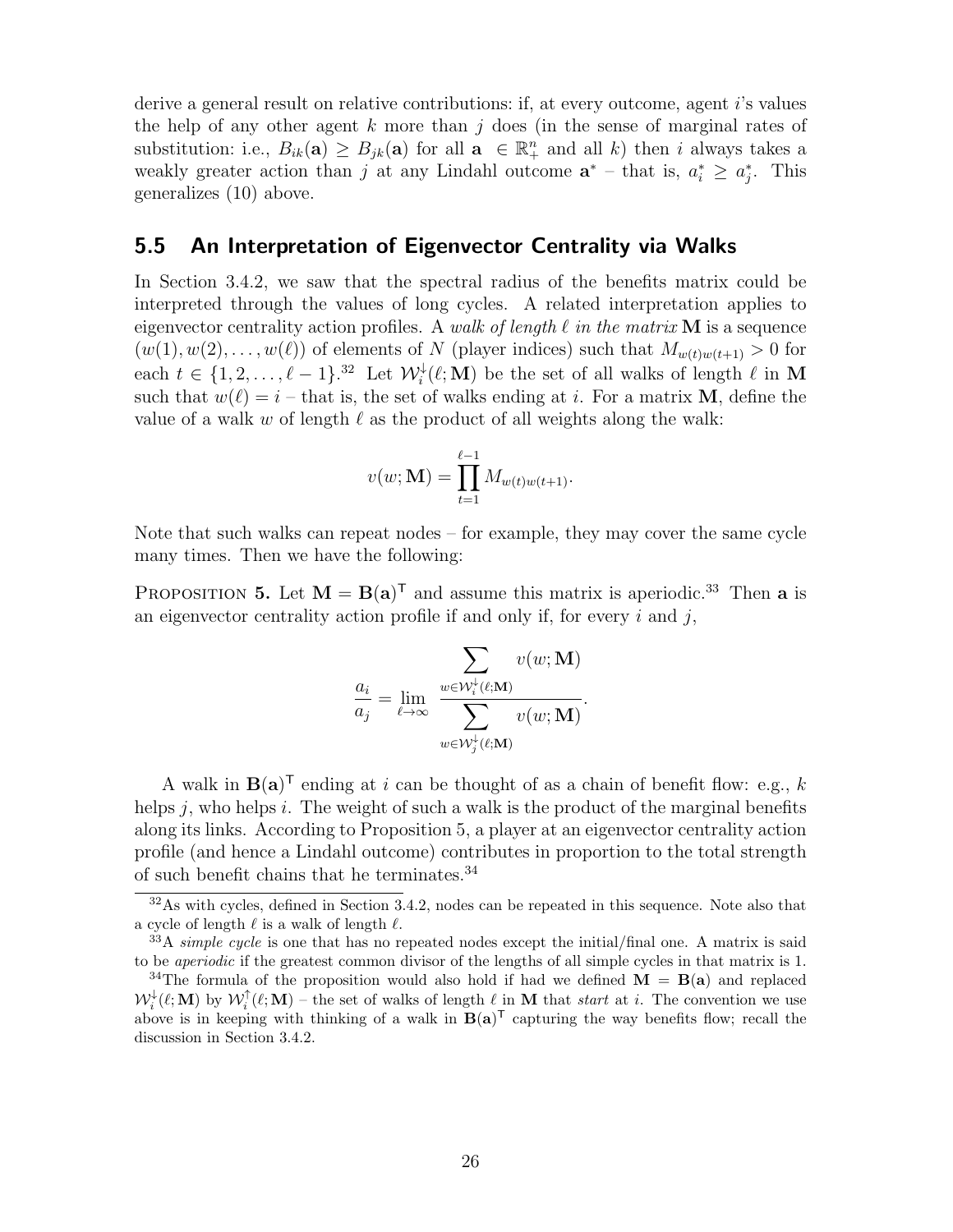# 6 Explicit Formulas for Lindahl Outcomes

The general characterization of Lindahl outcomes in terms of network centrality makes no parametric assumptions on preferences. The cost of this generality is that the characterization is implicit: an eigenvector centrality action profile a is defined with respect to a matrix,  $B(a)$ , that depends on a itself. To build intuition, it is useful to study cases in which the Lindahl outcomes can be characterized explicitly in terms of exogenous parameters.

To this end, the present section examines a parametric family of preferences in which explicit formulas for the Lindahl outcomes are available. We study three different regimes within this parametric family, and in each of them there is a connection between Lindahl outcomes and an important centrality measure that has been studied independently in the networks literature.<sup>35</sup> In the first regime, actions are equal to degree centralities. In the second, actions are equal to Bonacich centralities. And in the third regime, actions approximate eigenvector centralities. In each case, the centralities are defined relative to an exogenous network, and all the results are special cases of Theorem 2.

The propositions of this section may also be viewed as microfoundations for the network centrality measures in terms of price equilibria, because the Lindahl outcomes are defined in terms of prices (recall Definition 6 in Section 4.2). Each result described below says that for particular preferences, the "market" levels of public good provision defined by Lindahl are equal to centralities according to a particular measure. Of course, in our framework the Lindahl outcomes are motivated primarily by their implementation-theoretic foundations, but the connection to prices is also worth noting.

Substantively, the import of this section is that in each case, what matters for the level of  $i$ 's public good provision at a Lindahl outcome is the extent to which  $i$  is the recipient of benefits. In the simplest case – Section  $6.2 - i$ 's effort level is simply the sum of coefficients that determine how much each of his neighbors can help him. In Sections 6.3 and 6.4, what matters is not only links carrying benefits from other agents to  $i$ , but *chains* or *walks* of favor-giving links, involving multiple agents, that terminate at i.

# 6.1 A Parametric Family of Preferences and an Explicit Formula for Lindahl Outcomes

Let **G** and **H** be nonnegative matrices with zeros on the diagonal and  $r(G) < 1$ . For each  $i \in N$  let<sup>36</sup>

$$
u_i(\mathbf{a}) = -a_i + \sum_j [G_{ij}a_j + H_{ij}\log a_j]. \tag{11}
$$

<sup>&</sup>lt;sup>35</sup>We will introduce each measure without assuming background in network topics.

<sup>&</sup>lt;sup>36</sup>These should be viewed as functions  $u_i : \mathbb{R}^n_+ \to \mathbb{R} \cup \{-\infty\}$ , with  $0 \cdot \log 0$  understood as 0. In other words, preferences should be completed by continuity to the extended range. No result in the paper is affected by this slight departure from the framework of Section 2.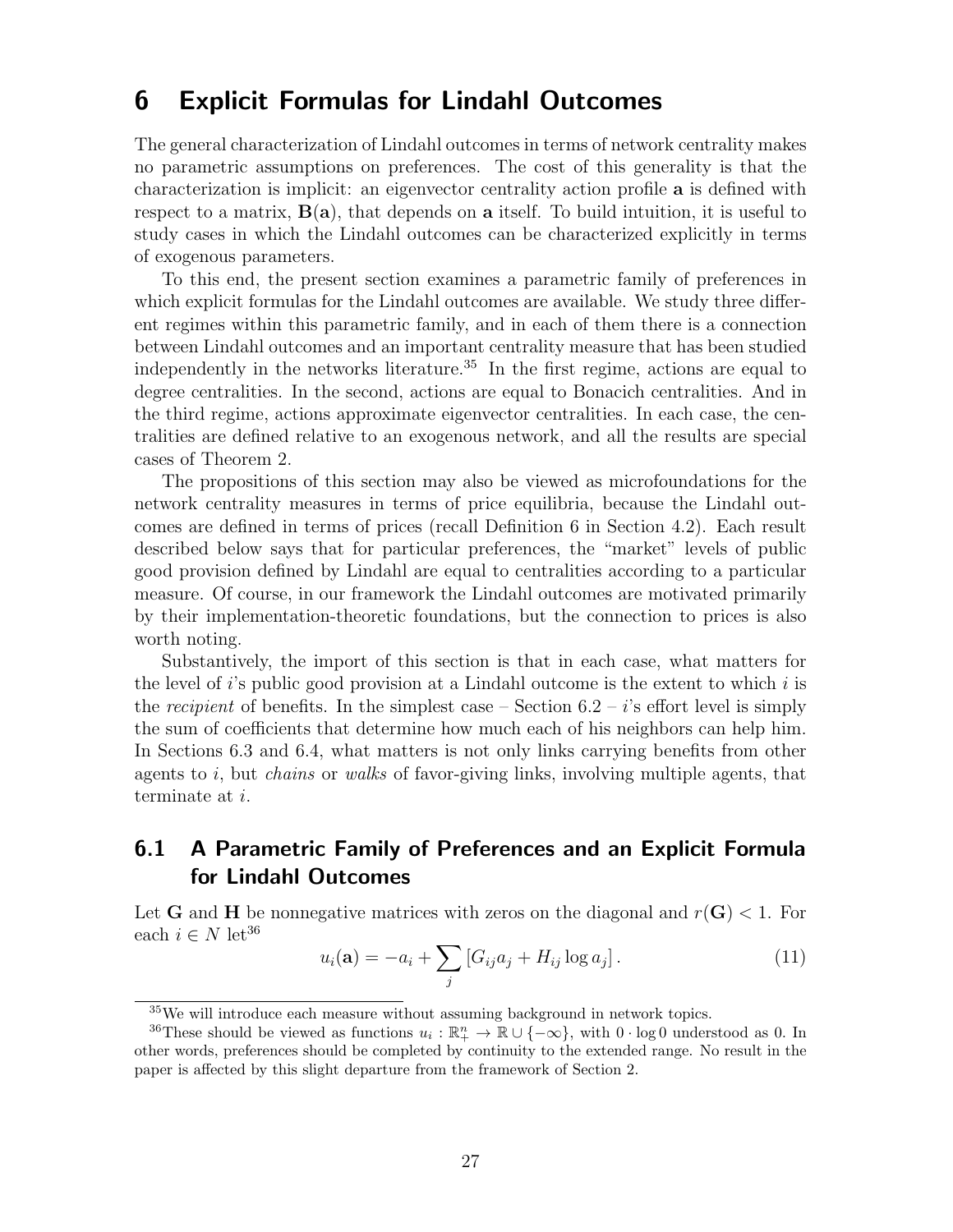Then the benefits matrix  $B(a)$  is given by:

$$
B_{ij}(\mathbf{a}) = \begin{cases} G_{ij} + \frac{H_{ij}}{a_j} & \text{if } i \neq j \\ 0 & \text{otherwise.} \end{cases}
$$

Defining  $h_i = \sum_j H_{ij}$ , the condition for **a** to be an eigenvector centrality action profile – i.e.,  $\mathbf{a} = \mathbf{B}(\mathbf{a})\mathbf{a}$  – boils down to

$$
\mathbf{a} = \mathbf{h} + \mathbf{G}\mathbf{a}
$$

or

$$
\mathbf{a} = (\mathbf{I} - \mathbf{G})^{-1} \mathbf{h}.\tag{12}
$$

The vector **a** is well-defined and nonnegative<sup>37</sup> by the assumption that  $r(G) < 1$ . This formula will yield all of the results in this section.

#### 6.2 Degree Centrality

The most basic measure of connectedness is the total weight of links that a node has.

DEFINITION 9. For a nonnegative matrix  $M$  the degree centrality in  $M$  is defined by the following equation for each  $i$ :

$$
\delta_i(\mathbf{M}) = \sum_j M_{ij}
$$

Suppose G is the zero matrix and  $H = M$  for a matrix M with zeros on the diagonal. Then it follows immediately from (12) that, under the preferences of (11) with these parameter values, we have

$$
\mathbf{a}=\delta_i(\mathbf{M}).
$$

In other words, when costs are linear in one's own action and benefits are logarithmic in others' actions, then an agent i's contribution is determined by how much he benefits from everyone else's effort at the margin: the sum of coefficients  $H_{ij}$  as j ranges across the other agents. The agents who are particularly dependent on the rest are the ones who are contributing the most. Note that how much others depend on  $i$  does not figure at all in this formula. If  $i$ 's help suddenly becomes much more valuable to others, then his action does not change, though his share of the overall contribution goes down (because others' action levels go up).

Thus, even in the simplest case, this analysis already yields some stark comparative statics in levels of provision.

## 6.3 Bonacich Centrality

The second centrality measure we consider is due to Bonacich (1987).<sup>38</sup>

 $37$ See Ballester, Calvó-Armengol, and Zenou (2006, Section 3).

<sup>38</sup>An important antecedent was discussed by Katz (1953).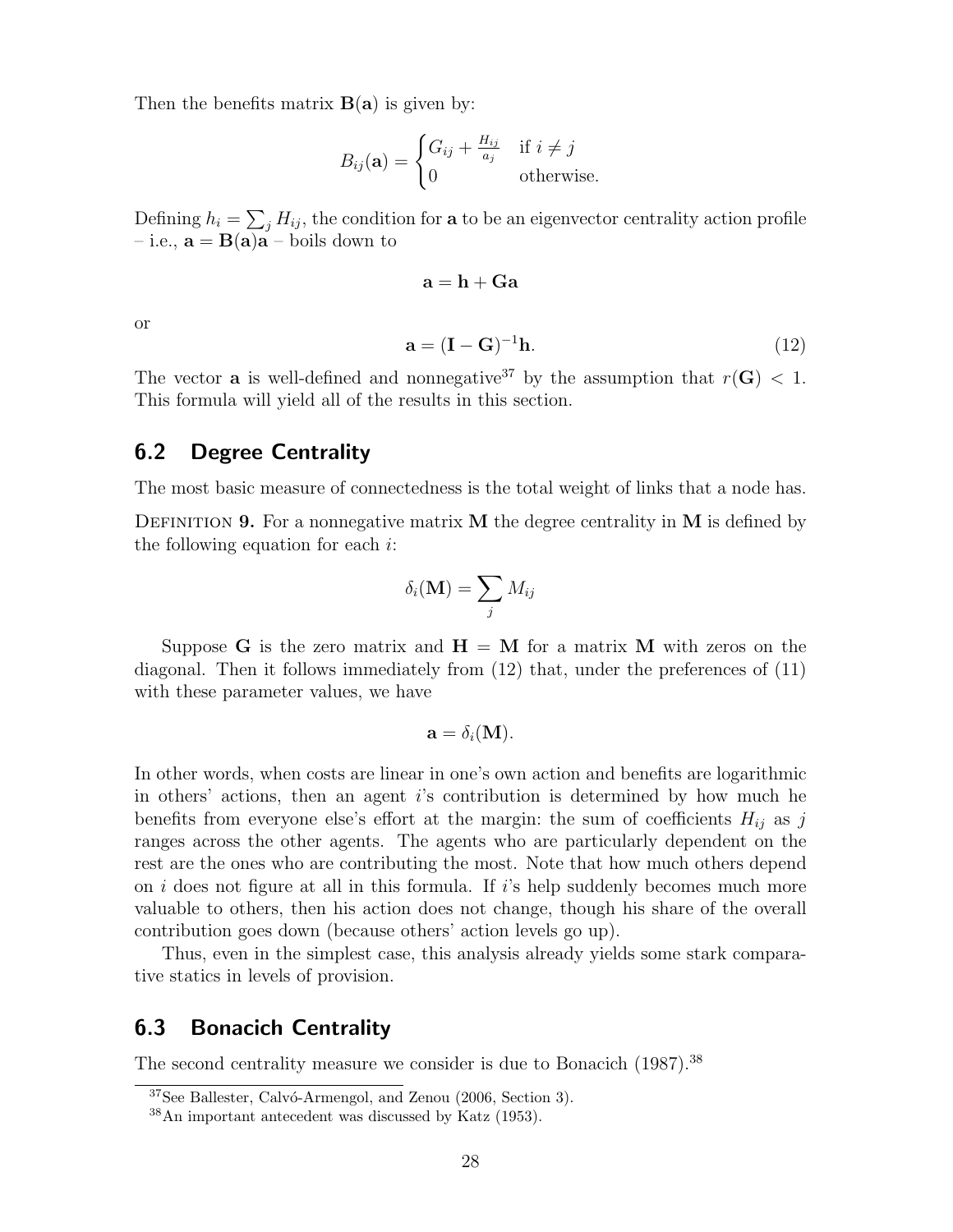DEFINITION 10. For a nonnegative matrix M and a constant  $\alpha < 1/\rho(M)$ , the Bonacich centrality of parameter  $\alpha$  in M is defined by

$$
\boldsymbol{\beta}(\mathbf{M}, \alpha) = [\mathbf{I} - \alpha \mathbf{M}]^{-1} \mathbf{1},
$$

where 1 is the column vector of ones.

Dropping the arguments, the defining equation says that for every  $i$ , we have:

$$
\beta_i = 1 + \alpha \sum_j M_{ij} \beta_j.
$$

Thus, every node gets a baseline level of centrality (one unit) and then additional centrality in proportion to the centrality of those it is linked to.

Now, returning to the preferences defined by equation (11), let  $\mathbf{G} = \alpha \mathbf{M}$  for any **M** with zeros on the diagonal and  $\alpha < 1/r(M)$ . If we fix any **H** such that each row sums to 1, then  $(12)$  implies

$$
\mathbf{a} = \mathbf{\beta}(\mathbf{M}, \alpha). \tag{13}
$$

An Interpretation via Walks To shed further light on this result, recall the definitions and notation related to walks from Section 5.5, and let

$$
V_i(\ell; \mathbf{M}) = \sum_{w \in \mathcal{W}_i^{\downarrow}(\ell; \mathbf{M})} v(w; \mathbf{M}).
$$

This is the sum of the values of all walks of length  $\ell$  in M ending at i. Then we have:

FACT 4.  $\beta_i(\mathbf{M}, \alpha) = 1 + \sum_{\ell=1}^{\infty} \alpha^{\ell} V_i(\ell; \mathbf{M}^{\mathsf{T}}).$ 

Fact 4 is established, e.g., in Ballester, Calvó-Armengol, and Zenou (2006, Section 3). Thus, the Bonacich centrality is equal to one plus a weighted sum of values of all walks in  $M<sup>T</sup>$  terminating at *i*, with longer walks downweighted exponentially.

In contrast to the case of degree centrality treated in the previous section, it is not only how much i benefits from his immediate neighborhood that matters in determining his contribution, but also how much is neighbors benefit from their neighbors, etc.

#### 6.4 Eigenvector Centrality

Eigenvector centrality was defined in the introduction, and is a key notion throughout the paper. Indeed, one may ask why this section is necessary – after all, doesn't Theorem 2 establish a general connection between eigenvector centrality and Lindahl outcomes?

The answer is that Theorem 2 characterizes **a** through an *endogenous* eigenvector centrality condition – a condition that depends on  $B(a)$ . In this section, we study the special case in which action levels approximate eigenvector centralities defined according to an exogenous network.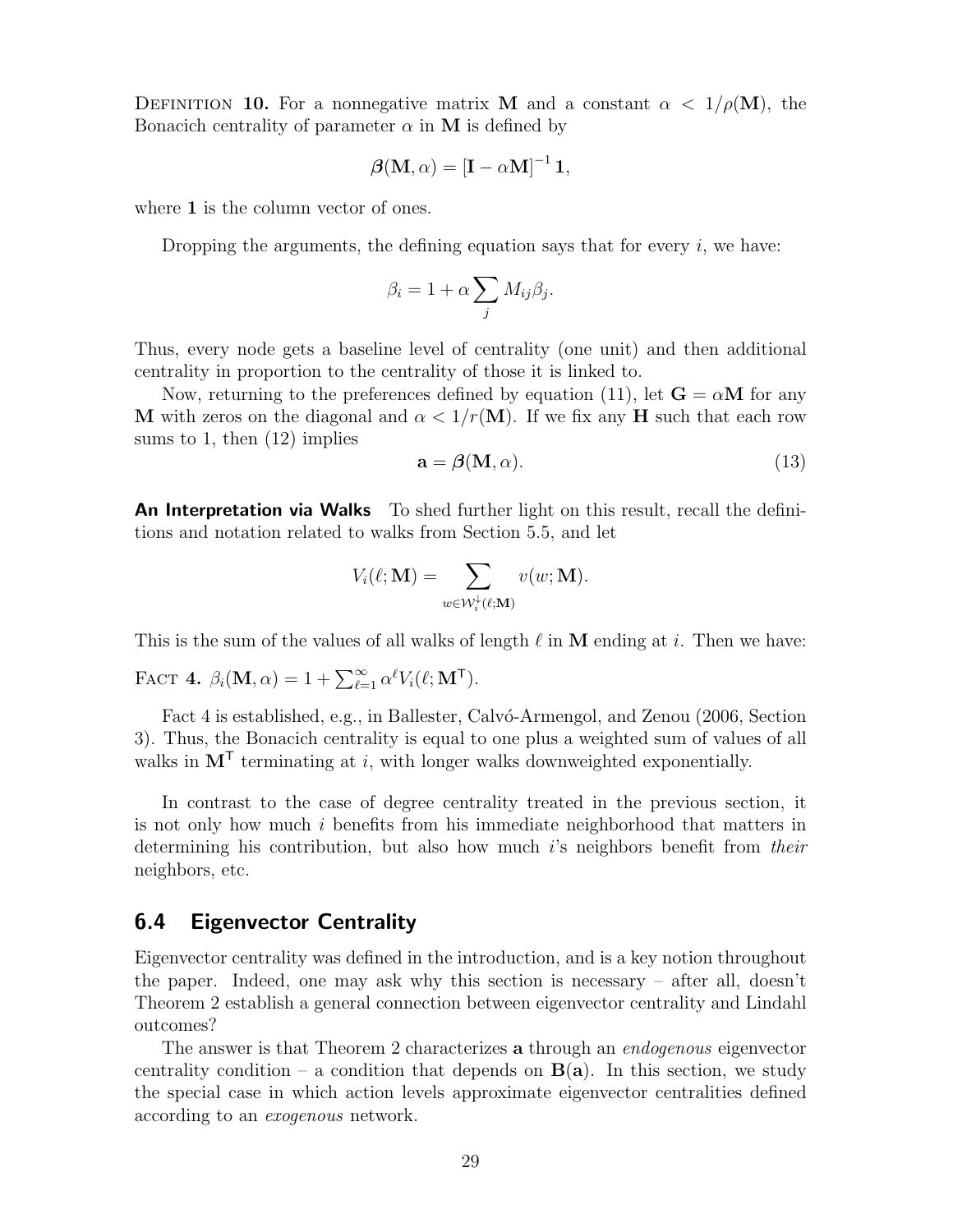Fix any nonnegative, irreducible matrix M. By the Perron-Frobenius Theorem, M has a unique eigenvector centrality vector e, with entries summing to 1, so that  ${\bf e} = \gamma \cdot {\bf M} {\bf e}$ , where  $\gamma = 1/r({\bf M})$ .

In the specification (11), let  $H$  be any matrix such that each row of  $H$  sums to 1. For any  $z < 1$ , let  $\mathbf{G} = \frac{z}{r(\mathbf{M})}\mathbf{M}$ .

By the result just established in Section 6.3,

$$
\mathbf{a} = \boldsymbol{\beta} \left( \mathbf{M}, \frac{z}{r(\mathbf{M})} \right).
$$

The key fact that allows us to connect outcomes to *eigenvector* centrality as opposed to Bonacich centrality is this: as  $z \uparrow 1$ , it holds that  $a_i/a_j \rightarrow e_i/e_j$  for every i, j. That is, each player's share of the total of all actions converges to his eigenvector centrality according to M. The essential reason for this convergence is presented in the proof of Theorem 3 of Golub and Lever (2010); see also Bonacich (1991).

# 7 Tying up the Theory

This section focuses on the proofs of the two most important results – Theorem 1 and Theorem 2 – as well as on the existence of Lindahl outcomes.

First, Section 7.1 states the existence of outcomes satisfying the three equivalent conditions of Theorem 2, and in particular the existence of Lindahl outcomes. Section 7.2 uses Theorem 2 to prove Theorem 1 (the theorem on what makes Lindahl outcomes special from the implementation perspective). Section 7.3 sketches the proof of our main result, Theorem 2; the full proof appears in the appendix.

#### 7.1 Existence of Lindahl Outcomes

For completeness, we state a result on the existence of Lindahl outcomes in our setting.<sup>39</sup>

PROPOSITION 6. If **u** satisfies the assumptions of Section 2.2, then  $L(\mathbf{u})$  is nonempty, i.e., there is a Lindahl outcome for this preference profile. Moreover, either  $0 \in L(\mathbf{u})$ or there is a Lindahl outcome in which all actions are strictly positive.

The proof appears in Section A.8, and works by directly showing the existence of scaling-indifferent outcomes; existence of Lindahl outcomes then follows by Theorem 2. The existence of scaling-indifferent outcomes may be of some independent interest, and is established without reference to prices, since the condition  $J(a)a = 0$  does not involve prices.

<sup>39</sup>See Foley (1970) for a general existence proof. Note, however, that adapting Foley's environment to ours – in which, for example, there are no ex ante upper bounds on public good provision – is not entirely trivial.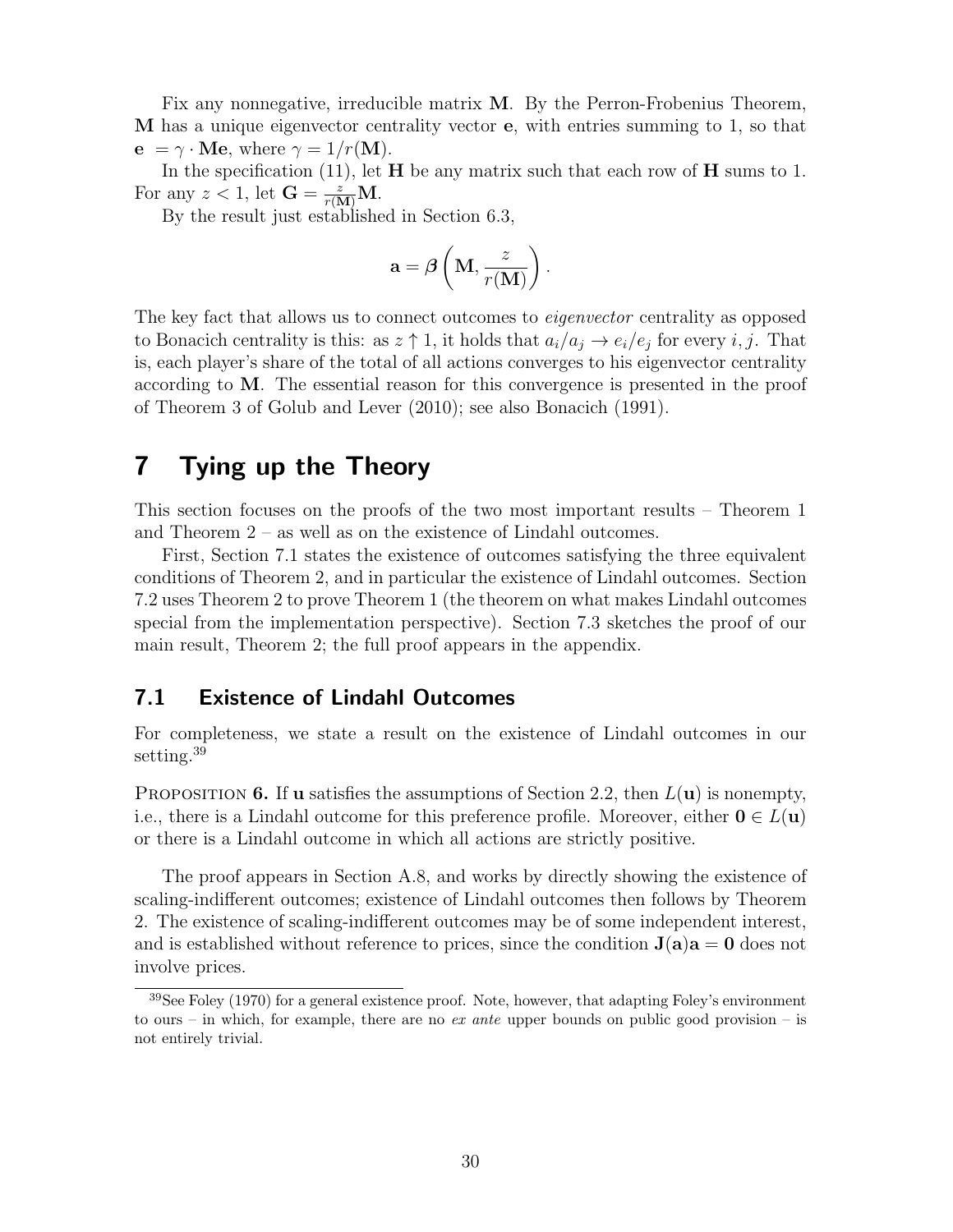# 7.2 Proof of Theorem 1 on the Hurwicz Rationale for Lindahl Outcomes

In this section, we give a proof of Theorem 1 in Section 4.3, which asserts that the only robustly attainable outcomes are the Lindahl outcomes.

To do this, we briefly recall Maskin's Theorem. Assuming that the number of agents n is at least 3 and and that a social choice correspondence  $F$  satisfies no *veto power*<sup>40</sup> (a condition that is vacuously satisfied in our setting), then F is implementable if and only if it satisfies Maskin monotonicity.

DEFINITION 11. A social choice correspondence  $F: \mathcal{U} \rightrightarrows \mathbb{R}^n_+$  satisfies *Maskin mono*tonicity if, for all  $\mathbf{a}^* \in \mathbb{R}_+^n$  and all  $\widehat{\mathbf{u}}$ ,  $\mathbf{u} \in \mathcal{U}$ , if  $\mathbf{a}^* \in F(\widehat{\mathbf{u}})$  and

$$
\forall i \in N, \forall \mathbf{a} \in \mathbb{R}_+^n, \quad \mathbf{a}^* \succeq_{\widehat{u}_i} \mathbf{a} \Rightarrow \mathbf{a}^* \succeq_{u_i} \mathbf{a} \tag{14}
$$

then  $\mathbf{a}^* \in F(\mathbf{u})$ .<sup>41</sup>

**Proof of Theorem 1:** First we show that<sup>42</sup>  $R \subseteq L$ . By the definition that  $R(\mathbf{u}) = \bigcap_{F \in \mathcal{F}} F(\mathbf{u})$ , it suffices to show that  $L \in \mathcal{F}$ ; i.e. that L is an implementable, individually rational, Pareto efficient, and upper hemicontinuous social choice correspondence. First, a social choice correspondence must be nonempty-valued; Proposition 6 in Section 7.1 guarantees that L complies. By Assumption 3, the no veto power condition is vacuous in our setting. It is verified immediately from Definition 6 that L satisfies Maskin monotonicity.<sup>43</sup> Thus, L is implementable by Maskin's Theorem. Also, L is individually rational since, by definition of a Lindahl outcome, each agent prefers a Lindahl outcome to 0, which is always feasible. By the standard proof of the First Welfare Theorem,  $L$  is Pareto efficient (see, e.g., Foley, 1970). Similarly, the standard argument for the upper hemicontinuity of equilibria in preferences transfers to our setting.

Now assume  $F$  is implementable, Pareto efficient, individually rational, and upper hemicontinuous. Fix  $\mathbf{u} \in \mathcal{U}$  and  $\mathbf{a}^* \in L(\mathbf{u})$ . We will show  $\mathbf{a}^* \in F(\mathbf{u})$ . Define

$$
\widehat{\mathbf{u}}(\mathbf{a})=\mathbf{J}(\mathbf{a}^*;\mathbf{u})\mathbf{a}.
$$

Lemma 2 in Section A.4 states that since  $F$  is individually rational, Pareto efficient, and upper hemicontinuous, it follows that  $\mathbf{a}^* \in F(\hat{\mathbf{u}}).^{44}$  Note that for all  $\mathbf{a} \in \mathbb{R}_+^n$ , we

<sup>&</sup>lt;sup>40</sup>A social choice correspondence  $F: \mathcal{U} \rightrightarrows \mathbb{R}^n_+$  satisfies no veto power if, for every **u**, whenever there is an **a** such that  $\mathbf{a} \succeq_{u_i} \mathbf{a}'$  for all  $i \neq i'$  and all  $\mathbf{a}' \in \mathbb{R}^n_+$ , then  $\mathbf{a} \in F(\mathbf{u})$ .

<sup>&</sup>lt;sup>41</sup>In words, if an alternative **a** was selected by  $F$  under **u** and then we change those preferences so that a, in each agent's preference, defeats all the same alternatives as under u and perhaps some others, then  $a$  is still selected under  $\hat{u}$ .

<sup>&</sup>lt;sup>42</sup>For two correspondences  $F, F^{\ddagger} : U \to \mathbb{R}^n_+$ , we write  $F \subseteq F^{\ddagger}$  if for every  $\mathbf{u} \in \mathcal{U}$ , it holds that  $F(\mathbf{u}) \subseteq F^{\ddagger}(\mathbf{u})$ . In this case, we say that F is a sub-correspondence of  $F^{\ddagger}$ .

<sup>&</sup>lt;sup>43</sup>If  $\hat{u}$  and u are as in the above definition of Maskin monotonicity and **a** is a Lindahl outcome under preferences  $\hat{u}$ , then using the same price matrix **P**, the outcome a still satisfies condition (ii) in Definition 6.

<sup>&</sup>lt;sup>44</sup>The proof of that lemma constructs a sequence of preference profiles  $(\widehat{\mathbf{u}}^{(k)})$  converging to  $\widehat{\mathbf{u}}$  such at individual rationality and Pareto officiancy along force the set  $F(\widehat{\mathbf{u}}^{(k)})$  to converge to that individual rationality and Pareto efficiency alone force the set  $F(\hat{\mathbf{u}}^{(k)})$  to converge to  $\mathbf{a}^*$ . Then<br>by upper homiontinuity of  $F$  it follows that  $F(\hat{\mathbf{u}})$  contains  $\mathbf{a}^*$ by upper hemicontinuity of F, it follows that  $F(\widehat{\mathbf{u}})$  contains  $\mathbf{a}^*$ .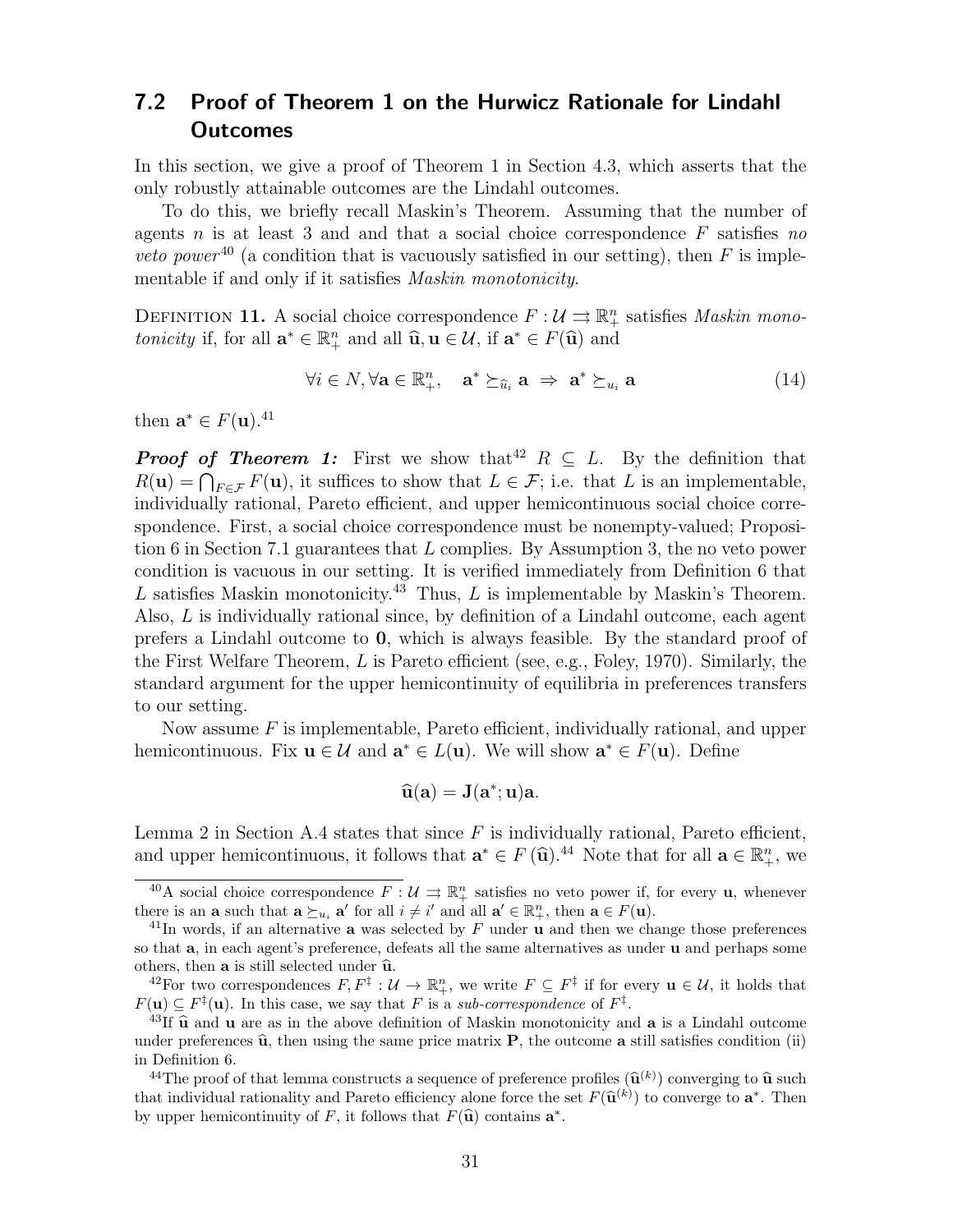have

$$
\widehat{u}(a^*)-\widehat{u}(a)=J(a^*;u)(a^*-a)\leq u(a^*)-u(a)
$$

by concavity of **u**, so (14) holds. Since F is implementable, it satisfies Maskin monotonicity, so we conclude that  $\mathbf{a}^* \in F(\mathbf{u})$ .

# 7.3 Centrality Characterization of Lindahl Outcomes: Proof **Outline**

It will be convenient to use in this section an equivalent definition of Lindahl outcomes:

DEFINITION 12. An action profile  $a^*$  is a *Lindahl outcome* for a preference profile **u** if there exists an  $n$ -by-n matrix **P** with each column summing to zero so that the following conditions hold for every  $i$ :

(i) The inequality

$$
\sum_{j \in N} P_{ij} a_j \le 0 \tag{B}(\widehat{\mathbf{B}}_i(\mathbf{P}))
$$

is satisfied when  $\mathbf{a} = \mathbf{a}^*$ ;

(ii) for any **a** such that  $\widehat{BB}_i(P)$  is satisfied, we have  $\mathbf{a}^* \succeq_{u_i} \mathbf{a}$ .

Given a Lindahl outcome defined as in Definition 6, set  $P_{ii} = -\sum_{j:j\neq i} P_{ji}$  to find prices satisfying the new definition.<sup>45</sup> Conversely, the prices of Definition 12 work in Definition 6 without modification, since the original definition does not involve the diagonal terms of P at all.

The difficult part of Theorem 2 is showing that, for a nonzero  $a^*$ , the condition  $J(a^*)a^* = 0$  implies that  $a^*$  is a Lindahl outcome. (The converse implication is straightforward, as we will note at the end of this section.) The key to the proof is to observe that the system of equations  $J(a^*)a^* = 0$  actually encodes all of the equilibrium conditions. It allows us to extract Pareto weights that support the outcome a<sup>\*</sup> as efficient, and using those Pareto weights and the Jacobian, we can construct prices that support  $a^*$  as a Lindahl outcome.

Now in more detail: suppose  $J(a^*)a^* = 0$ . We will assume that  $a^*$  is interior, which is legitimate by Lemma 1 in Section A.3 (which shows that nonzero Lindahl outcomes are interior). Recalling Remark 5, the matrix  $B(a^*)$  has a spectral radius of 1 and thus, by Proposition 1, the profile  $a^*$  is a Pareto efficient outcome. So there are Pareto weights  $\theta$  such that  $a^*$  solves  $\mathcal{P}(\theta)$ . (This is the point where the Perron-Frobenius Theorem plays a key role – recalling the proof of Proposition 1 in Section 3.1.) That implies that the first-order conditions of the Pareto problem  $\mathcal{P}(\theta)$  defined in the proof of Proposition 1 are satisfied: for each  $j$ , we have

$$
\sum_{i\in N}\theta_j J_{ij}(\mathbf{a}^*)=0.
$$

<sup>&</sup>lt;sup>45</sup>In essence,  $-P_{ii}$  is the wage of agent i, equal to the sum of taxes paid for his effort.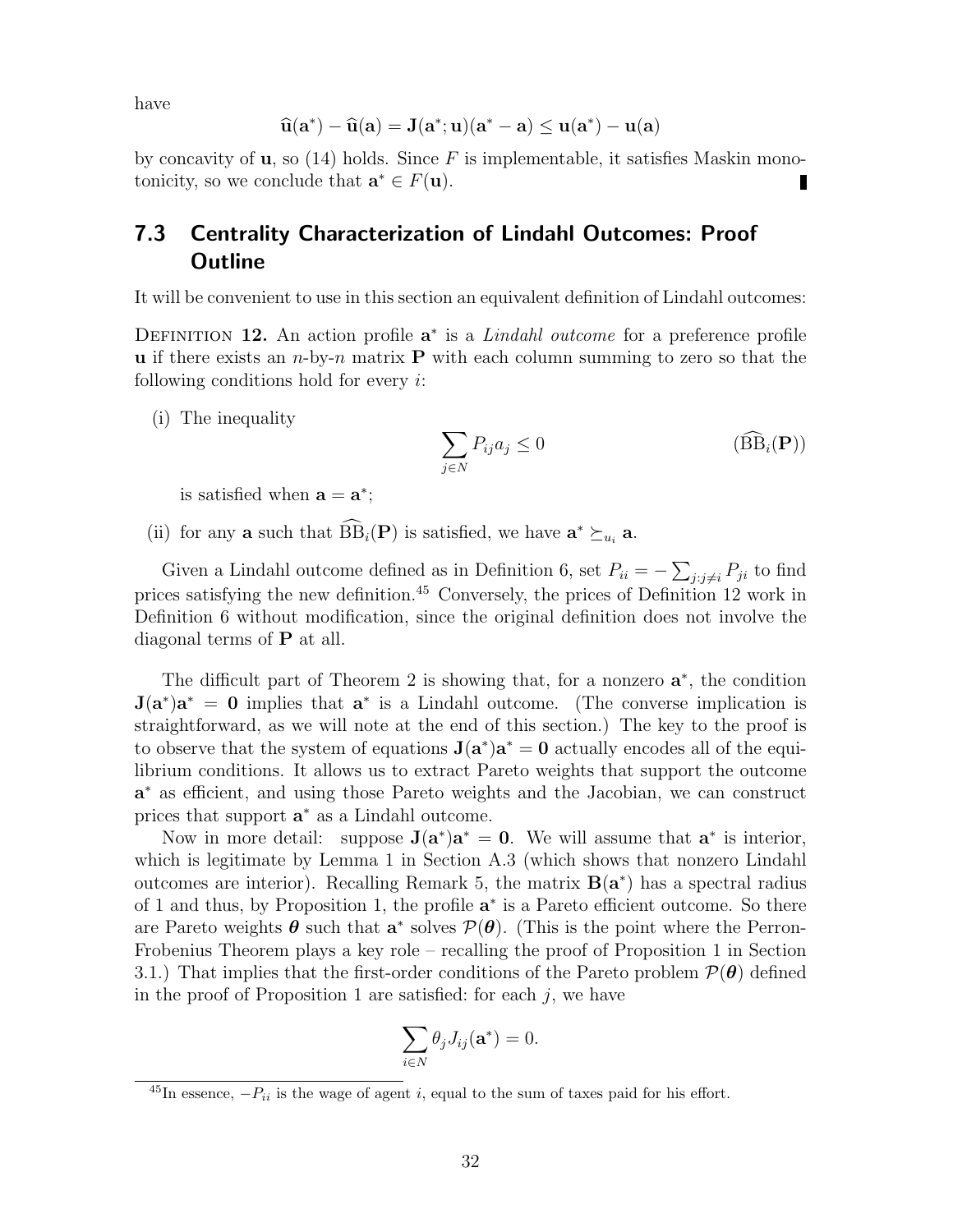Let us guess prices  $P_{ij} = \theta_j J_{ij}(\mathbf{a}^*)$ . Then  $\sum_i P_{ij} = 0$  for each j. Thus, the price matrix is a legitimate candidate for Definition 12. Moreover, the budget balance condition  $\widehat{BB}_i(P)$  is satisfied at these prices, since, for each i,

$$
\sum_{j \in N} P_{ij} a_j = \theta_i \sum_{j \in N} J_{ij}(\mathbf{a}^*) a_j^* = 0.
$$

The first equality is by construction of the prices, and the second is by the assumption that  $J(a^*)a^* = 0$ . Thus, each agent is exhausting his budget. It only remains to see that each agent is optimizing at prices P. The essential reason for this is that price ratios are equal to marginal rates of substitution by construction:

$$
\frac{P_{ij}}{P_{ik}} = \frac{\theta_i J_{ij}(\mathbf{a}^*)}{\theta_i J_{ik}(\mathbf{a}^*)} = \frac{J_{ij}(\mathbf{a}^*)}{J_{ik}(\mathbf{a}^*)}.
$$
\n(15)

The choice of prices  $P_{ij} = \theta_i J_{ij}(\mathbf{a}^*)$  is intuitive. The price that i pays for j's effort is proportional to the marginal value to  $i$  of  $j$ 's effort, and also proportional to *i*'s Pareto weight  $\theta_i$ . The reason that Pareto weights enter this way can be seen as follows. In the the constrained optimization problem of maximizing  $u_i(\mathbf{a})$  subject to  $\widehat{BB}_i(P)$ , the first-order conditions boil down to  $P_{ij} = \mu_i^{-1} J_{ij}(\mathbf{a})$ , where  $\mu_i$  is the Lagrange multiplier on the constraint  $BB_i(P)$ . Since  $\mu_i$  is the marginal utility of relaxing the constraint  $\widehat{BB}_i(P)$  – i.e. the marginal utility of income – it follows that the Pareto weight  $\theta_i$  plays the role of *inverse marginal utility of income*. Thus, agents with low marginal utilities of income are charged relatively higher prices.

The converse implication – that if  $\mathbf{a}^*$  is a nonzero Lindahl outcome, then  $\mathbf{J}(\mathbf{a}^*)\mathbf{a}^* =$ 0 – is simple. As before, by Lemma 1 in Section A.3, we know a nonzero Lindahl outcome **a**<sup>\*</sup> is interior. Since agents are optimizing given prices, we have

$$
\frac{P_{ij}}{P_{ik}} = \frac{J_{ij}(\mathbf{a}^*)}{J_{ik}(\mathbf{a}^*)},
$$

which echoes (15) above. In other words, each row of  $P$  is a scaling of the same row of  $J(a^*)$ . Therefore, the condition that each agent is (exactly) exhausting his budget – which can be briefly written as  $\mathbf{Pa}^* = \mathbf{0}$  – implies that  $\mathbf{J}(\mathbf{a}^*)\mathbf{a}^* = \mathbf{0}$ .

# 8 Concluding Discussion

#### 8.1 Free-Riding

Throughout, we have studied the implementation problem under the requirements of Pareto efficiency and individual rationality. The latter is defined in terms of leaving everyone no worse off than at the status quo. In mechanism design and implementation problems, the individual rationality requirement is often motivated by the notion that participation is voluntary. For example, if a player may end up worse off after an auction than before he entered, then he may not wish to participate, paying nothing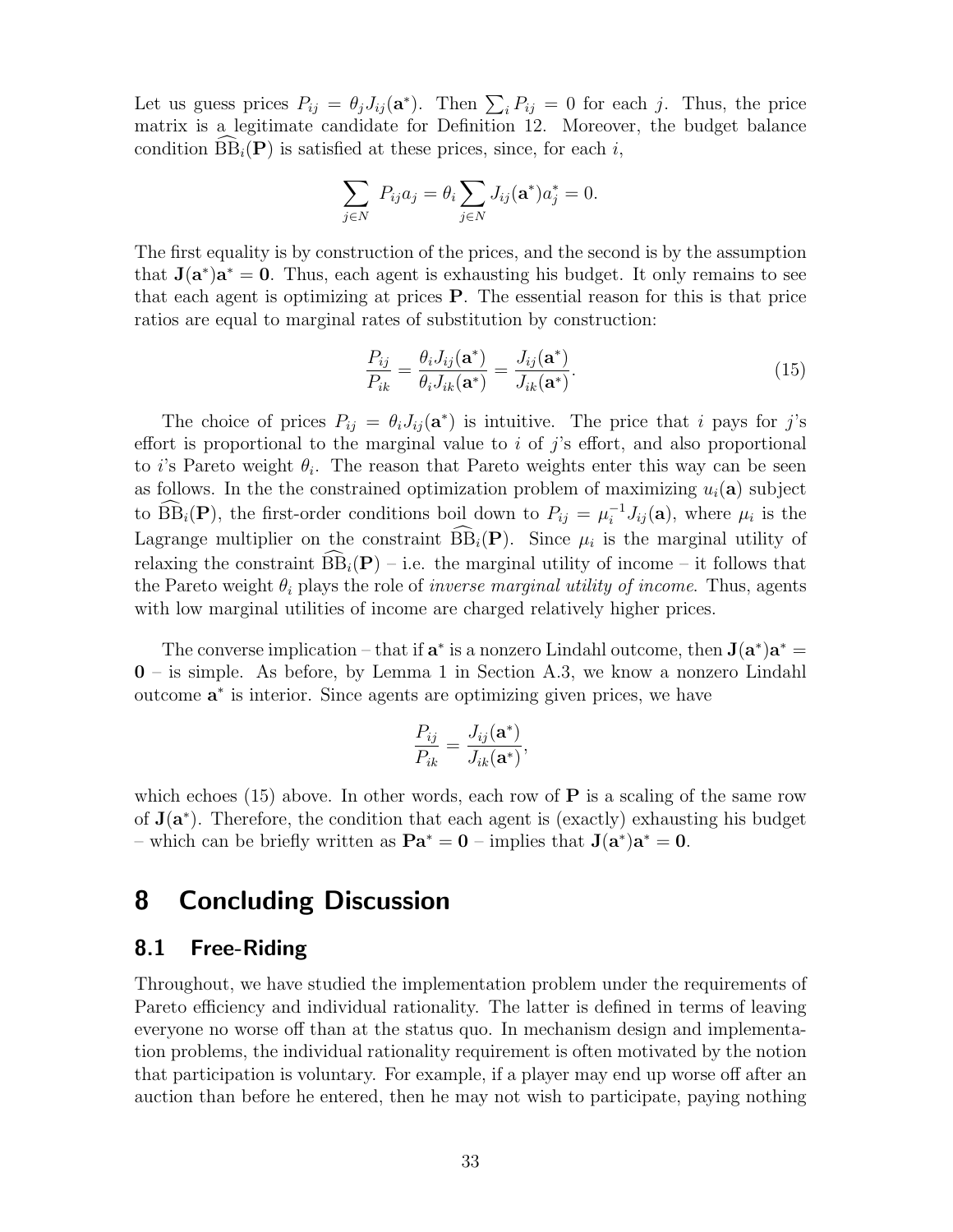and having no chance of winning the item. The value of this outcome can be normalized to 0 because it is independent of what happens in the mechanism without the agent.

In our context, the notion of opting out is more complicated. Since the goods in question are *public* goods, a player who "opts out" of a mechanism to provide them often cannot be excluded from enjoying the benefits of an arrangement reached in his absence – for example, one that leads to cleaner air or water. Thus, a player may wish to "opt out" in hopes of enjoying public goods provided by others without investing any effort himself.

In the analysis so far, we have implicitly assumed that players can commit to participate as part of their general power to commit to the rules of an institution – the function  $g$  in the language of Section 4.1. To explore the extent to which this is a binding assumption, we enrich the environment, giving each player an inalienable decision over whether to participate – one that he cannot make commitments about or delegate.<sup>46</sup> As in Section 3.4.4, agent i not participating means setting  $a_i = 0$ , i.e. making it it impossible to take positive action. If an agent chooses to participate, then he can commit to the rules of the subsequent game that sets the action profile a, as in Section 4.1.

Formally, we assume that the designer of Section 4.1 announces a family of game forms,  $(H_P)_{P\subset N}$ , one for every possible set P of participants. Players first simultaneously and unilaterally choose whether to participate, and the set P of those who chose to participate play the game  $H_P$ , just as in Section 4.1.

The idea of this section is that we can provide a sufficient condition under which no player wishes to use his power to opt out. Recall Section 3.4.4, in which we showed that player i's participation is essential to achieving any Pareto improvement on the status quo precisely when his removal changes the spectral radius of the benefits matrix at the status quo from being greater than 1 to being less than 1. If each player has this property, then his decision not to participate leaves the remaining players with no Pareto improvement on the status quo. Thus, assuming each  $H_P$ always implements Pareto efficient outcomes that are at least as good as 0 for each of the remaining participants, the only outcome a player can hope for after opting out is 0.

In short, we have argued that *if every player is essential, then each player expects* that opting out will lead to the outcome 0. Therefore, individual rationality as we defined it in our main analysis is equivalent to voluntary participation.

There is a simple matrix characterization of what it means for every player to be essential: the spectral radius of  $B(0)$  exceeds 1, and the spectral radius of every submatrix obtained by removing one row and one column is less than 1.

This argument yields only a crude sufficient condition and suggests avenues for future work, of which we mention one. What if opting out decisions are made in equilibrium? An interesting framework is one in which they are sequential and players behave farsightedly, anticipating the effects of their opting out on others' incentives to participate in providing the public goods. How can we compute, given any  $\mathbf{B}(0)$ , the

 $^{46}$ See Kartik and Tercieux (2012) for a discussion of inalienability in the context of implementation with evidence.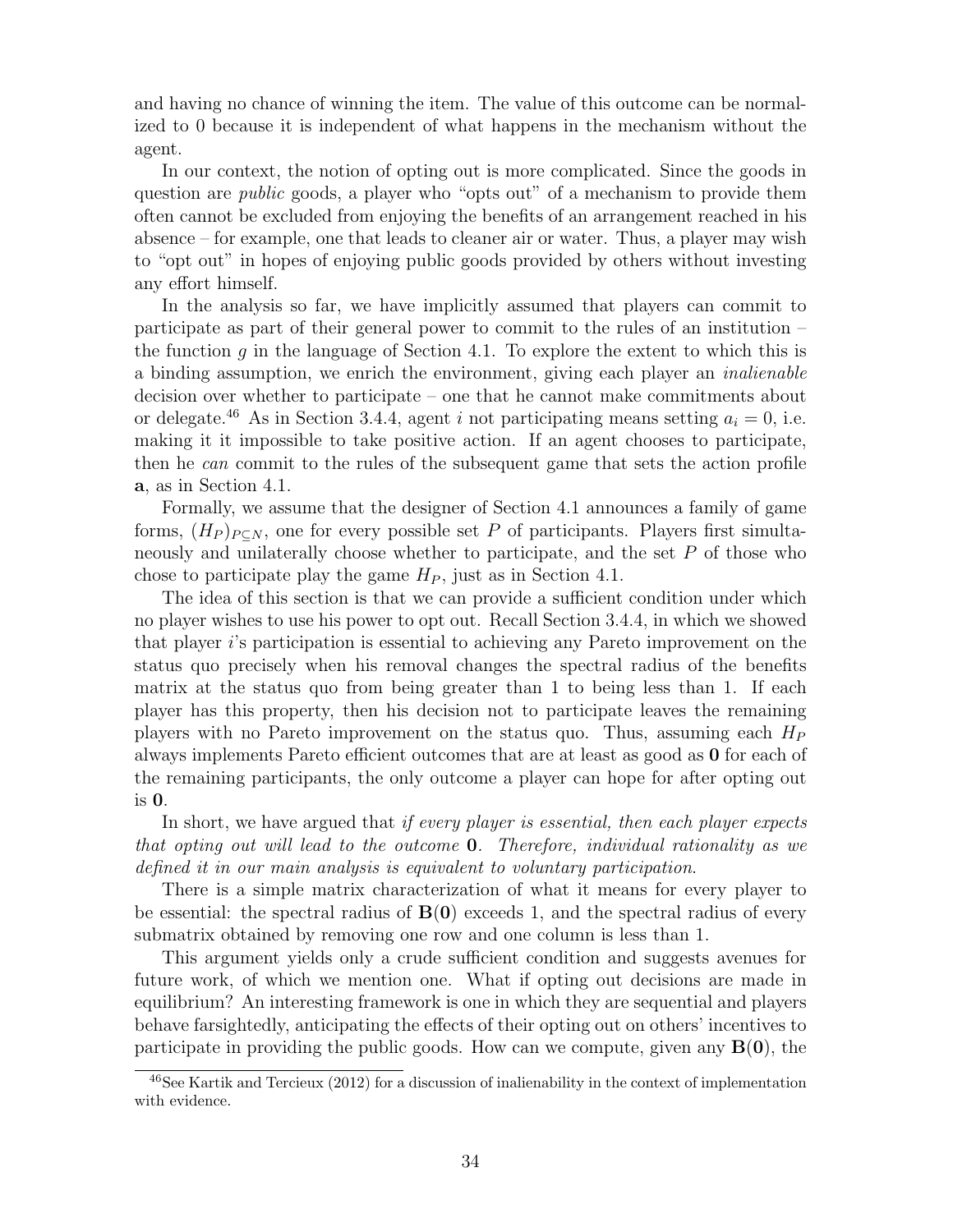largest stable coalition not at risk of being unraveled by rational sequences of decisions to opt out? (See Genicot and Ray [2003] for a related analysis in a risk-sharing game.)

### 8.2 Lindahl Outcomes and Coalitional Deviations: The Core

One of the definitions of the core in games with externalities considers an outcome to be outside the core if a coalition can, by choosing a different action profile, improve the welfare of every one of its members no matter what the others do. Recall that in our setting, externalities across players are always nonnegative by Assumption 2, so in this case the uniformly worst punishment by the outsiders is to play 0. The outcomes that do not admit such a deviation are the core outcomes. Formally:

DEFINITION 13. An action profile a is in the  $\beta$ -core under a preference profile **u** if there is no nonempty coalition  $M \subseteq N$  and no other action profile  $a'$  of this game so that:

- (i)  $a'_i = 0$  for all  $i \notin M$ ;
- (ii) for each  $i \in M$  we have  $\mathbf{a}' \succ_i \mathbf{a}$ .

Under nonnegative externalities, the Lindahl outcomes are in the  $\beta$ -core (Shapley and Shubik, 1969; Foley, 1970).

Leaving no coalition worse off than they could be without outsiders' help may be a desirable normative property. It is also important, intuitively speaking, for making sure that coalitions do not have incentives to secede. However, developing a full non-cooperative theory of play under the possibility of coalitional deviations is a very challenging and important direction for future work. Rubinstein (1980), Bernheim, Peleg, and Whinston (1987), and Horniaček (1996) make progress in different directions.

# 8.3 The Informational Assumptions of the Implementation Theory Framework

In the setup of Section 4.1, we follow the standard approach of complete information implementation in focusing on the Nash equilibria of the game form  $H$  given agents' true preferences. This implicitly assumes that agents know enough about each other's strategies to play a Nash equilibrium of the game.<sup>47</sup> On the other hand, the institutions in which they interact – the rules of the game – are long-run, and are designed to be robust to many realizations of preferences.

We do not view the assumption that agents play Nash equilibria of the complete information game as very restrictive or inappropriate when the negotiators represent municipalities or countries.<sup>48</sup> In those cases, decisions about strategy are made by institutions (e.g. governments) whose agents communicate internally, and consequently

<sup>&</sup>lt;sup>47</sup>Viewed as elements of the strategy spaces  $\Sigma_i$ , not as maps from privately known types to such strategies.

<sup>48</sup>Roberts (2008) briefly critiques the informational assumptions of complete information Nash implementation when the agents in question are many citizens in a public finance setting.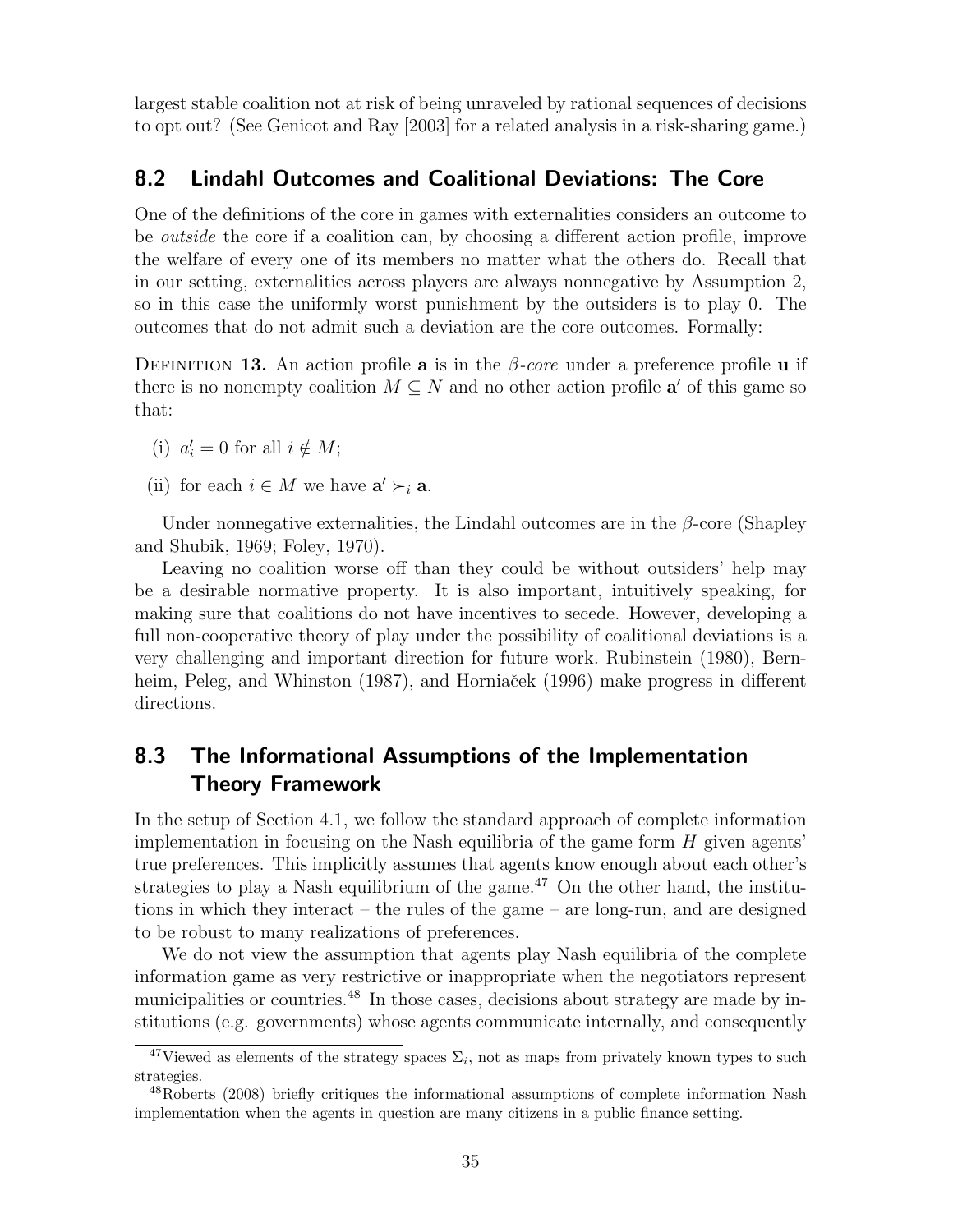the intentions of each government are difficult to conceal from counterparties. Relatedly, the parties often base their valuations on a more or less common pool of information. For instance, when the public good is environmental, then estimates of the economic sacrifices needed for abatement and the harms from pollution – which jointly determine the payoffs – are made based on information and models regarding the environment and the economy that are essentially public.<sup>49</sup>

Nevertheless, a setting with some incomplete information is certainly more realistic than the stark complete information benchmark, and further study of it is a direction for future work.<sup>50</sup>

#### 8.4 Irreducibility of the Benefits Matrix

In Assumption 3, we posited that  $B(a)$  is irreducible – i.e., that it is not possible to find an outcome and partition society into two nonempty groups such that, at that outcome, one group does not care about the effort of the other at the margin.

How restrictive is this assumption? We now discuss how our analysis extends beyond it. Suppose that whether  $B_{ij}(\mathbf{a})$  is positive does not depend on  $\mathbf{a}$ , so that the directed graph describing whose effort matters to whom is constant. Let G be a matrix defined by

$$
G_{ij} = \begin{cases} 1 & \text{if } i \neq j \text{ and } B_{ij}(\mathbf{a}) > 0 \text{ for all } \mathbf{a} \\ 0 & \text{otherwise.} \end{cases}
$$

We say a subset  $S \subseteq N$  is *closed* if  $G_{ij} = 0$  for every  $i \in S$  and  $j \notin S$ . We say S is irreducible if G is irreducible when restricted to S.

We can always partition  $N$  into some closed, irreducible subsets

$$
S^{(1)}, S^{(2)}, \ldots, S^{(m)}
$$

and a remaining class  $T$  of agents who are in no closed, irreducible subset. The utility of any agent in a set  $S^{(k)}$  is independent of the choices of anyone outside the set (and these are the minimal sets with that property). So it seems reasonable to consider negotiations restricted to each such set; that is, to take the set of players to be  $S^{(k)}$ . All our analysis then goes through without modification on each such subset.

When entries  $B_{ij}(\mathbf{a})$  change from positive to zero depending on  $\mathbf{a}$ , then the analysis becomes substantially more complicated, and we leave it for future work.

<sup>&</sup>lt;sup>49</sup>We thank Joe Shapiro for suggesting this point. Of course, the information and the models may themselves involve a great deal of uncertainty. This alone need not create a problem for complete information implementation because it is uncertainty common to the agents, and therefore does not create informational asymmetries – as long as the agents know counterparties' preferences and beliefs.

<sup>&</sup>lt;sup>50</sup>See Tian (1996) for a study of implementing a rational expectations Lindahl equilibrium and Jackson (2001) for a survey of incomplete-information implementation theory.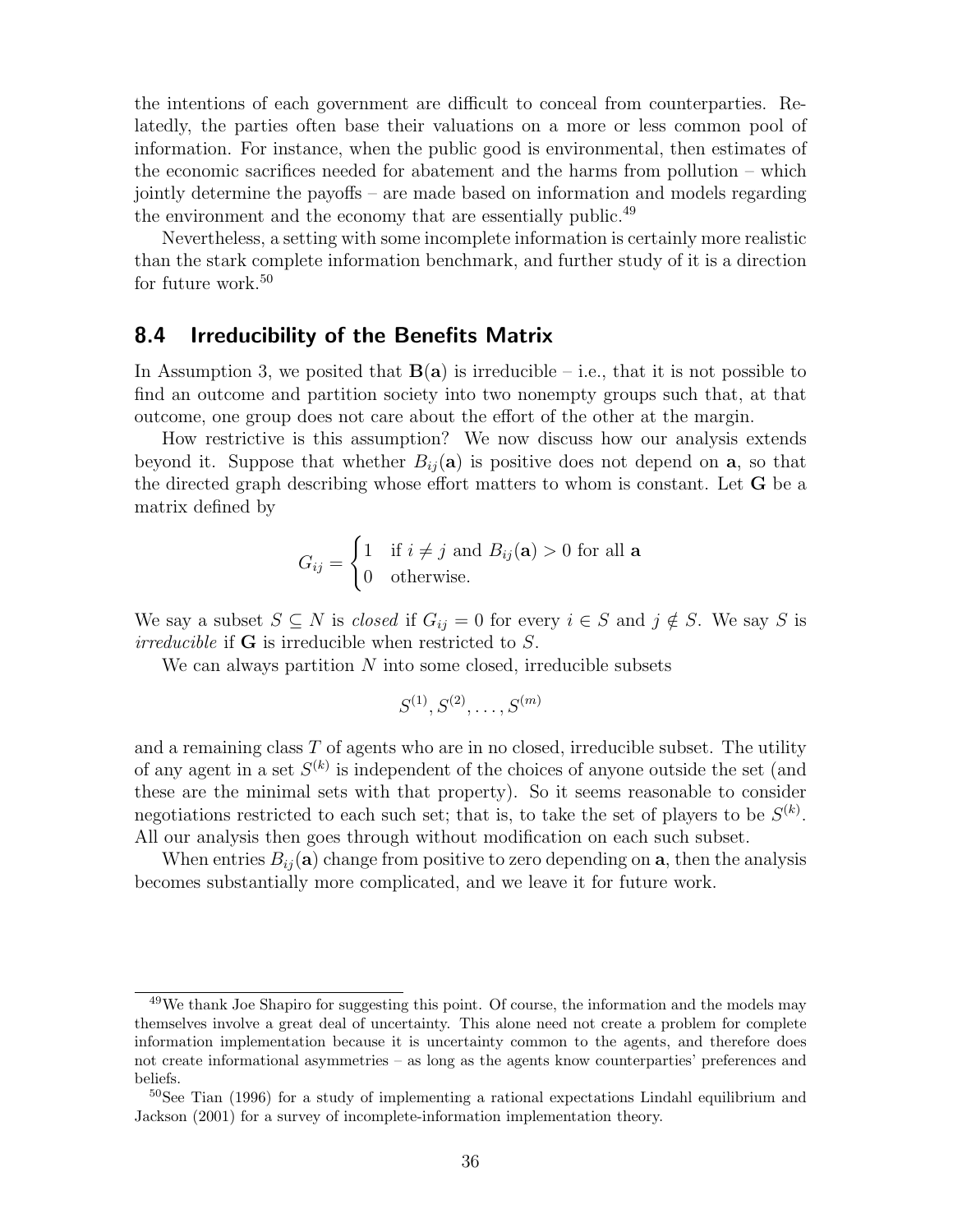# **References**

- Acemoglu, D., V. M. Carvalho, A. Ozdaglar, and A. Tahbaz-Salehi (2012): "The Network Origins of Aggregate Fluctuations," Econometrica, 80, 1977– 2016.
- Allouch, N. (2012): "On the Private Provision of Public Goods on Networks," Tech. rep., Queen Mary, University of London, School of Economics and Finance.
- BALLESTER, C., A. CALVÓ-ARMENGOL, AND Y. ZENOU (2006): "Who's Who in Networks. Wanted: The Key Player," Econometrica, 74, 1403–1417.
- Bergstrom, T., L. Blume, and H. Varian (1986): "On the Private Provision of Public Goods," Journal of Public Economics, 29, 25–49.
- Bernheim, B., B. Peleg, and M. Whinston (1987): "Coalition-Proof Nash Equilibria: I. Concepts," Journal of Economic Theory, 42, 1–12.
- BONACHICH, P. B. (1987): "Power and Centrality: A Family of Measures," American Journal of Sociology, 92, 1170–1182.
- BONACICH, P. B. (1991): "Simultaneous Group and Individual Centralities," Social Networks, 13, 155–168.
- Brin, S. and L. Page (1998): "The Anatomy of a Large-Scale Hypertextual Web Search Engine," in Proceedings of the Seventh International World-Wide Web Conference, Amsterdam: Elsevier Science Publishers B. V., WWW7, 107–117.
- DAVILA, J. AND J. EECKHOUT (2008): "Competitive Bargaining Equilibrium," Journal of Economic Theory, 139, 269–294.
- DÁVILA, J., J. EECKHOUT, AND C. MARTINELLI (2009): "Bargaining Over Public Goods," Journal of Public Economic Theory, 11, 927–945.
- DEBREU, G. AND I. N. HERSTEIN (1953): "Nonnegative Square Matrices," Econometrica, 21, 597–607.
- Du, Y., E. Lehrer, and A. Pauzner (2012): "Competitive Economy as a Ranking Device over Networks," Mimeo.
- Foley, D. K. (1970): "Lindahl's Solution and the Core of an Economy with Public Goods," Econometrica, 38, 66–72.
- GENICOT, G. AND D. RAY (2003): "Group Formation in Risk-Sharing Arrangements," Review of Economic Studies, 70, 87–113.
- GOLUB, B. AND C. LEVER (2010): "The Leverage of Weak Ties: How Linking Groups Affects Inequality," Mimeo., available at http://www.mit.edu/˜bgolub/papers/intergroup.pdf.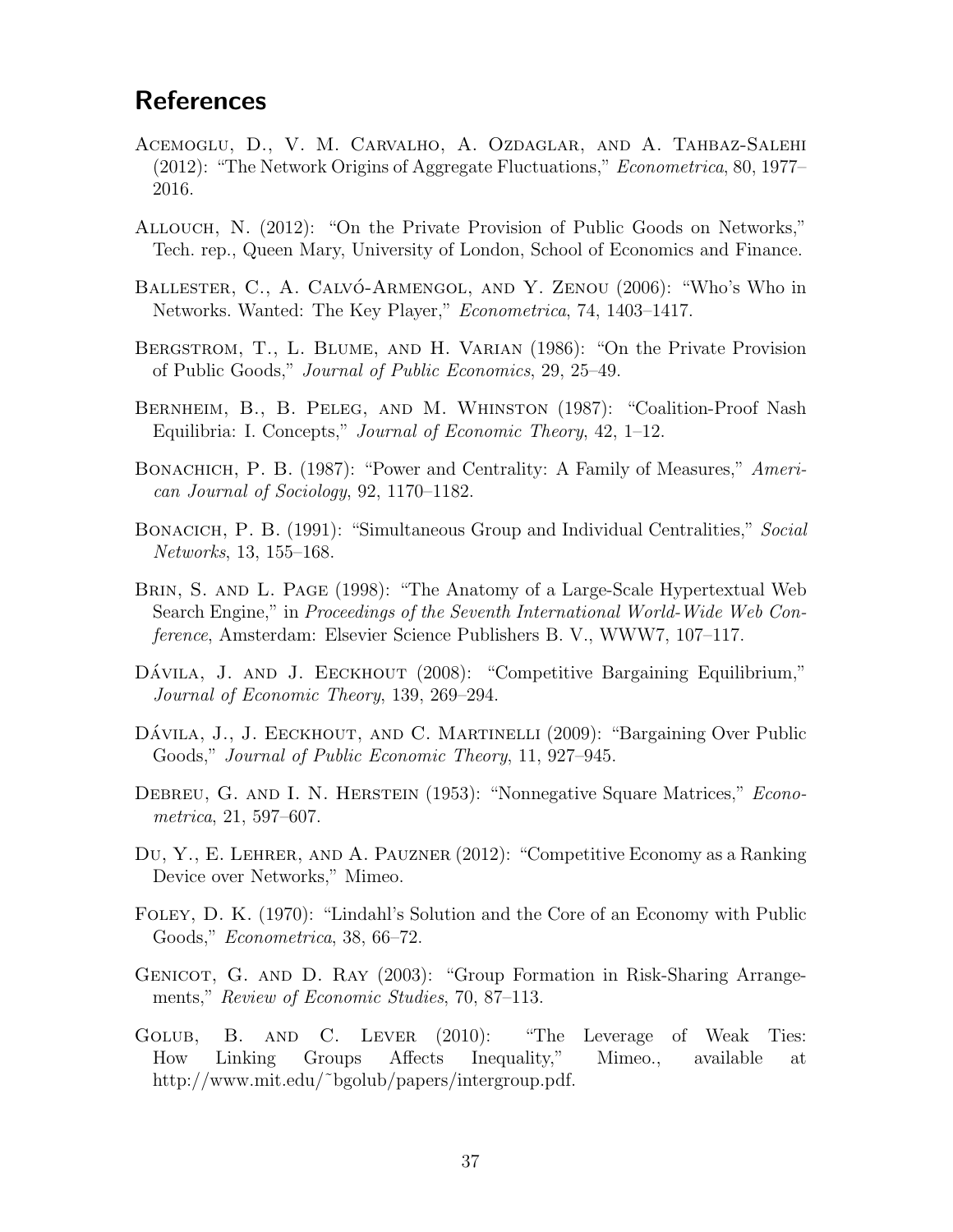- GROVES, T. AND J. LEDYARD (1977): "Optimal Allocation of Public Goods: A Solution to the 'Free Rider' Problem," Econometrica, 45, 783–809.
- HORNIAČEK, M. (1996): "The Approximation of a Strong Perfect Equilibrium in a Discounted Supergame," Journal of Mathematical Economics, 25, 85–107.
- Hurwicz, L. (1979a): "On Allocations Attainable through Nash Equilibria," Journal of Economic Theory, 21, 140–165.
- ——— (1979b): "Outcome Functions Yielding Walrasian and Lindahl Allocations at Nash Equilibrium Points," Review of Economic Studies, 46, 217–225.
- Hurwicz, L., E. Maskin, and A. Postlewaite (1995): "Feasible Nash Implementation of Social Choice Correspondences when the Designer Does Not Know Endowments or Production Sets," in The Economics of Information Decentralization: Complexity, Efficiency, and Stability, ed. by J. Ledyard, Amsterdam: Kluwer.
- Jackson, M. O. (2001): "A Crash Course in Implementation Theory," Social Choice and Welfare, 18, 655–708.

——— (2008): Social and Economic Networks, Princeton, NJ: Princeton University Press.

- KARTIK, N. AND O. TERCIEUX (2012): "Implementation with Evidence," Theoretical Economics, 7, 323–355.
- KATZ, L. (1953): "A New Status Index Derived from Sociometric Analysis," Psychometrika, 18, 39–43.
- LINDAHL, E.  $(1919)$ : "Just Taxation A Positive Solution," in Classics in the Theory of Public Finance, ed. by R. A. Musgrave and A. T. Peacock, Macmillan, London, 98–123, 1958.
- Maskin, E. (1999): "Nash Equilibrium and Welfare Optimality," Review of Economic Studies, 66, 23–38.
- Meyer, C. D. (2000): Matrix Analysis and Applied Linear Algebra, Philadelphia: SIAM.
- Milnor, J. W. (2001): "Matrix Estimates and the Perron-Frobenius Theorem," Notes, available at http://www.math.sunysb.edu/˜jack/DYNOTES/dnA.pdf. Accessed November 3, 2012.
- PALACIOS-HUERTA, I. AND O. VOLIJ (2004): "The Measurement of Intellectual Influence," Econometrica, 72, 963–977.
- Penta, A. (2011): "Multilateral Bargaining and Walrasian Equilibrium," Journal of Mathematical Economics, 47, 417–424.
- Perkins, P. (1961): "A Theorem on Regular Matrices," Pacific Journal of Mathematics, 11, 1529–1533.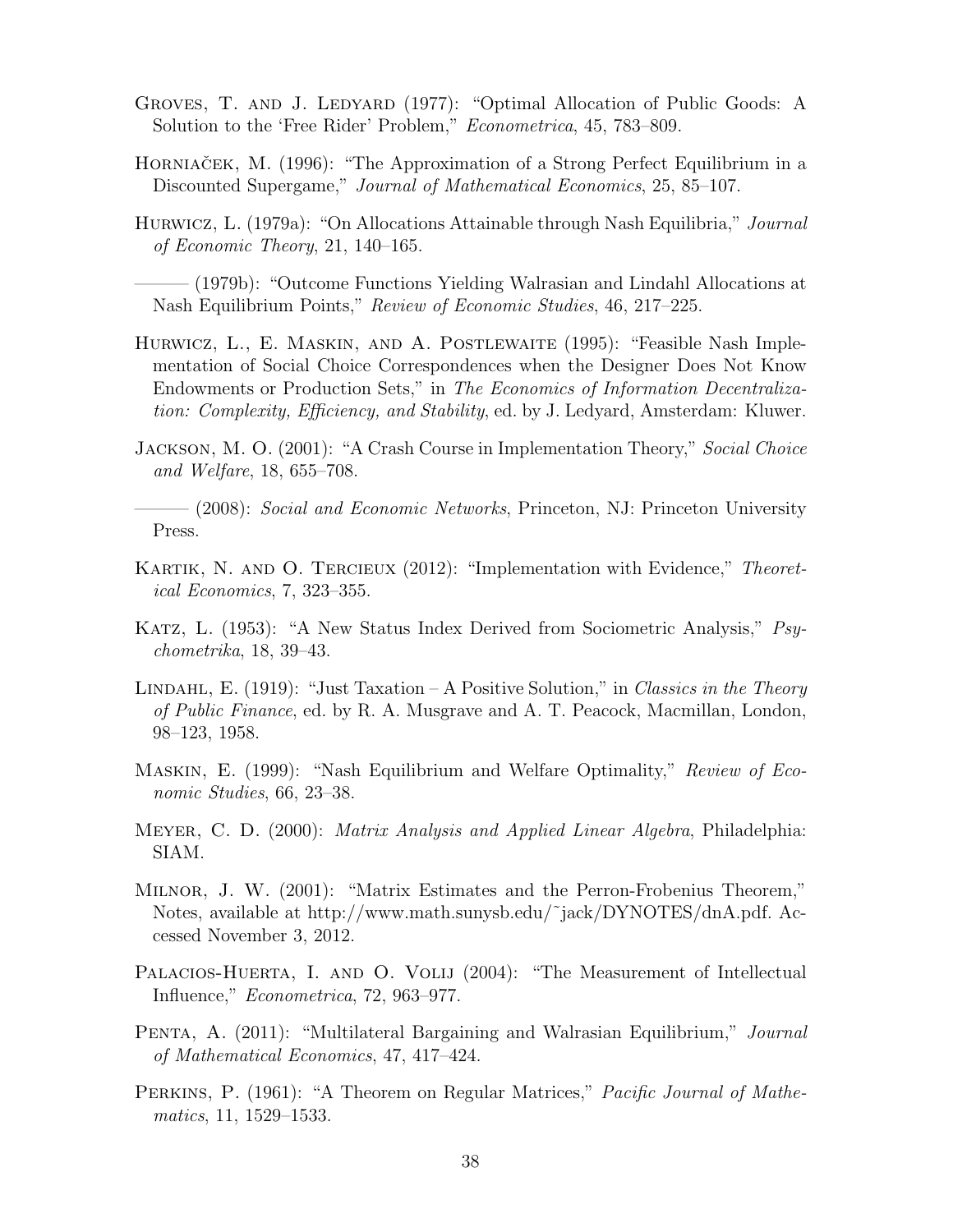- ROBERTS, J. (2008): "Lindahl Equilibrium," in The New Palgrave Dictionary of Economics, Second Edition, Palgrave Macmillan.
- Rubinstein, A. (1980): "Strong Perfect Equilibrium in Supergames," International Journal of Game Theory, 9, 1–12.
- Samuelson, P. A. (1954): "The Pure Theory of Public Expenditure," The Review of Economics and Statistics, 36, 387–389.
- SHAPLEY, L. AND M. SHUBIK (1969): "On the Core of an Economic System with Externalities," The American Economic Review, 59, 678–684.
- Tian, G. (1996): "Continuous and Feasible Implementation of Rational-Expectations Lindahl Allocations," Games and Economic Behavior, 16, 135–151.
- WICKSELL, K. (1896): "A New Principle of Just Taxation," in Classics in the Theory of Public Finance, ed. by R. A. Musgrave and A. T. Peacock, Macmillan, London, 1958.
- Wilkinson, J. H. (1965): The Algebraic Eigenvalue Problem, Oxford: Oxford University Press.
- YILDIZ, M. (2003): "Walrasian Bargaining," *Games and Economic Behavior*, 45, 465–487.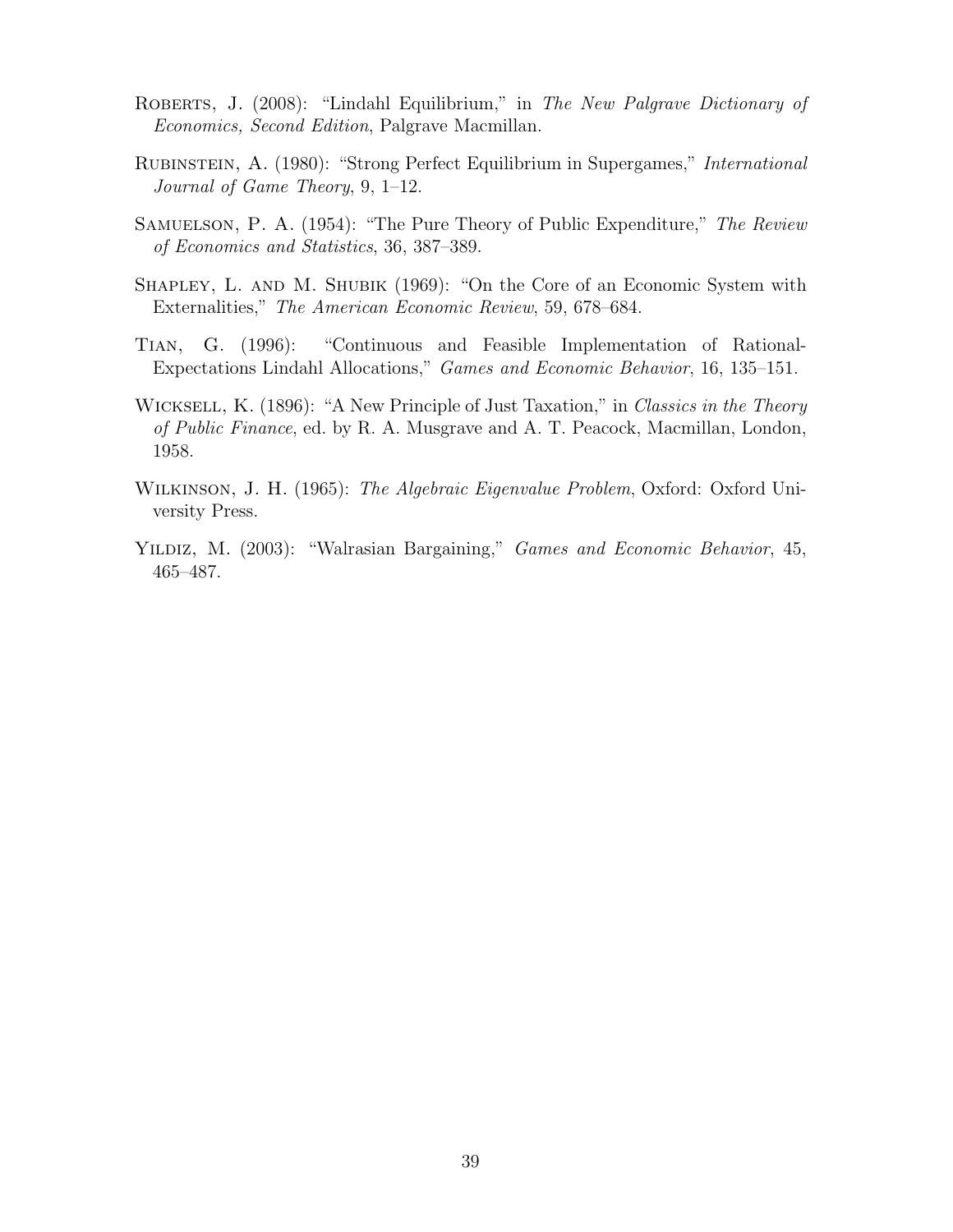# A Omitted Proofs and Additional Results

#### A.1 Rawlsian Interpretation of Bang for the Buck

This section gives a formal statement and proof of the Rawlsian interpretation of an egalitarian direction: that it maximizes the minimum return on investment.

PROPOSITION 7. The egalitarian direction  $\mathbf{d}^{\text{eg}}(\mathbf{a})$  maximizes  $\min_i b_i(\mathbf{a}, \mathbf{d})$  among all  $\mathbf{d} \in \Delta_n$ .

**Proof of Proposition 7:** The Collatz-Wielandt formula (Meyer, 2000, equation 8.3.3) says that  $r(\mathbf{B}(\mathbf{a}))$  is the maximum of

$$
\min_i \frac{[\mathbf{B}(\mathbf{a})\mathbf{d}]_i}{d_i}
$$

as v ranges over nonzero, nonnegative vectors  $\mathbf{d} \in \Delta_n$ . Thus, the minimum bang for the buck is never greater than  $r(\mathbf{B}(\mathbf{a}))$ . The proof of Proposition 3 in Section 3.3 shows that the bang for the buck in the egalitarian direction  $d^{eg}(a)$  is equal to  $r(\mathbf{B}(\mathbf{a}))$  for everyone. This completes the proof.

#### A.2 The Zero Action Profile as a Pareto Efficient Outcome

**Proof of Proposition 2 in Section 3.1:** First we prove the result in the case when  $B(0)$  is irreducible.

If  $r(B(0)) > 1$ , then Proposition 3 yields an egalitarian direction at 0 with bang for the buck exceeding 1; this is a Pareto improvement at 0.

If **0** is not Pareto efficient, there is an  $\mathbf{a}' \in \mathbb{R}_+$  such that  $u_i(\mathbf{a}') \geq u_i(\mathbf{0})$  for each  $i$ , with strict inequality for some  $i$ . Using Assumption 3, namely the irreducibility of  $B(a')$ , as well as the continuity of the  $u_i$ , we can find<sup>51</sup> an  $a''$  with all positive entries so that  $u_i(\mathbf{a}^{\prime\prime}) > u_i(\mathbf{0})$  for all i. Let **v** denote the derivative of  $\mathbf{u}(\zeta \mathbf{a}^{\prime\prime})$  in  $\zeta$  evaluated at  $\zeta = 0$ . This derivative is strictly positive in every entry, since (by convexity of the  $u_i$ ) the entry  $v_i$  must exceed  $[u_i(\mathbf{a}'') - u_i(\mathbf{0})]/a''_i$ . By the chain rule,  $\mathbf{v} = \mathbf{J}(\mathbf{0})\mathbf{a}''$ . From the fact that  $\bf{v}$  is positive, it is immediate to deduce that there is a positive vector w so that  $B(0)w > w$ . And from this it follows by the Collatz-Wielandt formula (Meyer, 2000, equation 8.3.3) that the spectral radius of  $B(0)$  exceeds 1.

Now assume  $B(0)$  is reducible.

If  $r(\mathbf{B}(0)) > 1$ , then the same is true when  $\mathbf{B}(0)$  is replaced by one of its irreducible blocks, and in that case a Pareto improvement on 0 (involving only the agents in the irreducible block taking positive effort) is found as above.

<sup>&</sup>lt;sup>51</sup>Suppose otherwise and let  $a''$  be chosen so that  $u(a'') - u(0) \ge 0$  (note this is possible, since  $a'' = a'$  satisfies this inequality) and so that the number of 0 entries in  $u(a'') - u(0)$  is as small as possible. Let S be the set of i for which  $u_i(\mathbf{a}^{\prime\prime}) - u_i(\mathbf{a}) > 0$ . Then by irreducibility of benefits, we can find  $j \in S$  and  $k \notin S$  such that  $J_{kj}(\mathbf{0}) > 0$ . Define  $a''_j = a''_j + \epsilon$  and  $a'''_i = a''_i$  for all  $i \neq j$ . If  $\epsilon > 0$  is chosen small enough, then by continuity of the  $u_i$  we have  $u_i(\mathbf{a}^{\prime\prime\prime}) - u_i(\mathbf{a}) > 0$  for all  $i \in S$ , but also  $u_k(\mathbf{a}^{"}) - u_k(\mathbf{a}) > 0$ , contradicting the choice of  $\mathbf{a}^{"}$ .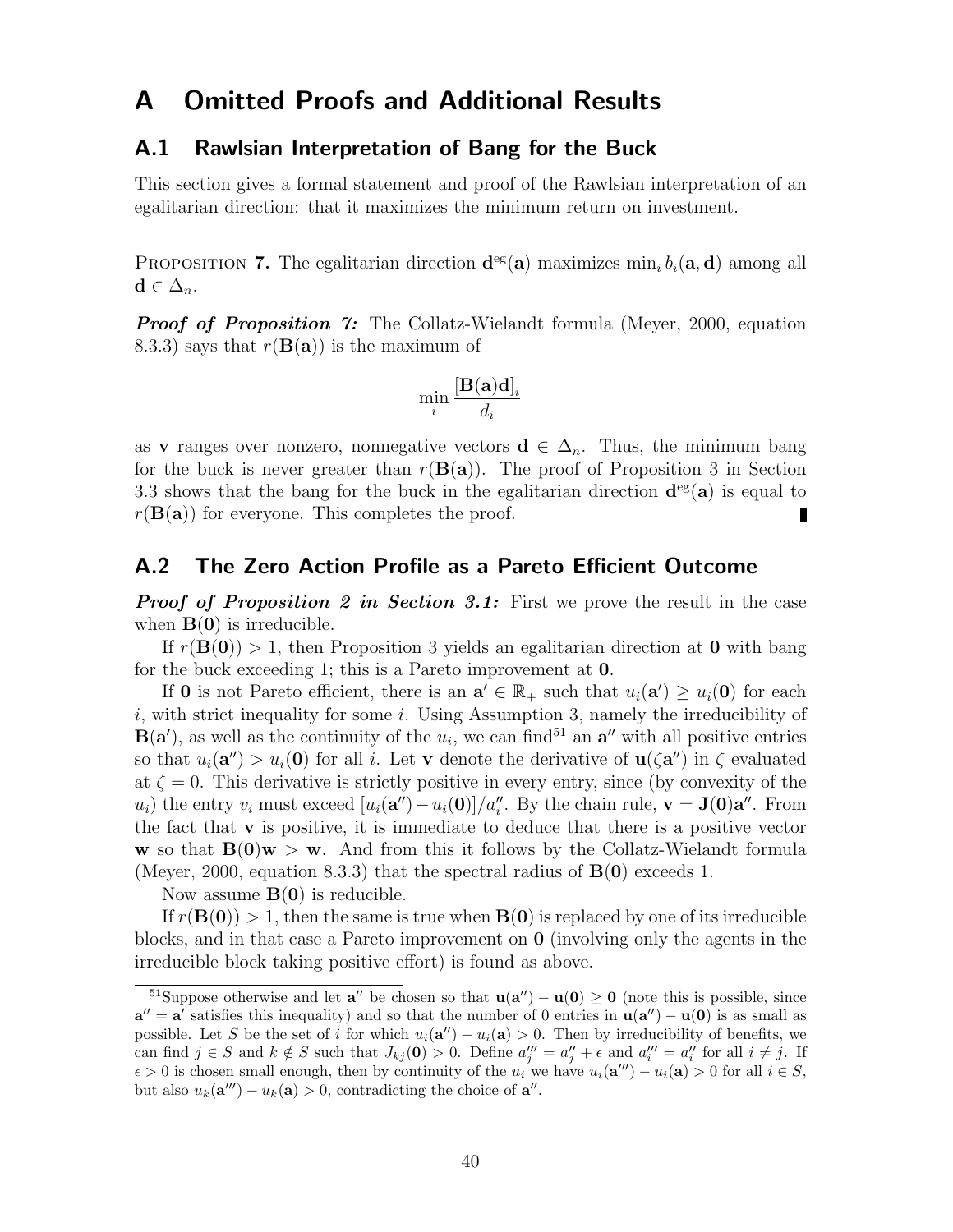Now suppose 0 is not Pareto efficient. There is an  $\mathbf{a}' \in \mathbb{R}_+$  such that  $u_i(\mathbf{a}') \ge u_i(\mathbf{0})$ for each *i*, with strict inequality for some *i*. Let  $P = \{i : a'_i > 0\}$  – the set of agents taking positive actions at  $\mathbf{a}'$ . And let  $\mathbf{B}(\mathbf{0})$  be obtained by restricting  $\mathbf{B}(\mathbf{0})$  to P (i.e. by throwing away rows and columns not corresponding to indices in  $P$ ). For each  $i \in P$ , there is a  $j \in P$  such that  $\hat{B}_{ij}(\mathbf{0}) > 0$ ; otherwise, then i would be worse off than at 0. Therefore, each  $i \in P$  is on a cycle<sup>52</sup> in  $\widehat{B}(0)$ . And it follows that for each  $i \in P$  there is a set  $P_i \subseteq P$  such that  $\widehat{B}(0)$  is irreducible when restricted to  $P_i$ . Next, applying the argument of footnote 51 to each such  $P_i$  separately, we can find  $\mathbf{a}''$  such that  $u_i(\mathbf{a}'') > u_i(0)$  for each  $i \in P$ . From this point we can argue as above<sup>53</sup> to conclude that  $r(\widehat{B}(0)) > 1$ . Since  $\widehat{B}(0)$  is a submatrix of  $B(0)$ , Fact 3 on the monotonicity of the spectral norm implies that  $r(\mathbf{B}(0)) > 1$ .

#### A.3 Nonzero Lindahl Outcomes are Interior

The following simple lemma underlies several important steps in the ensuing arguments.

LEMMA 1. If  $\mathbf{a}^* \neq \mathbf{0}$  is a Lindahl outcome for preference profile  $\mathbf{u}$ , then  $\mathbf{a}^* \in \mathbb{R}_{++}^n$ .

**Proof of Lemma 1:** Assume, toward a contradiction, that  $a^*$  has some entries equal to 0. Let **P** be the matrix of prices given in Definition 6 supporting  $a^*$  as a Lindahl outcome. Let S be the set of i so that  $a_i^* = 0$ , which is a proper subset of N since  $\mathbf{a}^* \neq \mathbf{0}$ . By Assumption 3 (irreducibility of benefits), there is an  $i \in S$  and a  $j \notin S$  so that  $J_{ij}(\mathbf{a}^*) > 0$ . We will argue that this implies

$$
P_{ij} > 0.
$$

If this were not true, then an  $a \neq a^*$  in which only j increases his action slightly relative to  $\mathbf{a}^*$  would satisfy  $BB_i(\mathbf{P})$  in Definition 6 and be better for *i* than  $\mathbf{a}^*$ , contradicting the definition of a Lindahl outcome.

Now consider  $BB_i(P)$ , the budget balance condition of agent i, at the outcome  $\mathbf{a}^*$ :

$$
\sum_{k:k\neq i} P_{ik} a_k^* \le a_i^* \sum_{k:k\neq i} P_{ki}.
$$

Since  $a_i^* = 0$ , the right-hand side of this is zero. Since  $P_{ij} > 0$ , and  $a_j^* > 0$  (since  $j \notin S$ , the left-hand side is positive. That is a contradiction.

# A.4 The Deferred Lemma in the Proof of Theorem 1, and a Stronger Version of the Theorem

As noted in Section 4.3, the Hurwicz rationale for the Lindahl outcomes is more general than is stated there. In this section, we formalize and prove this, also tying up the proof of Theorem 1. Let  $A$  be the set of preference profiles **u** satisfying the assumptions of Section 2.2.

<sup>52</sup>Recall the definition in Section 3.4.2.

<sup>53</sup>The Collatz-Wielandt formula does not assume irreducibility.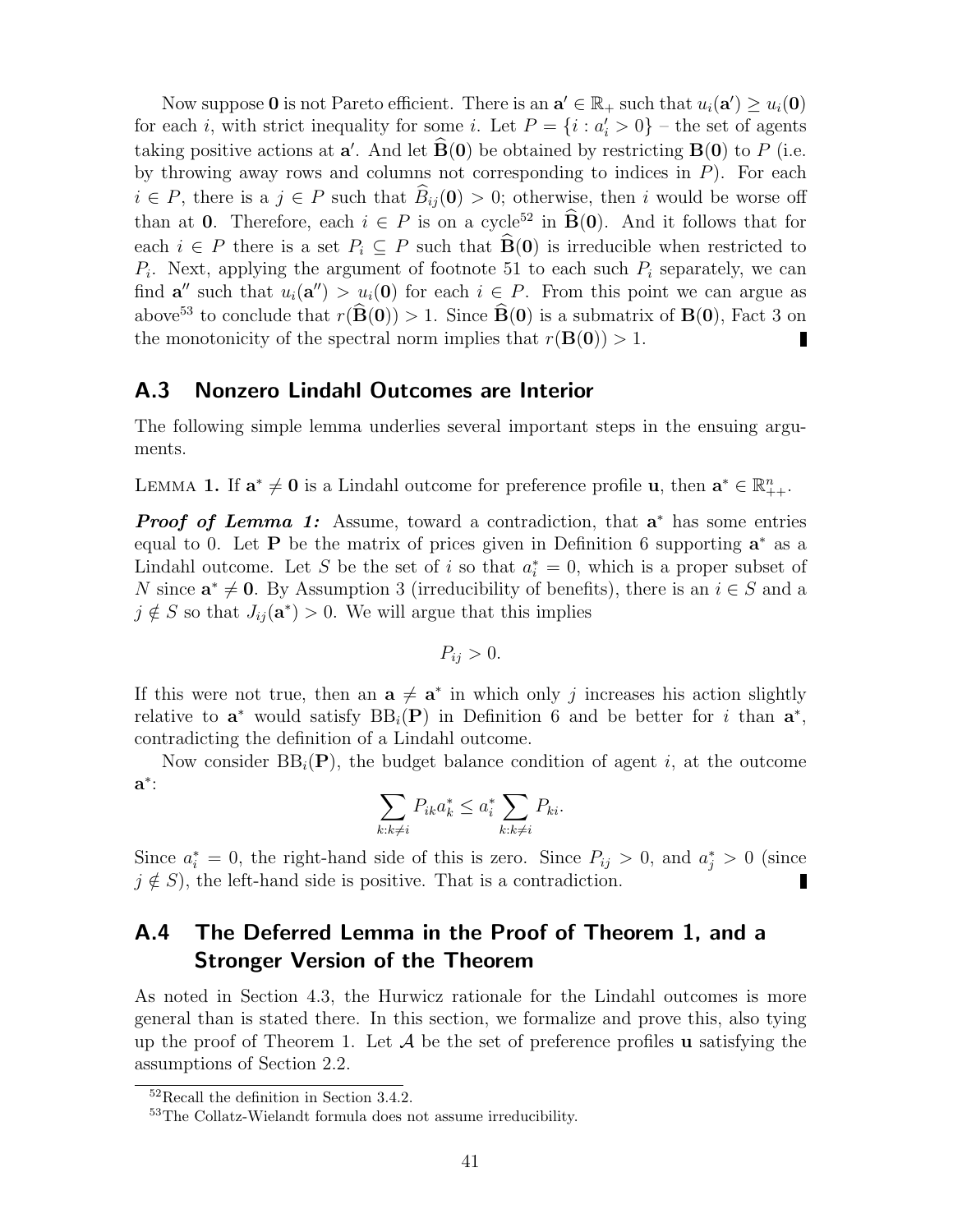Fix any probability measure  $\mu$  on  $\mathbb{R}^n_+$  that is absolutely continuous with respect to Lebesgue measure – in particular, one assigning positive measure to every open set. We define a metric d on  $\mathcal A$  by  $d(u, \hat u) = \int_{\mathbb{R}^n_+} |u - \hat u| d\mu$ . That metric induces a topology on the function space  $\mathcal{A}$ .

DEFINITION 14. A set of preferences  $\mathcal{U} \subseteq \mathcal{A}$  is called rich if, for every  $\mathbf{u} \in \mathcal{U}$  and  $\mathbf{a}^* \in \mathbb{R}_+^n$ , there is a (linear) preference profile  $\widehat{\mathbf{u}} \in \mathcal{U}$  defined by <sup>54</sup>

$$
\widehat{\mathbf{u}}(\mathbf{a}) = \mathbf{J}(\mathbf{a}^*; \mathbf{u})\mathbf{a}
$$
 (16)

and a neighborhood of  $\hat{u}$  relative to A is contained in U.

Richness of U requires that for every preference profile  $\mathbf{u} \in \mathcal{U}$  and every  $\mathbf{a}^* \in \mathbb{R}_+^n$ , there are preferences in  $U$  that are linear over outcomes and have the same marginal tradeoffs as **u** does at  $a^*$ , as well as a neighborhood of these preferences. To take a simple example, A itself is rich.

THEOREM 3. Suppose U is rich and the number of players, n, is at least 3. Then the robustly attainable correspondence is equal to the Lindahl correspondence:  $R = L$ .

The proof is exactly as in Section 7.2. The only thing that remains to do is to establish the following lemma used in that proof under the hypothesis that  $U$  is rich (the result needed in Section 7.2 is then a special case).

LEMMA 2. Fix u satisfying the assumptions of Section 2.2 and an  $\mathbf{a}^* \in L(\mathbf{u})$ . Define  $\hat{\mathbf{u}}$  as in (16). Suppose  $F : \mathcal{U} \Rightarrow \mathbb{R}_{+}^{n}$  is a Pareto efficient, individually rational, and upper homicontinuous social choice correspondence. If  $\mathcal{U}$  is rich, then  $\mathbf{a}^* \in F(\hat{\mathbf{u}})$ upper hemicontinuous social choice correspondence. If  $\mathcal U$  is rich, then  $\mathbf a^* \in F(\widehat{\mathbf u})$ .

**Proof of Lemma 2:** First, assume that  $a^* = 0$  is a Lindahl outcome. In that case, by Proposition 8 in Section A.6 below (or simply the First Welfare Theorem), the outcome **0** is Pareto efficient. In particular,  $J(0; u)$  a has a negative entry for every nonzero  $\mathbf{a} \in \mathbb{R}_+^n$ ; otherwise, we would be able to find a (nearby) Pareto improvement on  $\bf{0}$  under  $\bf{u}$ . It follows that  $\bf{0}$  is the only individually rational and Pareto efficient outcome under  $\hat{\mathbf{u}}$ . So  $\mathbf{a}^* \in F(\hat{\mathbf{u}})$ .<br>Now assume  $\mathbf{a}^* \neq \mathbf{0}$ . By Long

Now assume  $a^* \neq 0$ . By Lemma 1 in Section A.3,  $a^*$  is interior – all its entries are positive.

For  $\gamma > 0$ , and  $i \in N$ , define  $\widehat{u}_i^{[\gamma]}$  $a_i^{[\gamma]} : \mathbb{R}_+^n \to \mathbb{R}$  by

$$
\widehat{u}_i^{[\gamma]}(\mathbf{a}) = J_{ii}(\mathbf{a}^*; \mathbf{u}) (\gamma + a_i)^{1+\gamma} + \sum_{j \neq i} J_{ij}(\mathbf{a}^*; \mathbf{u}) a_j.
$$

This is just an adjustment obtained from  $\hat{\mathbf{u}} = \hat{\mathbf{u}}^{[0]}$  by building some convexity into<br>each solution to the up the up to  $\hat{\mathbf{u}}$  is in  $\mathcal{U}$  by the righness the costs. Note that for all  $\gamma$  close enough to 0, the profile  $\hat{u}$  is in U by the richness assumption.

Choose  $\mathbf{a}^{(k)} \in F(\widehat{\mathbf{u}}^{[1/k]})$ ; this is legitimate since F is a social choice correspondence, and hence nonempty-valued. We will show that by the properties of  $F$ , a subsequence

<sup>&</sup>lt;sup>54</sup>Of course, it suffices that there be some  $\hat{\mathbf{u}} \in \mathcal{U}$  that generates the same preferences for each agent.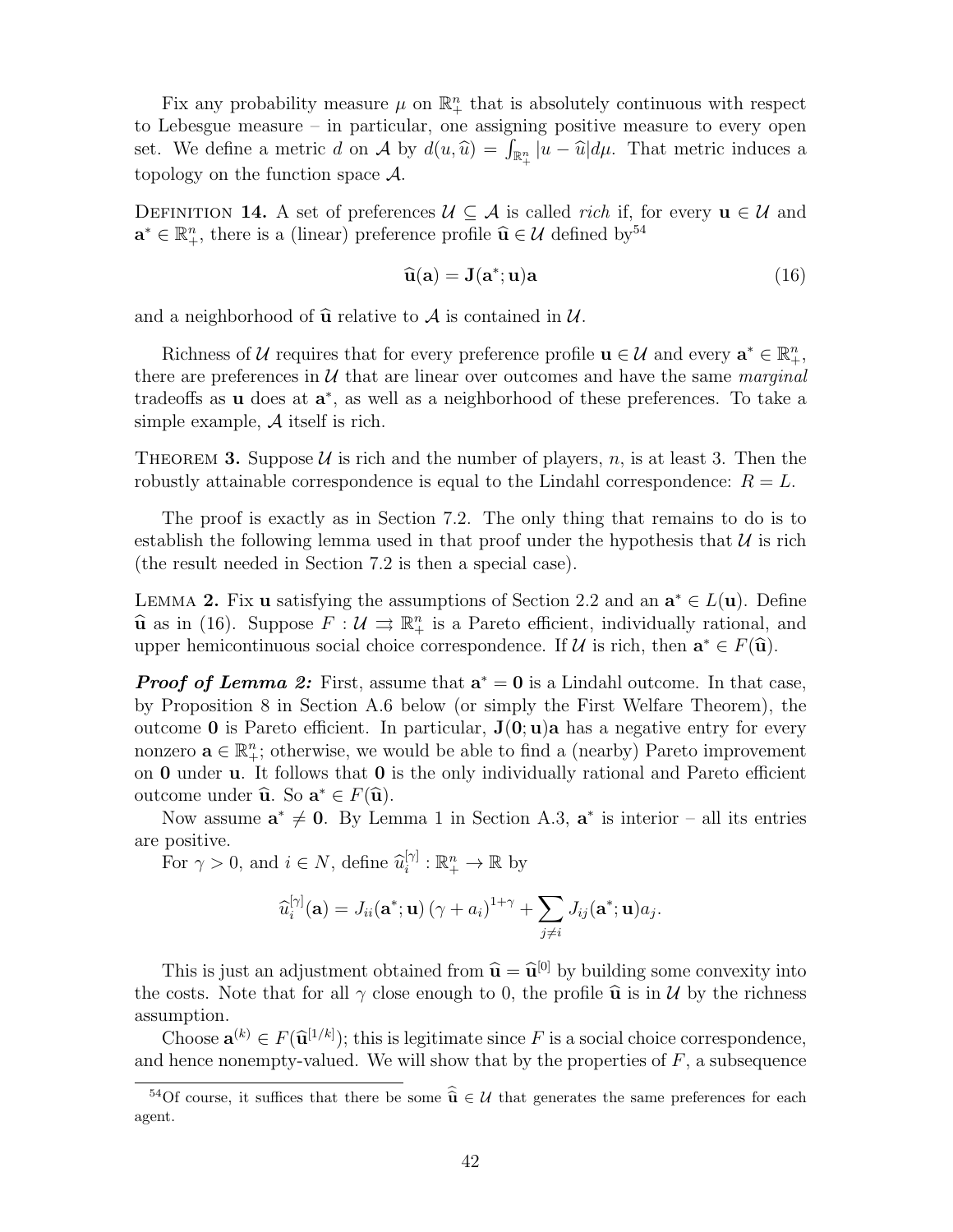of the sequence  $(\mathbf{a}^{(k)})_k$  converges to  $\mathbf{a}^*$ . Then by upper hemicontinuity of F, it will follow that  $\mathbf{a}^* \in F(\hat{\mathbf{u}}^{[0]})$ , as desired. The trickiest part of the argument is showing<br>that the  $\mathbf{a}^{(k)}$  lie in some compact set, so we see extract a sonuover subsequence; it that the  $\mathbf{a}^{(k)}$  lie in some compact set, so we can extract a convergent subsequence; it will then be fairly easy to show that the limit point of this sequence is  $a^*$ .

Let IR<sup>[ $\gamma$ ]</sup> be the set of individually rational points under  $\hat{\mathbf{u}}^{[\gamma]}$  and let PE<sup>[ $\gamma$ ]</sup> be be the set of individually rational points under  $\widehat{\mathbf{u}}$ <br>rote officient points under  $\widehat{\mathbf{u}}^{[\gamma]}$ . Let  $a^* = \max a^*$ the set of Pareto efficient points under  $\hat{\mathbf{u}}^{[\gamma]}$ . Let  $a_{\text{max}}^* = \max_i a_i^*$  and define the box  $K = [0, 2\alpha^*]^{[n]}$  $K = [0, 2a_{\text{max}}^*]^n.$ 

CLAIM 1. For all k, the point  $\mathbf{a}^{(k)}$  is either in K or on the ray

$$
Z=\{\mathbf{a}\in\mathbb{R}^n_+: \mathbf{J}(\mathbf{a}^*;\mathbf{u})\mathbf{a}=\mathbf{0}\}.
$$

To show the claim, we first establish that

$$
\mathrm{IR}^{[0]}=Z.
$$

The proof is as follows. First note that  $\hat{\mathbf{u}}^{[0]}(\mathbf{a}) = \mathbf{J}(\mathbf{a}^*; \mathbf{u})\mathbf{a}$ . There cannot be an a such that  $\mathbf{I}(\mathbf{a}^*, \mathbf{u})\mathbf{a}$  is poppositive in all entries and positive in some entries <sup>55</sup>. Thus, such that  $J(a^*; u)a$  is nonnegative in all entries and positive in some entries.<sup>55</sup> Thus, if  $\mathbf{J}(\mathbf{a}^*; \mathbf{u})\mathbf{a}$  is nonzero, it must have some negative entries; i.e.  $\hat{u}_i^{[0]}$ <br>and then  $\mathbf{a} \notin \mathbf{B}^{[0]}$  controdicting the fact that  $F$  is individually re $i_i^{\text{[U]}}(\mathbf{a}) < 0$  for some  $i$ , and then  $\mathbf{a} \notin \mathbb{R}^{[0]}$ , contradicting the fact that F is individually rational.

Note that for a outside the box K, we have for small enough  $\gamma$ 

$$
\widehat{\mathbf{u}}^{[\gamma]}(\mathbf{a}) \leq \widehat{\mathbf{u}}^{[0]}(\mathbf{a}).
$$

From this and the fact that  $\widehat{\mathbf{u}}^{[\gamma]}(0) = \mathbf{0}$  for all  $\gamma$ , we have the relation

$$
\text{IR}^{[\gamma]} \cap K^c \subseteq \text{IR}^{[0]} \cap K^c.
$$

The claim follows.

It is easily checked<sup>56</sup> that if  $a \in Z$  and  $a > a^*$ , then for  $\gamma > 0$  we have  $r(\mathbf{B}(\mathbf{a}; \hat{\mathbf{u}}^{[\gamma]})) < r(\mathbf{B}(\mathbf{a}^*; \mathbf{u})) = 1$ , where the latter equality holds by Remark 5. There-<br>fore, by Proposition 1, no point on the rev. Z outside K is Pereto efficient for  $\alpha > 0$ . fore, by Proposition 1, no point on the ray Z outside K is Pareto efficient for  $\gamma > 0$ . This combined with Claim 1 shows that  $IR^{[\gamma]} \cap PE^{[\gamma]} \subseteq K$ , and therefore (since F is Pareto efficient and individually rational) it follows that  $\mathbf{a}^{(k)} \in K$  for all k.

As a result we can find a sequence  $(j(k))_k$  such that the sequence  $(\mathbf{a}^{(j(k))})_k$  converges to some  $\bar{a}$ . Define  $\bar{a}^{(k)} = a^{(j(k))}$  and set  $\hat{u}^{(k)} = \hat{u}^{[1/j(k)]}$ . Note that the  $\hat{u}^{(k)}$ <br>converge uniformly to  $\hat{u}^{[0]}$  on K and indeed on any compact set (thus, they can converge uniformly to  $\hat{\mathbf{u}}^{[0]}$  on K and, indeed, on any compact set (thus, they con-<br>verge example that  $\hat{\mathbf{u}} \in \hat{\mathbf{u}}^{[0]}$ ). By upper homicontinuity of E it follows that  $\overline{\mathbf{v}} \in E(\hat{\mathbf{u}}^{[0]})$ . verge compactly to  $\hat{\mathbf{u}}^{[0]}$ . By upper hemicontinuity of F, it follows that  $\overline{\mathbf{a}} \in F(\hat{\mathbf{u}}^{[0]})$ .<br>It remains only to show that  $\overline{\mathbf{a}} = \mathbf{a}^*$  which we now do. It remains only to show that  $\overline{\mathbf{a}} = \mathbf{a}^*$ , which we now do.

<sup>&</sup>lt;sup>55</sup>Otherwise, a<sup>\*</sup> would not have been Pareto efficient under u: moving in the direction a would have yielded a Pareto improvement. But a<sup>\*</sup> is Pareto efficient – see Remark 5.

<sup>56</sup>We do a very similar calculation below.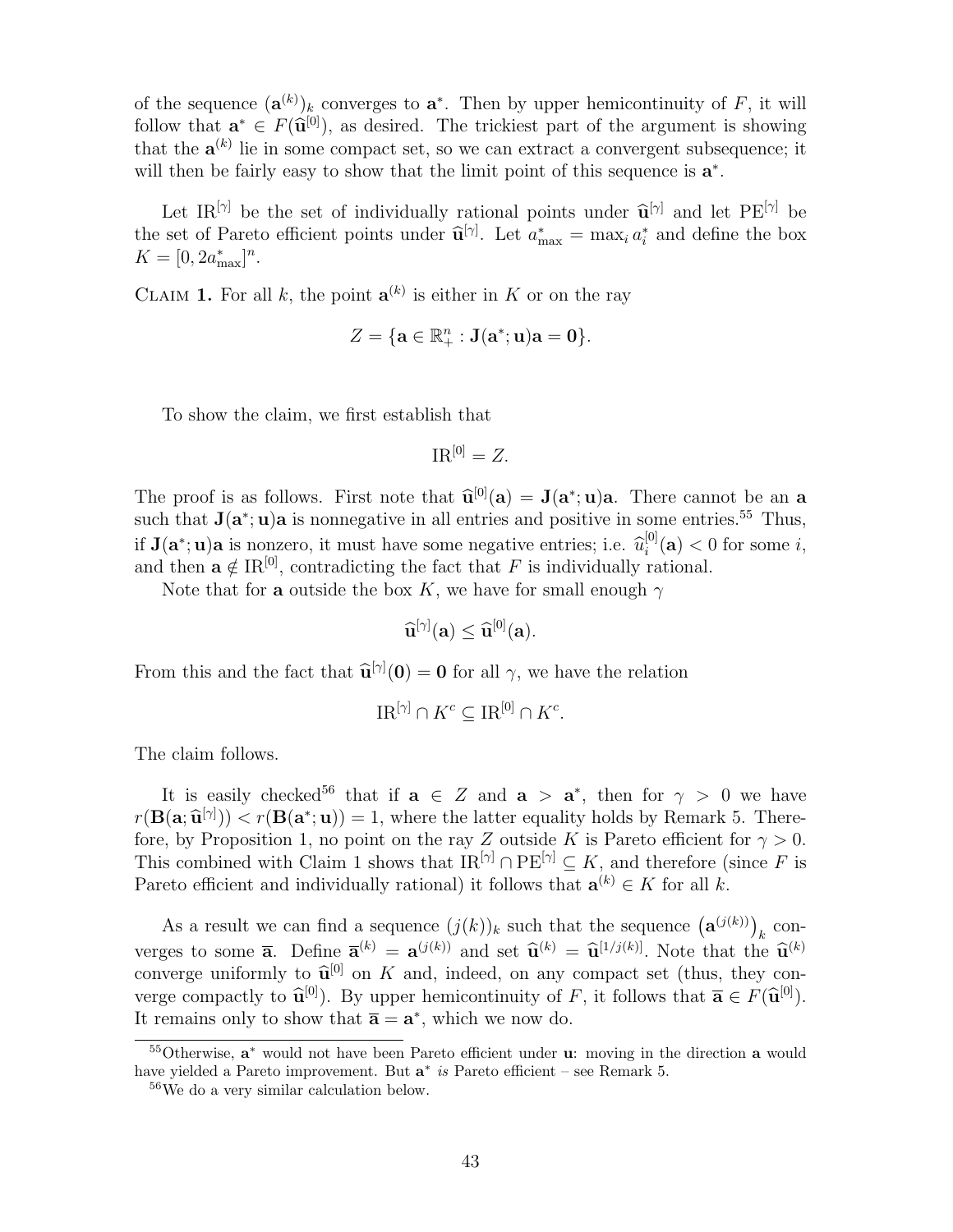If  $\overline{\mathbf{a}} \notin Z$ , then it is easy to see that for large enough k, we would have  $\widehat{u}_i^{(k)}$ <br>some i. This would controdict the hypothesis that E is individually ration  $\binom{(k)}{i}$  $\left(\mathbf{\overline{a}}^{(k)}\right)$   $< 0$ for some i. This would contradict the hypothesis that  $F$  is individually rational. Thus,  $\overline{\mathbf{a}}^{(k)} \to \zeta \mathbf{a}^*$  for some  $\zeta \geq 0$ . If  $\zeta = 0$  then inspection of the definition of  $\widehat{\mathbf{u}}^{[\gamma]}$  shows<br>that eventually  $\overline{\mathbf{a}}^{(k)}$  is not Pareto efficient for preferences  $\mathbf{u}^{(k)}$ . But that contr that eventually  $\bar{\mathbf{a}}^{(k)}$  is not Pareto efficient for preferences  $\mathbf{u}^{(k)}$ . But that contradicts the Pareto efficiency of F. So assume  $\zeta > 0$ . In that case we would have:

$$
J_{ij}(\overline{\mathbf{a}}^{(k)}; \mathbf{u}^{(k)}) \rightarrow \begin{cases} \zeta J_{ij}(\mathbf{a}^*; \mathbf{u}) & \text{if } j = i \\ J_{ij}(\mathbf{a}^*; \mathbf{u}) & \text{otherwise.} \end{cases}
$$

Thus,

$$
\mathbf{B}(\mathbf{\overline{a}}^{(k)};\mathbf{u}^{(k)})\to \zeta\mathbf{B}(\mathbf{a}^*;\mathbf{u}).
$$

Recall from Remark 5 that  $B(a^*; u) = 1$ . Since the spectral radius is linear in scaling the matrix and continuous (recall Remark 3), it follows that

$$
r(\mathbf{B}(\overline{\mathbf{a}}^{(k)};\mathbf{u}^{(k)})) \to \zeta,
$$

By the Pareto efficiency of F, we know that  $r(\mathbf{B}(\overline{\mathbf{a}}^{(k)};\mathbf{u}^{(k)})) = 1$  whenever  $\overline{\mathbf{a}}^{(k)}$  is interior<sup>57</sup>, which holds for all large enough k since  $\zeta \neq 0$ . Thus  $\zeta = 1$ . It follows that  $\overline{\mathbf{a}} = \mathbf{a}^*$  and the proof is complete.

## A.5 Proof of the Centrality Characterization of Lindahl **Outcomes**

**Proof of Theorem 2 in Section 5.2:** First, we show (i) implies (ii). Suppose  $\mathbf{a}^* \in \mathbb{R}_+^n$  is a nonzero Lindahl outcome. Lemma 1 in Section A.3 above implies that  $\mathbf{a}^* \in \mathbb{R}_{++}^n$  – that is,  $\mathbf{a}^*$  has only positive entries. Let **P** be the matrix of prices in the modified definition of a Lindahl outcome (Definition 12). Consider the following program for each of  $i \in M$ , denoted by  $\Pi_i(\mathbf{P})$ :

maximize  $u_i(\mathbf{a})$  subject to  $\mathbf{a} \in \mathbb{R}_+^n$  and  $\widehat{\text{BB}}_i(\mathbf{P})$ .

By definition of a Lindahl outcome,  $\mathbf{a}^*$  solves  $\Pi_i(\mathbf{P})$ . By Assumption 3, which says there is always some  $a_j$  whose increase makes i better off, the budget balance constraint  $\widehat{BB}_i(P)$  is satisfied with equality, so that  $\mathbf{Pa}^* = \mathbf{0}$ . Because  $\mathbf{a}^*$  is interior, the gradient of the maximand  $u_i$  must be orthogonal to the constraint set given by  $\widehat{BB}_i(\mathbf{P})$ . In other words, row i of  $\mathbf{J}(\mathbf{a}^*)$  is parallel to row i of  $\mathbf{P}$ . These facts together imply  $J(a^*)a^* = 0$ .

The equivalence of (ii) and (iii) follows immediately from the definitions.

Finally, we claim that (iii) implies (i). Since  $a^*$  is a nonnegative right-hand eigenvector of  $B(a^*)$ , the Perron-Frobenius Theorem guarantees that 1 is a largest eigenvalue of  $B(a^*)$ . Arguing as in the proof of Proposition 1, we deduce that there is a nonzero vector  $\boldsymbol{\theta}$  for which  $\boldsymbol{\theta}$ **J**( $\mathbf{a}^*$ ) = 0. We need to find prices supporting  $\mathbf{a}^*$  as a

<sup>57</sup>Recall Remark 5 again.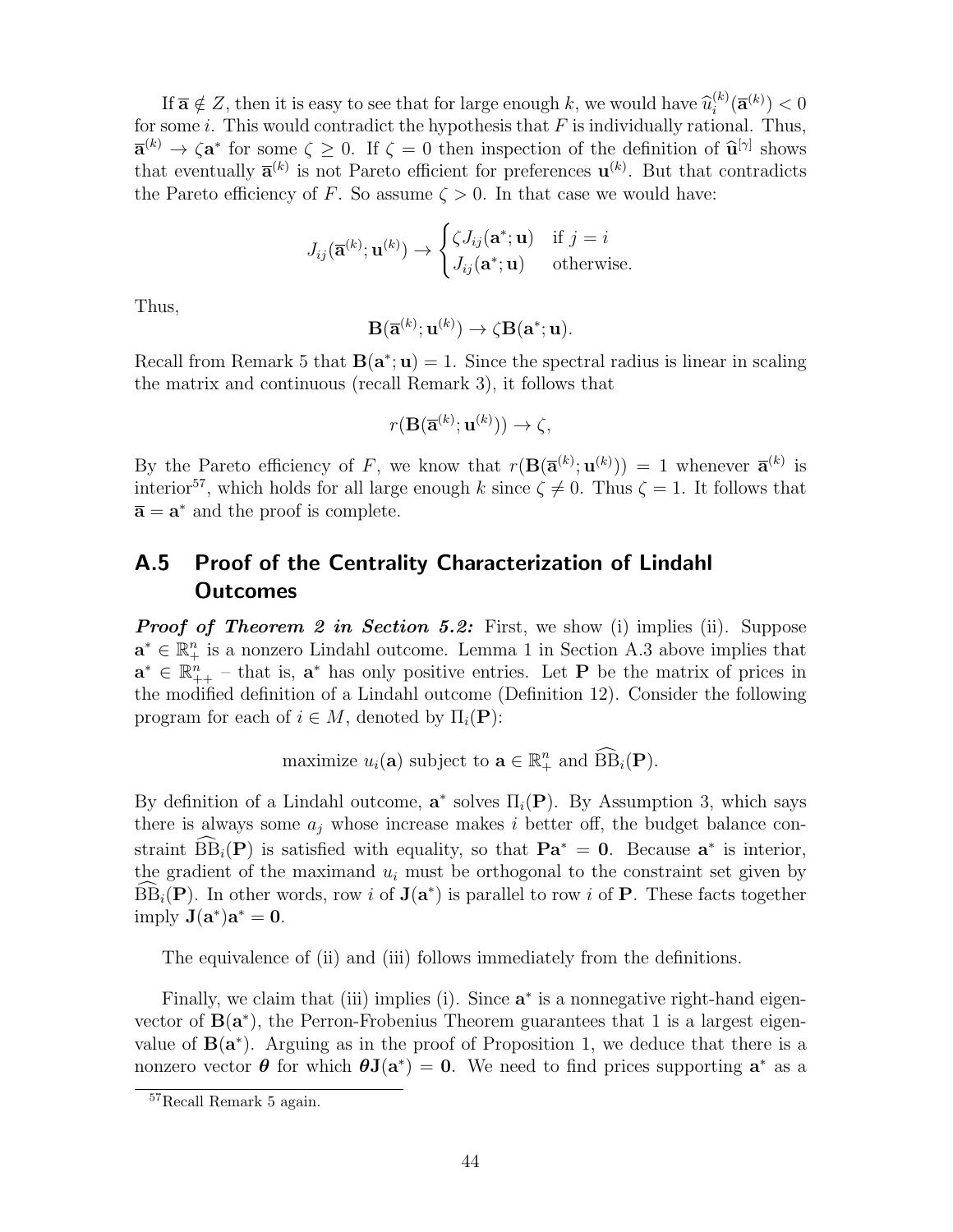Lindahl outcome. Define the matrix **P** by  $P_{ij} = \theta_i J_{ij}(\mathbf{a}^*)$  and note that for all  $j \in N$ we have

$$
\sum_{i \in N} P_{ij} = \sum_{i \in N} \theta_i J_{ij}(\mathbf{a}^*) = [\boldsymbol{\theta} \mathbf{J}(\mathbf{a}^*)]_j = 0,\tag{17}
$$

where  $[\boldsymbol{\theta} \mathbf{J}(\mathbf{a}^*)]_j$  refers to entry j of the vector  $\boldsymbol{\theta} \mathbf{J}(\mathbf{a}^*)$ .

Note that  $\mathbf{B}(\mathbf{a}^*)\mathbf{a}^* = \mathbf{a}^*$  implies  $\mathbf{J}(\mathbf{a}^*)\mathbf{a}^* = \mathbf{0}$  and each row of **P** is just a scaling of the corresponding row of  $J(a^*)$ . We therefore have:

$$
\mathbf{Pa}^* = \mathbf{0}.\tag{18}
$$

and these prices satisfy budget balance.

We claim that, for each i, the vector  $\mathbf{a}^*$  solves  $\Pi_i(\mathbf{P})$ . This is because the gradient of  $u_i$  at  $\mathbf{a}^*$ , which is row i of  $\mathbf{J}(\mathbf{a}^*)$ , is normal to the constraint set by construction of **P** and by (18) above,  $\mathbf{a}^*$  satisfies the constraint  $\widehat{BB}_i(\mathbf{P})$ . The claim then follows by the concavity of  $u_i$ .

#### A.6 The Zero Action Profile as a Lindahl Outcome

PROPOSITION 8. The following are equivalent:

- (i)  $r(\mathbf{B}(0)) < 1$ ;
- (ii) 0 is a Pareto efficient action profile;

(iii) 0 is a Lindahl outcome.

**Proof of Proposition 8:** Proposition 2 establishes the equivalence between (i) and (ii).

 $(ii) \Rightarrow (iii)$ : The construction of prices is exactly analogous to the proof of Theorem 2 in Section A.5; the only difference is that rather than the Pareto weights, we use Pareto weights adjusted by the Lagrange multipliers on the binding constraints  $a_i \geq 0$ .

 $(iii) \Rightarrow (ii)$ : The standard proof of the First Welfare Theorem goes through without modification; see, e.g. Foley (1970).

# A.7 Proof of Proposition 5: Characterization of Eigenvector Centrality Action Profiles via Walks

Let  $\mathcal{W}_i^{\uparrow}(\ell; \mathbf{M})$  be the set of all walks of length  $\ell$  in a matrix **M** such that  $w(1) = i$ – that is, the set of walks starting at  $i$ . The proof follows immediately from the following observation.

FACT 5. For any irreducible, nonnegative matrix  $\mathbf{Q}$ , and any  $i, j$ 

$$
\frac{p_i}{p_j} = \lim_{\ell \to \infty} \frac{\sum_{w \in \mathcal{W}_i^{\uparrow}(\ell; \mathbf{Q})} v(w; \mathbf{Q})}{\sum_{w \in \mathcal{W}_j^{\uparrow}(\ell; \mathbf{Q})} v(w; \mathbf{Q})},
$$

where **p** is any nonnegative right-hand eigenvector of **Q** (i.e. a right-hand Perron vector in the terminology of Section 2.4).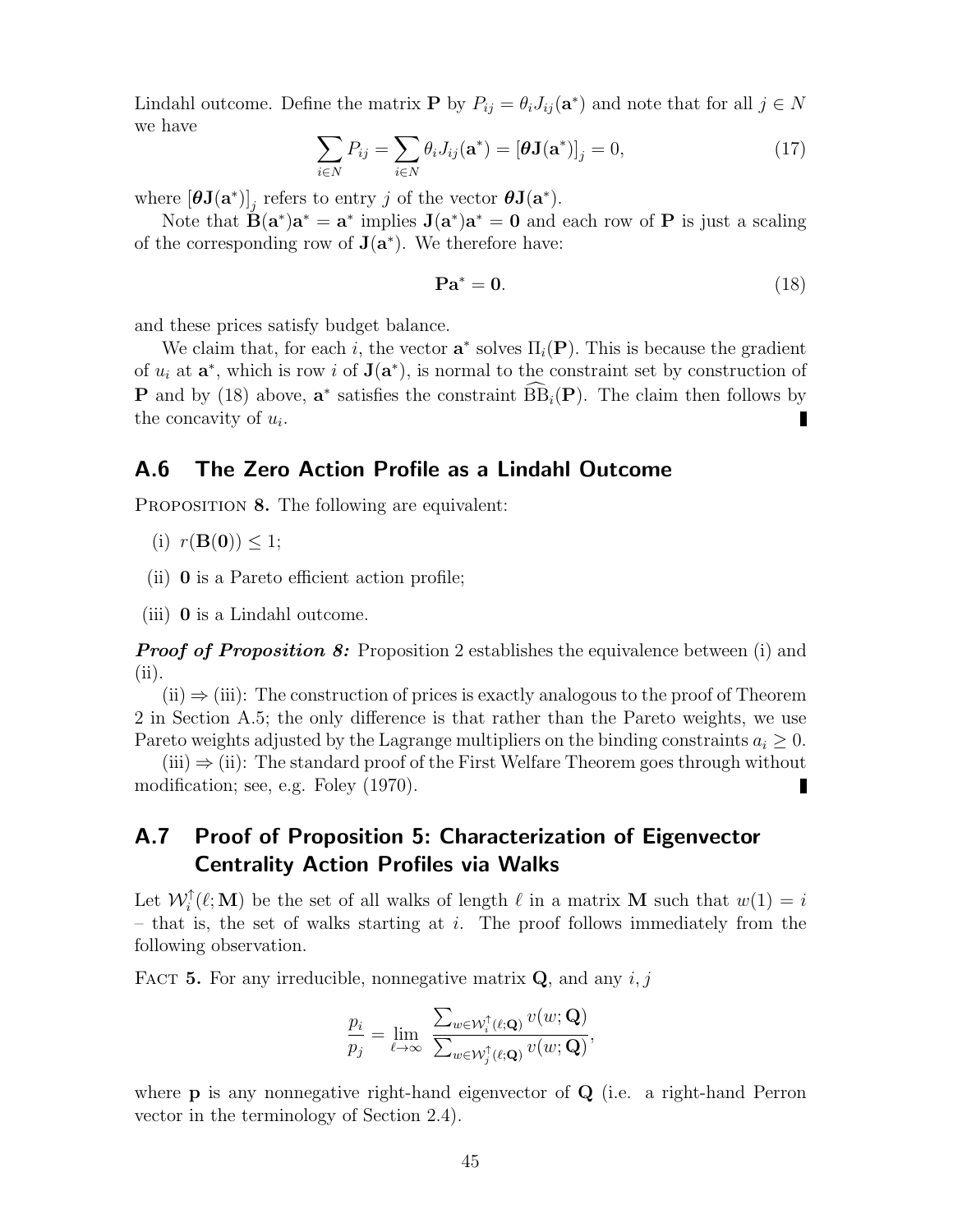To prove the proposition from this fact, set  $\mathbf{Q} = \mathbf{B}(\mathbf{a}) = \mathbf{M}^{\mathsf{T}}$  and note that then the right-hand side of the equation in Fact 5 is equal to the right-hand side of the equation in Proposition 5. The statement that a is an eigenvector centrality action profile is equivalent to the statement that a is a right-hand Perron eigenvector of  $Q = B(a)$ .

Proof of Fact 5. Note that the formula above is equivalent to

$$
\frac{p_i}{p_j} = \lim_{\ell \to \infty} \frac{\sum_k \left[ \mathbf{Q}^{\ell} \right]_{ik}}{\sum_k \left[ \mathbf{Q}^{\ell} \right]_{jk}},\tag{19}
$$

where  $\left[\mathbf{Q}^{\ell}\right]_{ik}$  denotes the entry in the  $(i, k)$  position of the matrix  $\mathbf{Q}^{\ell}$ . To prove (19), let  $\rho = r(Q)$  and note that

$$
\lim_{\ell \to \infty} (\mathbf{Q}/\rho)^{\ell} = \mathbf{w}^{\mathsf{T}} \mathbf{p},\tag{20}
$$

where  $w$  is a left-hand Perron vector of  $Q$ , and  $p$  is a right-hand Perron vector (recall Setion 2.4). This is statement (8.3.13) in Meyer (2000); the hypothesis that Q is primitive in that statement follows from the assumed aperiodicity of Q (see Theorems 1 and 2 of Perkins (1961)). To conclude, observe that (20) directly implies (19).  $\Box$ 

#### A.8 Existence of a Lindahl Outcome

**Proof of Proposition 6 in Section 7.1:** We will use the Kakutani Fixed Point Theorem to find a Lindahl outcome. Define  $Y = {\mathbf{a} \in \mathbb{R}^n_+ : min_i[\mathbf{J}(\mathbf{a})\mathbf{a}]_i > 0}$ , the set of action profiles a at which everyone has positive gains from scaling. It is easy to check that Y is convex.<sup>58</sup> Also, Y is bounded by Assumption 4. Thus,  $\overline{Y}$ , the closure of  $Y$ , is compact.<sup>59</sup>

Define the correspondence  $F : \overline{Y} \setminus \{0\} \rightrightarrows \overline{Y}$  by

$$
F(\mathbf{a}) = \{ z\mathbf{a} \in \overline{Y} : z \ge 0 \text{ and } \min_i[\mathbf{J}(z\mathbf{a})\mathbf{a}]_i \le 0 \}.
$$

Finally, recalling the definition of  $\mathbf{d}^{\text{eg}}(\mathbf{a})$  from Section 3.3, define the correspondence  $G: \overline{Y} \rightrightarrows \overline{Y}$  by

$$
G(\mathbf{a}) = F(\mathbf{d}^{\text{eg}}(\mathbf{a})).
$$

Note that  $\mathbf{d}^{\text{eg}}(\mathbf{a})$  is always nonzero, so that the argument of F is in its domain.<sup>60</sup> The function  $\mathbf{d}^{\text{eg}}$  is continuous (Wilkinson, 1965, pp. 66–67), and F is clearly upper

<sup>58</sup>Given **a**, **a'** 
$$
\in
$$
 Y and  $\lambda \in [0,1]$ , consider **a''** =  $\lambda$ **a** +  $(1 - \lambda)$ **a'**. Note that for all  $i \in N$  and  $\epsilon \ge -1$ 

$$
u_i((1+\epsilon)\mathbf{a}'') \ge \lambda u_i((1+\epsilon)\mathbf{a}) + (1-\lambda)u_i((1+\epsilon)\mathbf{a}')
$$

by concavity of the  $u_i$ . Differentiating in  $\epsilon$  at  $\epsilon = 0$  yields the result.

<sup>&</sup>lt;sup>59</sup>It is tempting to define  $Y = \{ \mathbf{a} \in \mathbb{R}^n_+ : \min_i [\mathbf{J}(\mathbf{a})\mathbf{a}]_i \geq 0 \}$  instead and avoid having to take closures; but this set can be unbounded even when  $\overline{Y}$  as we defined it above is bounded. For example, our assumptions do not exclude the existence of an (infinite) ray along which  $\min_i [\mathbf{J}(\mathbf{a})\mathbf{a}]_i = 0$ .

<sup>&</sup>lt;sup>60</sup>Note that even though the domain of F is not a compact set, G is a correspondence from a compact set into itself.